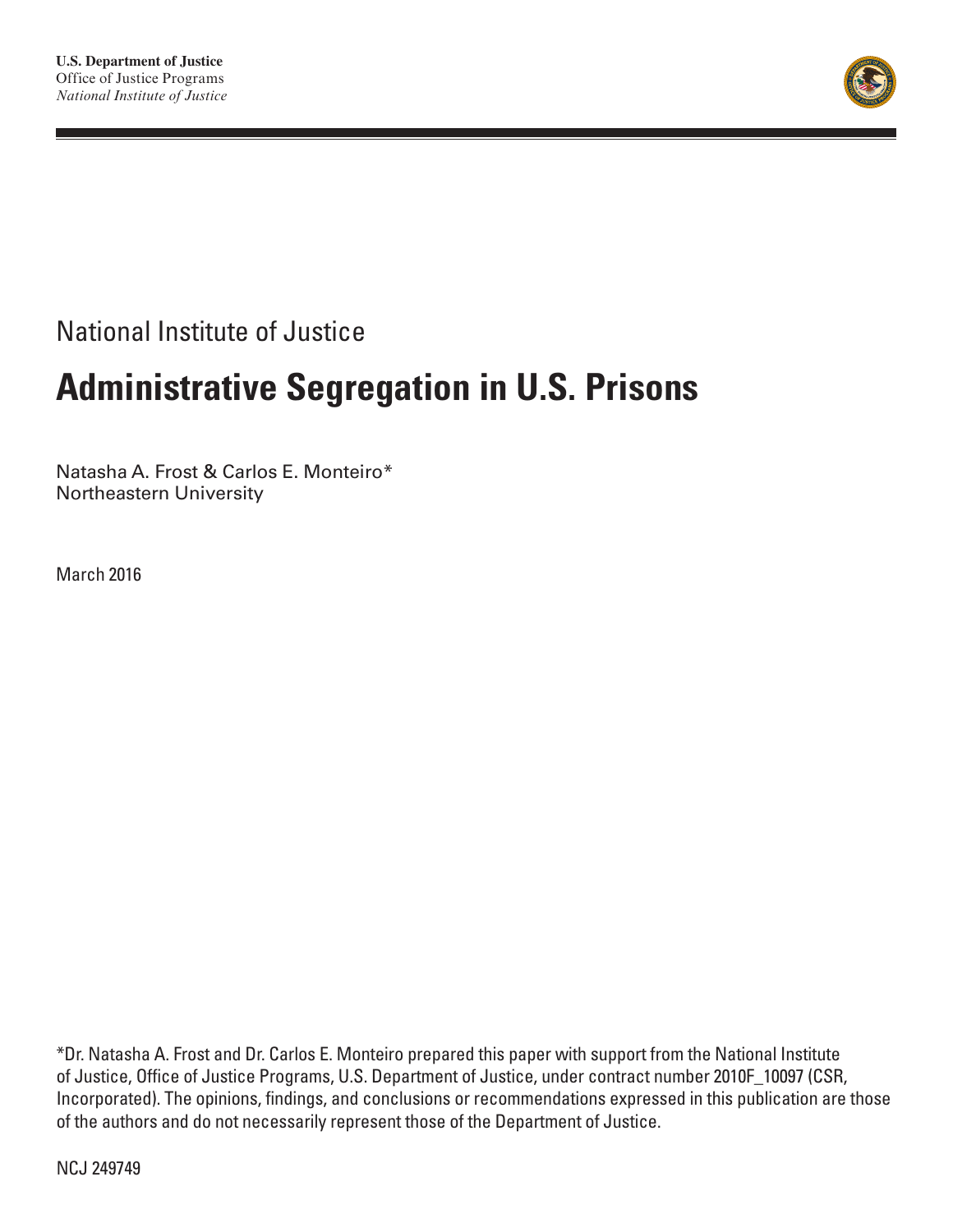U.S. Department of Justice Office of Justice Programs 810 Seventh St. N.W. Washington, DC 20531

Loretta E. Lynch Attorney General

Karol V. Mason Assistant Attorney General

Nancy Rodriguez, Ph.D. Director, National Institute of Justice

This and other publications and products of the National Institute of Justice can be found at:

National Institute of Justice Strengthen Science • Advance Justice [http://www.](http://www.nij.gov)NIJ.gov

#### Office of Justice Programs

Innovation • Partnerships • Safer Neighborhoods <http://www.ojp.usdoj.gov>

The National Institute of Justice is the research, development and evaluation agency of the U.S. Department of Justice. NIJ's mission is to advance scientific research, development and evaluation to enhance the administration of justice and public safety.

The National Institute of Justice is a component of the Office of Justice Programs, which also includes the Bureau of Justice Assistance; the Bureau of Justice Statistics; the Office for Victims of Crime; the Office of Juvenile Justice and Delinquency Prevention; and the Office of Sex Offender Sentencing, Monitoring, Apprehending, Registering, and Tracking.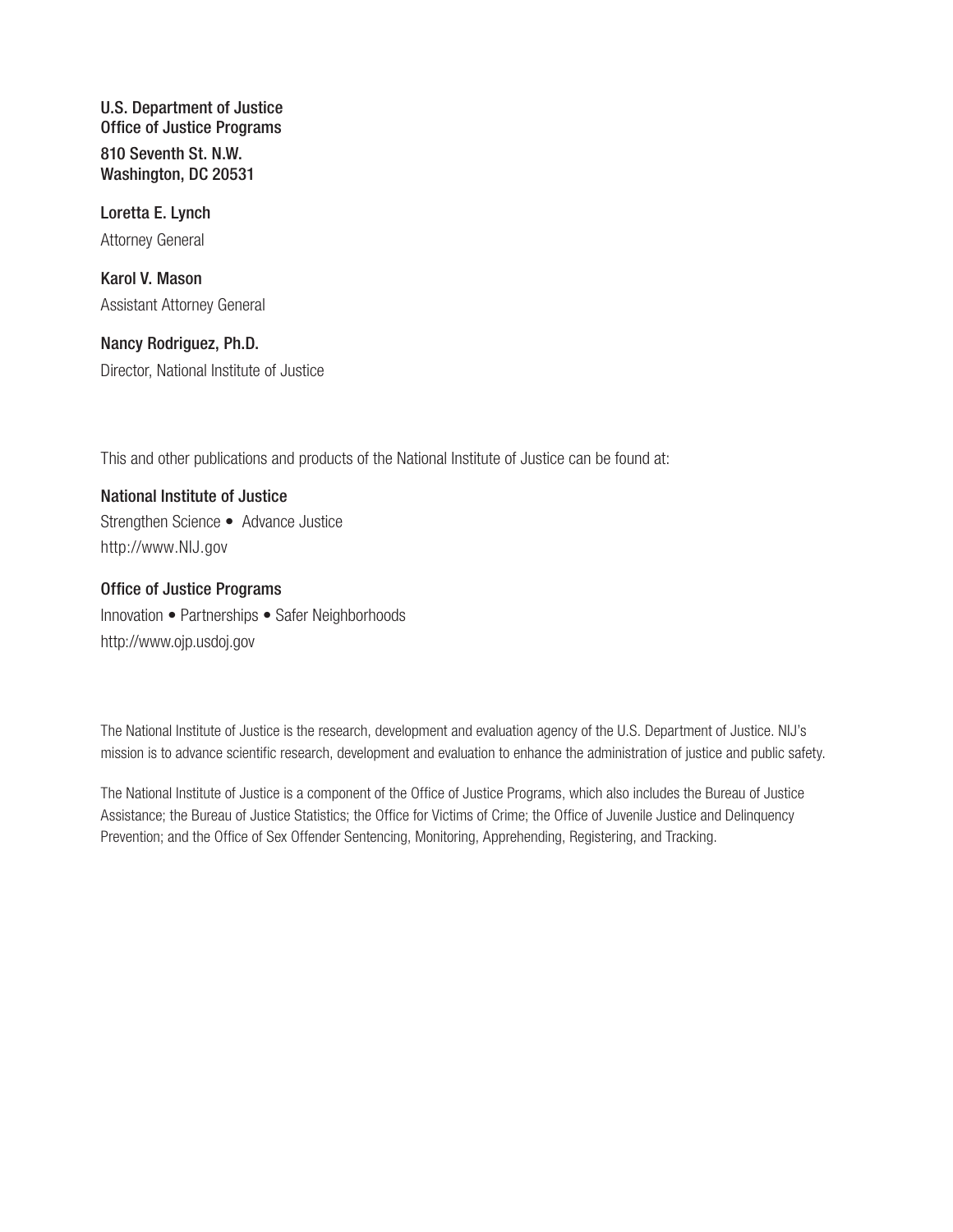# **TABLE OF CONTENTS**

| Distinguish differential effects of short-term vs. long-term exposure to solitary confinement26 |  |
|-------------------------------------------------------------------------------------------------|--|
| Establish standards for research access to populations in segregated housing units26            |  |
| Prioritize funding for research that can overcome the methods shortcomings 27                   |  |
|                                                                                                 |  |
|                                                                                                 |  |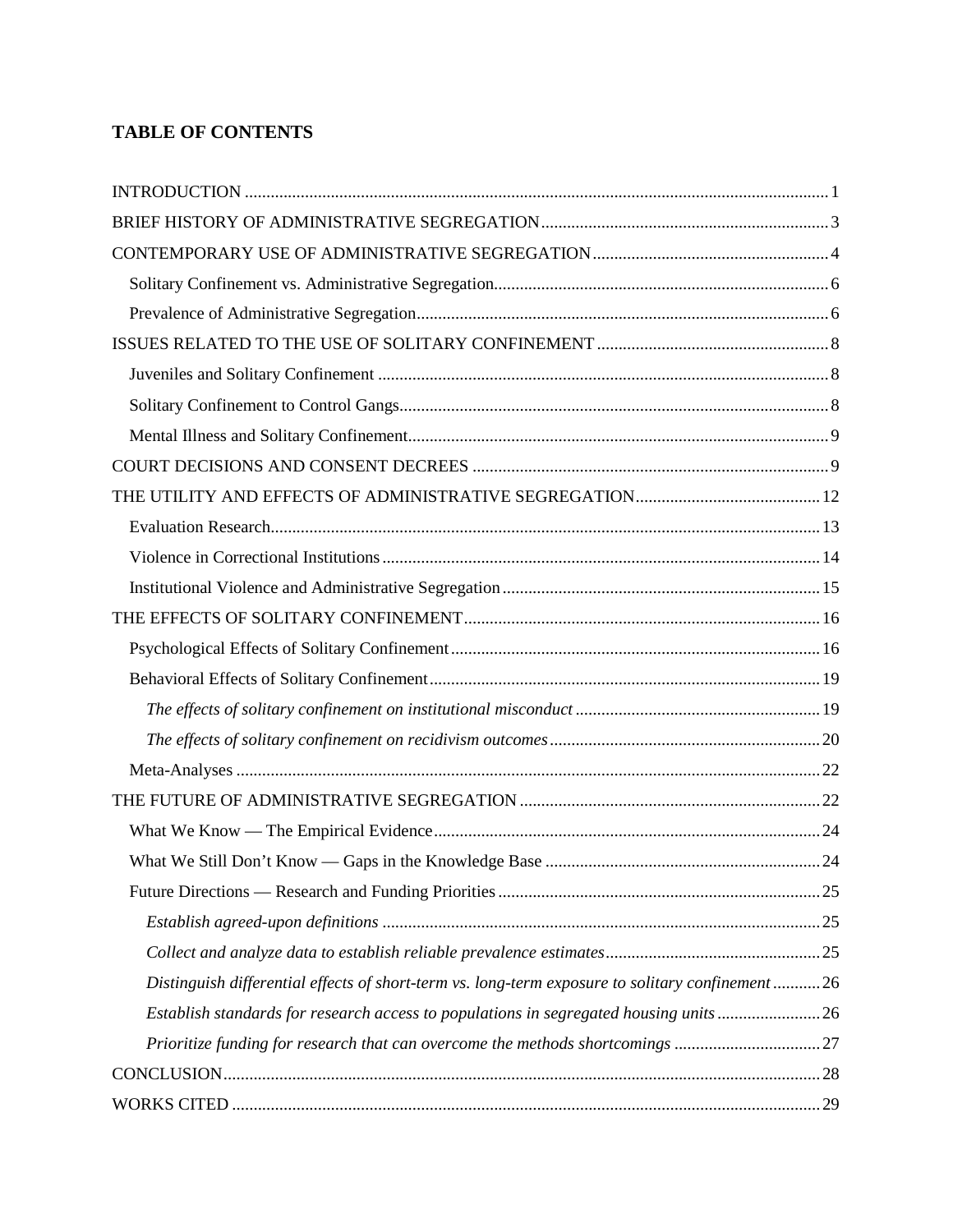| APPENDIX TABLE A1: Administrative Segregation in the Federal Bureau of Prisons (BOP)36 |  |
|----------------------------------------------------------------------------------------|--|
| APPENDIX TABLE A2: Percentage of Custodial Population (Both Sexes) in Administrative   |  |
|                                                                                        |  |
| APPENDIX TABLE A3: Goals and Intended Impacts Associated with Supermax Prisons 38      |  |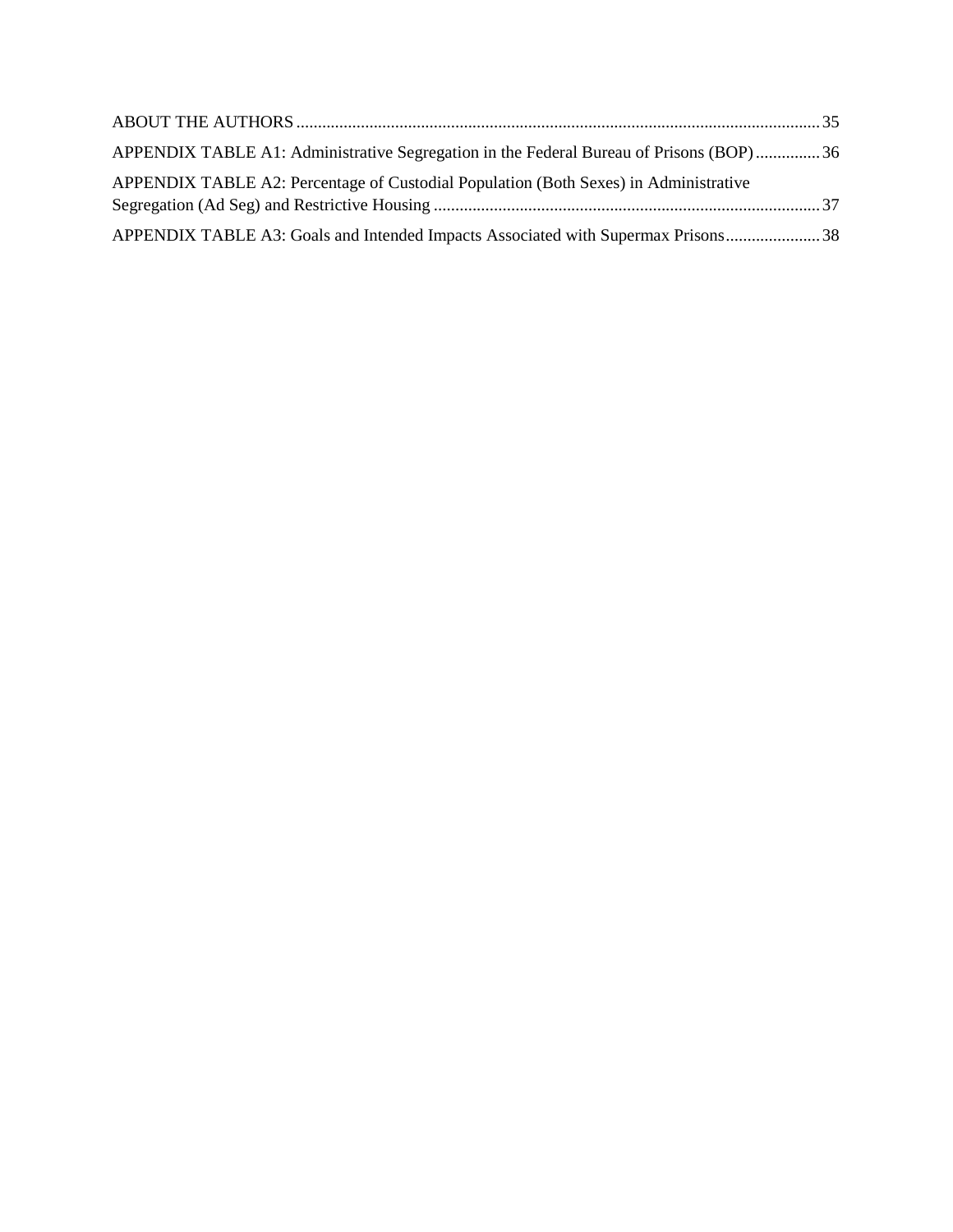### <span id="page-4-0"></span>**INTRODUCTION**

 $\overline{\phantom{a}}$ 

On September 1, 2015, newspapers across the country announced that a settlement agreement had been reached between the California Department of Corrections and Rehabilitation (CDCR) and inmates incarcerated at Pelican Bay State Prison, one of the most well-known supermaximum (supermax) security facilities in the country [\(St. John, 2015\)](#page-36-0). The settlement agreement, which should result in the return of close to 2,000 inmates from supermax confinement back to the general population, is expected to end the CDCR's practices of housing inmates in supermax confinement indefinitely and of routinely incarcerating those with suspected gang affiliations in solitary confinement. Although California's practice of confining gang members in administrative segregation is certainly not the norm around the country, longterm segregation in restrictive housing units is more common, and the California settlement was announced amidst a more general and growing concern about the practice of solitary confinement (or near solitary confinement) through administrative segregation.

In a speech before the National Association for the Advancement of Colored People (NAACP) in July 2015, President Barack Obama questioned the practice of solitary confinement by calling for a Justice Department investigation into its use across the United States:

I've asked my Attorney General to start a review of the overuse of solitary confinement across American prisons. The social science shows that an environment like that is often more likely to make inmates more alienated, more hostile, potentially more violent. Do we really think it makes sense to lock so many people alone in tiny cells for 23 hours a day, sometimes for months or even years at a time? That is not going to make us safer. That's not going to make us stronger. And if those individuals are ultimately released, how are they ever going to adapt? It's not smart. [\(White House Office of the Press](#page-37-1)  Secretary,  $2015$  $2015$  $2015$ <sup>1</sup>

President Obama is not alone in his reservations about the practice. Supreme Court Justice Anthony Kennedy has repeatedly made clear his concern about solitary confinement across several venues, including by using largely unrelated cases to question the policies of long-term solitary confinement [\(Liptak, 2015\)](#page-34-0). In May 2015, the United Nations (UN) passed the Mandela Rules, which represent the first modification to the UN's standards on the treatment of prisoners in 60 years [\(United Nations, 2015a\)](#page-37-2). Rule 43 of the Mandela Rules prohibits both *indefinite* solitary confinement and *prolonged* solitary confinement (defined as lasting more than 15 days) [\(United Nations, 2015b\)](#page-37-3). Human Rights Watch, Amnesty International and the American Civil Liberties Union (ACLU) have each published reports condemning the use of solitary confinement for both juvenile and adult correctional populations [\(American Civil Liberties](#page-32-1)  [Union, 2014;](#page-32-1) [Amnesty International, 2012;](#page-32-2) [Human Rights Watch, 2000;](#page-33-0) [Human Rights Watch &](#page-34-1)  [American Civil Liberties Union, 2012\)](#page-34-1). Individual state chapters of the ACLU have published

<span id="page-4-1"></span> $<sup>1</sup>$  Although President Obama has called for a Justice Department review of solitary confinement practices nationally,</sup> two recent and substantial inquiries were made into the *federal* use of administrative segregation [\(Baker & Goode,](#page-32-3)  [2015\)](#page-32-3). In May 2013, the U.S. Government Accountability Office (GAO) issued its report on the use of segregated confinement across the federal prison system [\(United States Government Accountability Office, 2013\)](#page-37-4). After the publication of that report, the CNA Institute for Public Research conducted an independent assessment with the cooperation of the Federal Bureau of Prisons [\(McGinnis et al., 2014\)](#page-34-2).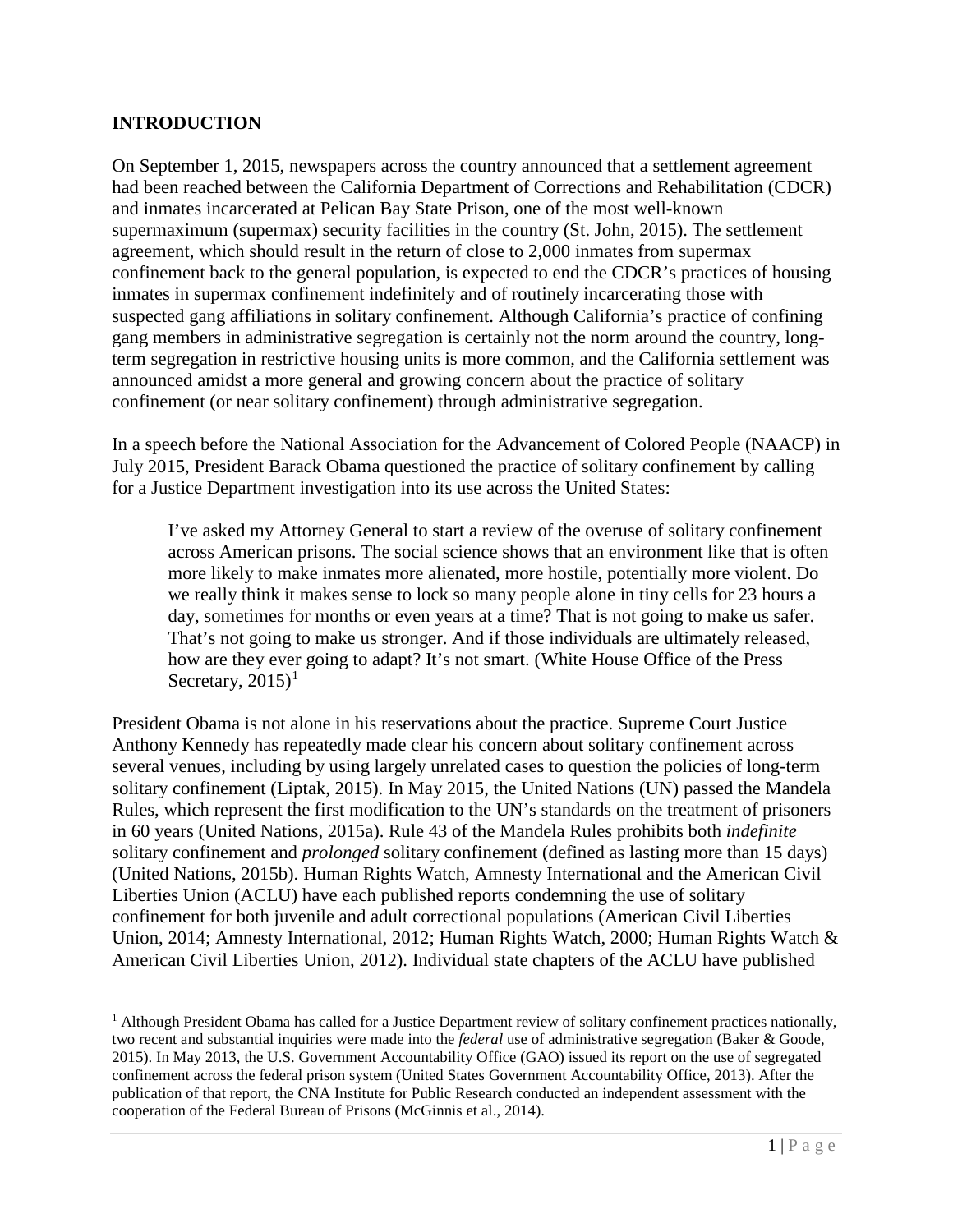fairly scathing critiques of more localized practices, for example, in Colorado and Texas ( [Butler](#page-32-4)  [& Simpson, 2015;](#page-32-4) [Wallace, 2013\)](#page-37-5). The perspective of these advocacy organizations is clear and unapologetic: They seek an end to the practice of solitary confinement in juvenile correctional settings and extensive restrictions on its use among adult correctional populations.

Across the political spectrum, there is growing concern about the efficacy and utility of administrative segregation practices, particularly those that involve extended solitary confinement, and growing support for finding ways to safely reduce its use across correctional systems. In 2006, the bipartisan Commission on Safety and Abuse in America's Prisons, cochaired by the Honorable John J. Gibbons and the former U.S. Attorney General, Nicholas de B. Katzenbach, noted that the rapid increase in the use of solitary confinement across the country had outpaced the remarkable growth in overall correctional populations [\(Gibbons & Katzenbach,](#page-33-1)  [2006\)](#page-33-1). The Commission deemed solitary confinement both expensive and counterproductive and recommended limiting its use. After the publication of the commission's *Confronting Confinement* report, research organizations also turned their attention to solitary confinement. Researchers at the VERA Institute of Justice recently published a report on solitary confinement, identifying what they describe as 10 common misperceptions about solitary confinement [\(Shames, Wilcox & Subramanian, 2015\)](#page-36-1). Among the misconceptions identified was the common belief that segregated housing deters violence and misbehavior and that segregation helps keep prisons and jails safer. The VERA Institute of Justice (Shames, Wilcox & Subramanian, 2015) has also launched the "Segregation Reduction Project," partnering with four states (Illinois, Maryland, New Mexico and Pennsylvania) to assess the criteria for placement in segregation with the explicit goal of reducing the use of segregation across those states. Several other states, including Arizona, California, Colorado, Indiana, Michigan, Nebraska, New Jersey, New York, Ohio and Wisconsin, have already begun working to reduce the number of inmates in administrative segregation, with more states passing reforms related to the use of solitary confinement in 2014 than in the previous 16 years combined (Hager & Rich, 2014).

Although the spotlight seems to be shining especially bright at this moment, the practice of solitary confinement has a long and storied history in corrections. Some of the earliest American correctional facilities — the early Quaker-inspired penitentiaries in Pennsylvania — were built on a model of extended solitary confinement intended to bring about penitence [\(Rothman,](#page-36-2)  [1971/1990\)](#page-36-2). Although the "Pennsylvania model" was abandoned relatively quickly in favor of a model based on the more congregate style of confinement that is still prominent, the use of solitary confinement — usually for behavioral control and management — never went away. All correctional systems (including those for men, women and juveniles) have cells or units and, in some cases, entire facilities designed to isolate some inmates in more restrictive housing units for administrative purposes. Segregated confinement is sometimes solitary. Whether they involve complete solitary confinement or not, segregation units are intended to offer a more secure alternative for those who cannot be safe toward others, be kept safe, or be adequately controlled in the traditional congregate correctional setting.

Within correctional contexts, the terms used to describe segregation policies and practices vary greatly across jurisdictions. Although they represent conceptually distinct practices, it is difficult to separate the literature on *disciplinary segregation* from the literature on *administrative segregation* because researchers have tended to study *solitary confinement* without carefully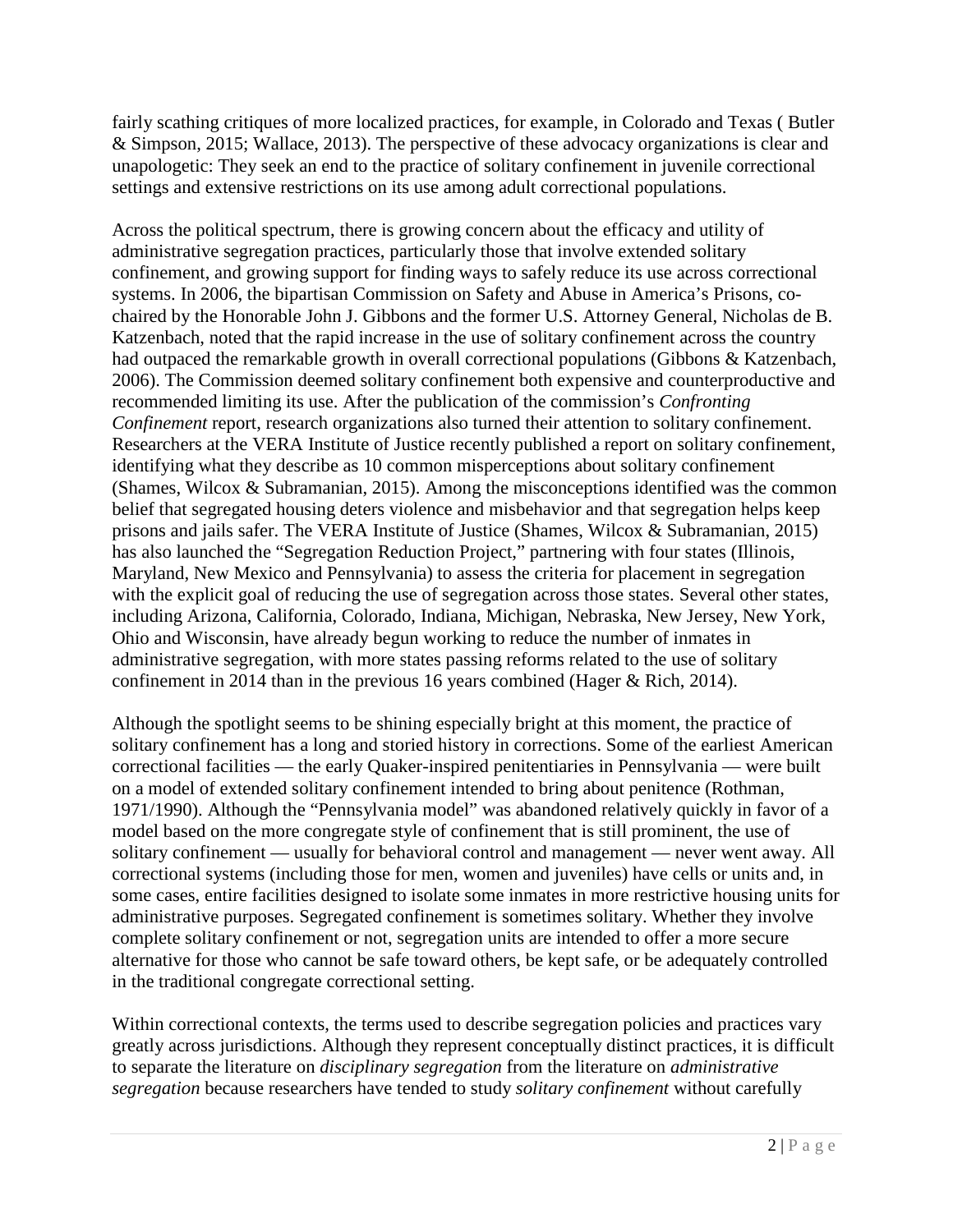distinguishing the various types of segregated restrictive housing units. As we became increasingly bewildered by the sheer number of terms used to describe various practices, we decided to avoid using "administrative segregation" as an umbrella term in this white paper, instead opting for either *segregation* or *segregation in restricted housing units*. Where possible, we will distinguish between (1) solitary confinement through *disciplinary segregation* and (2) solitary confinement through *administrative segregation*. As we will explain, the former refers to short-term confinement after a specific infraction and the latter to long-term classification to the supermax unit or facility within a correctional system. Most of our early discussion will focus on administrative segregation (rather than on disciplinary segregation), but when we begin discussing the empirical research, we will refer more broadly to the practice of solitary confinement. Although we recognize not all units and facilities used for disciplinary and administrative segregation follow a strict regimen of solitary confinement, we will describe the empirical research that has been conducted in settings that do (as it is clearly solitary confinement that most troubles those who have expressed grave concerns about correctional segregation policies).

# <span id="page-6-0"></span>**BRIEF HISTORY OF ADMINISTRATIVE SEGREGATION**

Developed as a strategy for separating problematic inmates from the general population, administrative segregation is one of two dominant behavioral control models used by correctional administrators to address any number of correctional management challenges that accompanied rapidly growing prison populations [\(Hershberger, 1998;](#page-33-2) [Riveland, 1999\)](#page-36-3). The dispersion and consolidation models represent contrasting strategies for handling inmates who are perceived to pose significant security challenges to the correctional system. With dispersion, administrators manage inmates through a "divide-and-conquer" approach, attempting to limit the impact of problematic inmates by dispersing them throughout the correctional system. Dispersion avoids the concentration of inmates classified as disruptive or unruly in one location, thereby allowing staff to control disorder more effectively throughout the system [\(Pizarro &](#page-35-0)  [Stenius, 2004\)](#page-35-0). Conversely, consolidation, an approach more aligned with contemporary administrative segregation practices, consolidates disruptive or unruly inmates in highly restrictive settings. The presumed benefits of the consolidation model lie in its efficiency in directing resources toward a central location, be it a unit or stand-alone facility that can house individuals and groups identified as a threat to institutional security [\(Hershberger, 1998\)](#page-33-2).

Historical accounts indicate that correctional administrators have alternated between these two approaches. The federal prison at Alcatraz, for example, operated under the consolidation model, housing some of America's most notorious and disruptive offenders for most of the early 1900s [\(Pizarro & Stenius, 2004\)](#page-35-0). When Alcatraz shut its doors in 1963, with no viable alternative location for consolidating, the prisoners from Alcatraz were dispersed throughout the federal prison system. The federal system's return to the dispersion model, however, was short-lived because of increasing violence within the federal system between 1970 and 1980. After the number of assaults escalated throughout the Federal Bureau of Prisons (BOP) facilities, the federal prison in Marion, Illinois, was modified for increased security and became the first level 6 supermax facility in the United States [\(Ward & Werlich, 2003\)](#page-37-6). Intended as a replacement for Alcatraz, the high-security prison at Marion gradually became the preferred facility not only for the BOP's most problematic inmates but also for inmates perceived to represent a grave threat to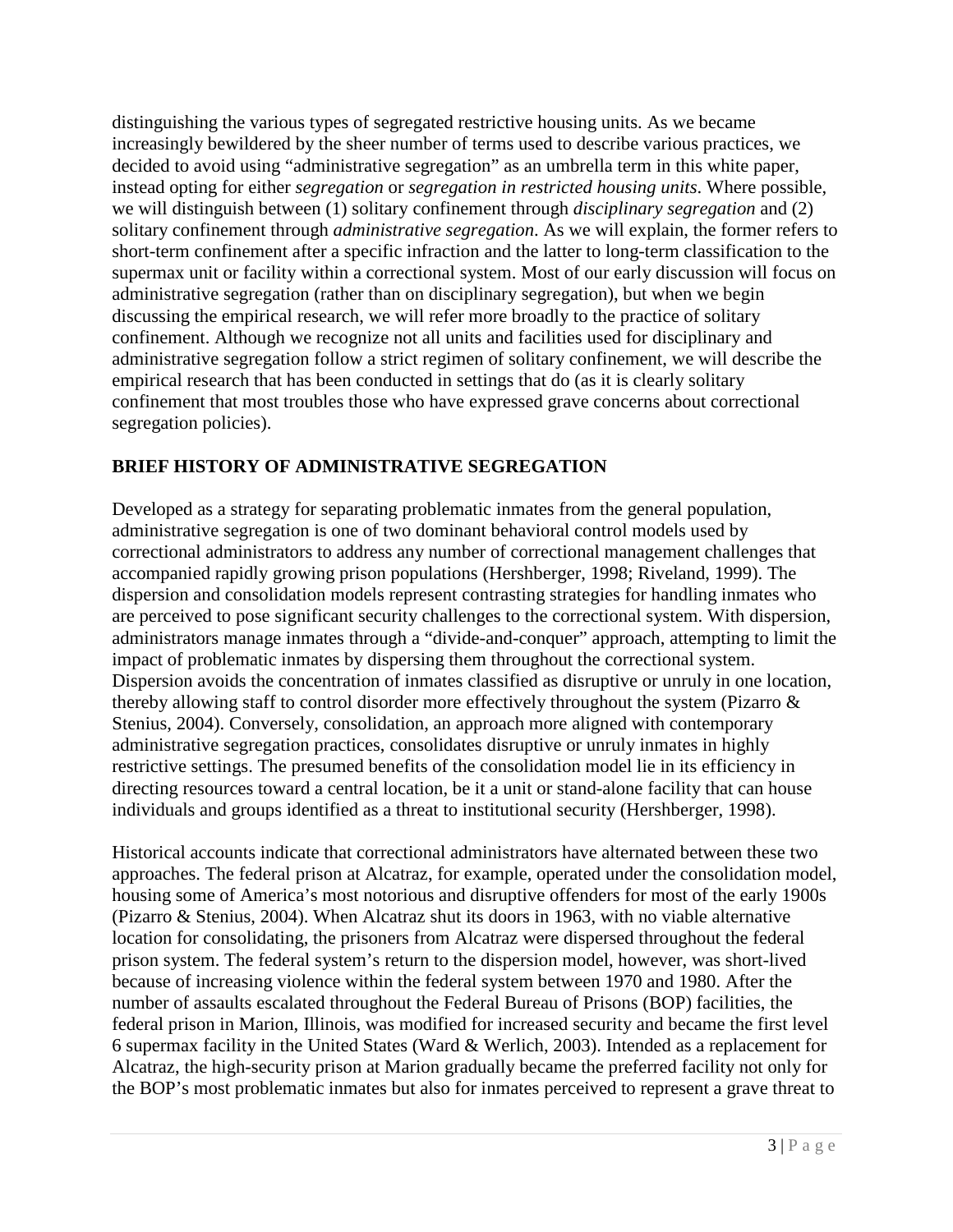institutional security across state correctional systems. In other words, Marion rapidly became the go-to institution for housing the "worst of the worst" [\(Richards, 2008\)](#page-36-4).

Although increasing violence in prisons troubled correctional administrators, correctional historians often point to the killing of two correctional officers at Marion in 1983 as the trigger for the revival of total lockdown control units and facilities [\(King, 1999;](#page-34-3) [Pizarro & Stenius,](#page-35-0)  [2004\)](#page-35-0). In the immediate aftermath of these killings, Marion administrators rapidly reintroduced highly restrictive procedures, beginning with the immediate removal of inmates' personal property from individual cells, followed by the placement of severe restrictions on inmates' movements within the prison, the use of handcuffs anytime an inmate was out of the cell area, and an increased use of solitary confinement [\(King, Steiner & Breach, 2008\)](#page-34-4). Although the conditions at Marion sparked immediate pushback from prisoner rights groups, the use of control units received judicial endorsement when a federal court opined that the BOP had not violated inmates' constitutional rights in *Bruscino* v. *Carlson* [\(Olivero & Roberts, 1987\)](#page-35-1). Eventually, the U.S. Supreme Court's denial of the petition for writ of certiorari in *Bruscino* only strengthened the sense among correctional administrators that the courts had formally sanctioned the use and expansion of control units similar to those at Marion. In the aftermath of these court decisions, supermax-style facilities, such as the Security Housing Unit at Pelican Bay in California that opened in 1989, became models for correctional jurisdictions across the country [\(Bosworth,](#page-32-5)  [2004;](#page-32-5) [King, 1991;](#page-34-5) [Romano, 1996\)](#page-36-5).

## <span id="page-7-0"></span>**CONTEMPORARY USE OF ADMINISTRATIVE SEGREGATION**

Since the 1980s, entire facilities in both the state and federal correctional systems have been constructed with isolation and segregation as their central purposes. Commonly referred to as supermax facilities, these facilities offer enhanced security and control, allowing for only minimal contact between inmates and staff. Where construction of a new facility was either not necessary or not feasible, whole sections of existing facilities were set aside to segregate the inmates deemed "the worst of the worst" [\(Butler, Griffin & Johnson, 2013\)](#page-32-6). Although clear general consensus exists that supermax units and facilities are designed to isolate offenders that require the highest and most restrictive security classification, a universally accepted definition does not yet exist [\(Fellner & Mariner, 1997;](#page-33-3) [Henningsen, Johnson & Wells, 1999;](#page-33-4) [Riveland,](#page-36-3)  [1999\)](#page-36-3).

The lack of definitional consensus has made collecting information on this type of custody (including data on prevalence, goals, objectives and associated effects) difficult. The National Institute of Corrections (NIC) attempted to provide clarity around the practice of supermax incarceration through its 1997 national survey of state departments of corrections that focused on supermax-style housing [\(Riveland, 1999\)](#page-36-3). Although the survey results from all 50 state departments of corrections offered a rich source of information on supermax by identifying more than 55 functioning supermax facilities or units in 1997, it also demonstrated the significant variation across jurisdictions. Some facilities, for example, were stand-alones, whereas others were sections or units within existing correctional facilities that had been repurposed and retrofitted to meet the strict control needs of the supermax model.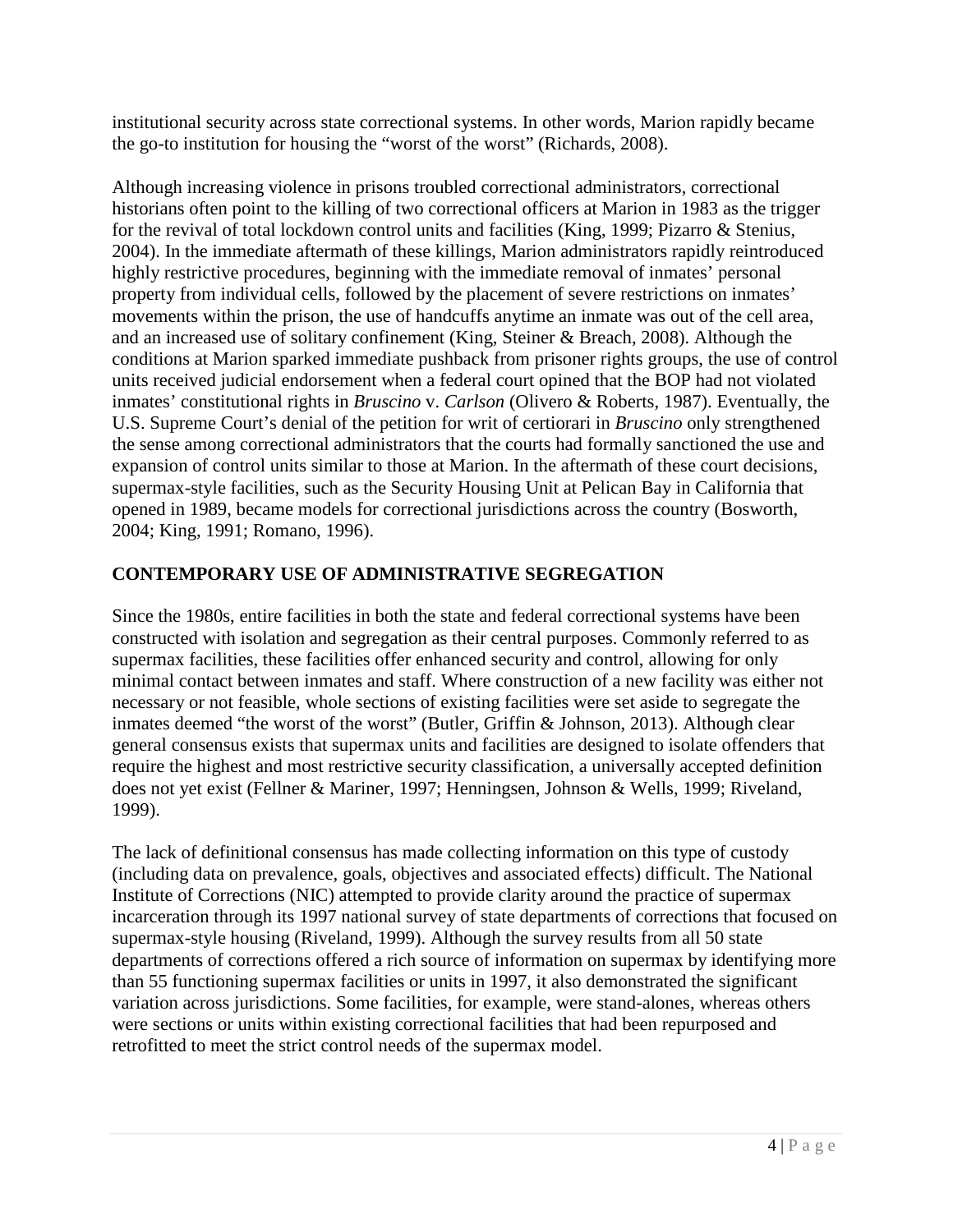Moreover, across correctional systems, the units classified as supermax units might be referred to as administrative maximum units, administrative segregation units, special housing units, secure housing units, segregation units, isolation units, close custody units, control units, management units and adjustment centers, to name but a few [\(Kupers et al., 2009;](#page-34-6) [Naday, Freilich & Mellow,](#page-35-2)  [2008;](#page-35-2) [National Institute of Corrections, 1997\)](#page-35-3). Despite the many monikers, in a national survey of state wardens [\(Mears & Castro, 2006\)](#page-34-7), greater than 95 percent of the state prison wardens surveyed agreed that the following modified definition put forth by the NIC was accurate: "[A] supermax is a stand-alone unit or part of another facility and is designated for violent or disruptive inmates. It typically involves up to 23-hour-per-day, single-cell confinement for an indefinite period of time. Inmates in supermax housing have minimal contact with staff and other inmates" (p. 40). Supermax units and facilities might house inmates being segregated for both administrative and disciplinary purposes [\(Browne, Cambier & Agha, 2011\)](#page-32-7).

The lack of definitional clarity brings us to the first of many challenges to conducting research (or interpreting the existing research) on segregation and solitary confinement in correctional contexts: the use of overlapping terminologies for what are sometimes distinct correctional practices. As an umbrella term, "segregation" refers to placement in a restricted housing unit used by correctional administrators (for disciplinary segregation or protective custody) and temporary or long-term supermax security housing [\(McGinnis et al., 2014,](#page-34-2) [2008b;](#page-35-4) [Shames et al.,](#page-36-1)  [2015\)](#page-36-1). The primary purpose of this practice is to separate and isolate an inmate, or certain groups of inmates, from the general population for reasons mainly centered on security and safety within the facility or across the correctional system.

At least three distinct types of segregation exist: administrative segregation, disciplinary segregation and protective custody [\(see Shames et al., 2015, p. 4\)](#page-36-1). Some inmates are segregated because they are identified as being at high risk for victimization. Inmates in *protective custody*  are segregated for their own protection, and their placement in segregation is sometimes voluntary. Solitary confinement in a restrictive housing unit for a specified period of time to punish behavior is generally referred to as *disciplinary segregation* (or punitive segregation). Disciplinary segregation is typically imposed as a sanction after a disciplinary hearing related to a specific instance of misconduct. Crucially, disciplinary segregation is a form of punishment, so inmates subjected to it are afforded due process rights [\(O'Keefe, 2008\)](#page-35-4). *Administrative segregation* is used to separate those deemed to pose a significant threat to institutional security from the general population. Inmates are often classified to administrative segregation or transferred to these units and facilities based on patterns of disruptive behavior, security threat group identifications, or designation as high-risk inmates.

In a recent review of segregation policies, Metcalf and colleagues (2013) noted that jurisdictions tended to invoke the safety of inmates and staff as well as overall institutional security as the primary criteria for placement in administrative segregation. In addition to safety and security, many states included more specific placement criteria (typically tied to either the offense that triggered the inmate's initial incarceration or the accumulation of disciplinary infractions). Unlike disciplinary segregation, which is time-limited, length of stay in administrative segregation is typically indefinite and largely at the discretion of correctional administrators. Although placement into this, often much longer term, form of segregation does not trigger the same due process rights and protections as disciplinary segregation [\(O'Keefe, 2008\)](#page-35-4) according to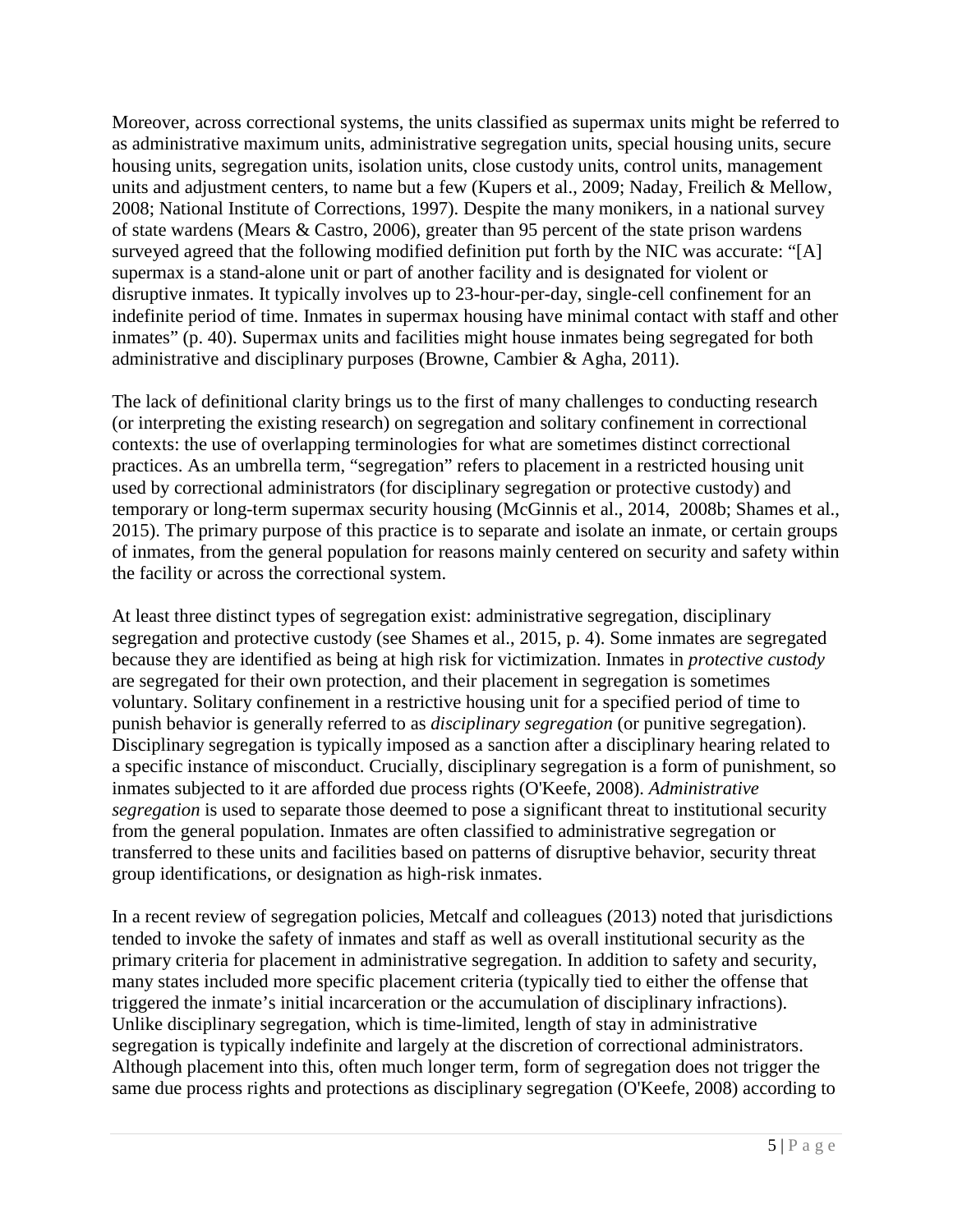a recent review of correctional policies across the United States, almost all correctional systems have procedures for review of placements into administrative segregation [\(Metcalf et al., 2013\)](#page-35-5).

Of course, with different pathways into the various restrictive housing units and different trajectories once there, one would anticipate substantial variations not only in prevalence but also in psychological and behavioral effects across the different types of restrictive housing units. Although segregation in restrictive housing units usually involves solitary, or near solitary, confinement, some of the early court cases related to administrative segregation centered on the double-celling of inmates being housed in segregation units. That brings us to our next important distinction.

### <span id="page-9-0"></span>**Solitary Confinement vs. Administrative Segregation**

Isolation through solitary confinement is prevalent across both administrative and disciplinary segregation. Solitary confinement practices vary across correctional systems, but a defining feature of current solitary confinement practice is the isolation of inmates for 22-24 hours a day in a small cell, with minimal contact with others, in areas of the facility designed for the purpose of restricting inmates' movement. Other distinct features of current solitary confinement practices include reduced natural light; limited lighting; little to no access to programming, classes, reading, radio and television as well as restrictions placed on visitation from friends and family [\(ACLU, 2014\)](#page-32-1). Although it is this type of custody that researchers tend to be most interested in, correctional administrators rarely refer to solitary confinement in any context, perhaps seeking to avoid the controversy the phrase often invokes.<sup>[2](#page-9-2)</sup> Scholars studying psychological and behavioral effects focus almost exclusively on solitary confinement, often with little regard for the varying contexts in which it occurs.

#### <span id="page-9-1"></span>**Prevalence of Administrative Segregation**

l

Given the paucity of data on solitary confinement through administrative or disciplinary segregation, both types of segregation are difficult to quantify with any precision, and estimates from studies in individual states may not be representative of trends more generally. Prevalence estimates vary widely across sources, and many of those estimates are dated. Early estimates suggested somewhere between 1 percent and 3 percent of the total correctional population were incarcerated in highly restrictive administrative segregation units [\(King, 1999;](#page-34-3) [O'Keefe](#page-35-6) et al., [2011\)](#page-35-6). These data, however, have been criticized as underestimates, as prison systems have been accused of failing to report or of underreporting as a strategy for avoiding the controversy associated with solitary confinement and administrative segregation policies (Naday, Freilich & Mellow, 2008).<sup>[3](#page-9-3)</sup>

As a result of several recent comprehensive reports on the use of administrative segregation in federal prisons, some of our most current and best estimates of prevalence and cost come from analyses of its use in the federal system [\(McGinnis et al., 2014;](#page-34-2) [United States Government](#page-37-4) 

<span id="page-9-2"></span><sup>&</sup>lt;sup>2</sup> A good example is the BOP, which has refused to acknowledge it uses solitary confinement. The recent U.S. GAO report on the federal use of administrative segregation included the following note: "According to BOP officials, the BOP does not hold anyone in solitary confinement because BOP staff frequently visit inmates held in single-bunked cells alone" [\(United States Government Accountability Office, 2013, p. 12\)](#page-37-4).

<span id="page-9-3"></span><sup>&</sup>lt;sup>3</sup> The BOP again serves as an example as it reported to the American Correctional Association in 2008 that it had no inmates in administrative segregation [\(cited in O'Keefe et al., 2011\)](#page-35-6).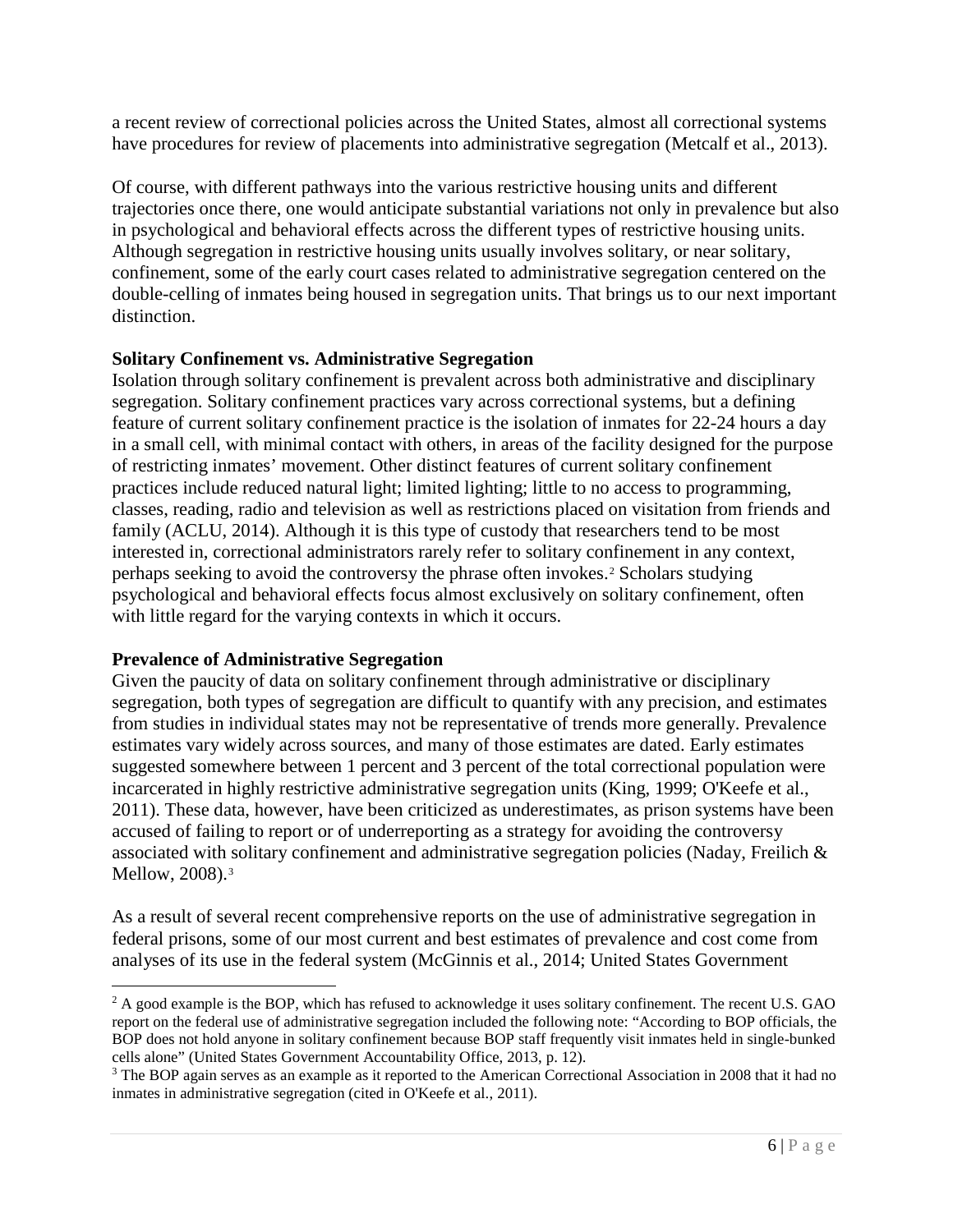[Accountability Office, 2013\)](#page-37-4). At the federal level, administrative segregation covers three distinct types of restrictive housing (see Appendix Table A1). The BOP refers to these as special housing units (SHUs), special management units (SMUs), and administrative maximums (ADXs). All three types of administrative segregation share the same purpose, which is to separate inmates, identified for their disruptive or violent behavior, in a controlled setting that emphasizes the safety, security and orderly operation of BOP facilities. In the first report, the U.S. GAO (2013) reviewed the use of administrative segregation across the federal system. According to the GAO report, 7 percent of all federal inmates in BOP facilities are held in administrative segregation. The report notes that most segregated inmates in the federal system were in SHUs (81 percent), slightly less than 2,000 inmates (or approximately 16 percent) were in SMUs, and the ADX facility housed roughly 450 inmates. The GAO report found that per capita cost estimates for housing inmates in segregated housing were higher than in nonsegregated units or general population housing units. Specifically, the GAO report found that, for fiscal year 2012, the total cost of housing 1,987 inmates in SMUs was \$87 million (whereas it would have cost approximately \$42 million to house those same inmates in a medium-security facility or \$50 million in a high-security facility).[4](#page-10-1)

In addition to prevalence estimates from reviews of the federal system, staff members from the Liman Program and the Association of State Correctional Administrators (ASCA) recently collaborated on a survey of directors of correctional systems across 46 different jurisdictions [\(Liman Program & Association of State Correctional Administrators, 2015\)](#page-34-8). In fall 2014, the survey specifically asked jurisdictions to account for the number of prisoners held in any form of segregated housing, including disciplinary segregation, protective custody and administrative segregation. The recent report sent to the Department of Justice, *Time-In-Cell*, offers a detailed current assessment of the prevalence of the use of restrictive housing across the country. Only 34 of the 46 responding jurisdictions provided counts of inmates across all forms of restricted housing, which included roughly 66,000 people (Appendix Table A2).<sup>[5](#page-10-2)</sup>

The *Time-in-Cell* report also reported a relatively stable trend in the numbers of inmates housed in administrative segregation, noting an average decrease of less than 1 percent (0.59) of the percentage of prisoners in administrative segregation between 2011 and 2014. With regard to time spent in administrative segregation, 32 jurisdictions reported no fixed minimum time period for being in administrative segregation, and 42 jurisdictions reported no maximum limit at which point prisoners must be released into the general population. The survey also focused on continuous days that prisoners had spent in administrative segregation. Of the 24 jurisdictions reporting systemwide data on length of stay, 11 reported that most prisoners held in administrative segregation were there for fewer than 90 days [\(Liman Program & Association of](#page-34-8)  [State Correctional Administrators, 2015\)](#page-34-8).

<span id="page-10-0"></span> $\overline{\phantom{a}}$ 

<span id="page-10-1"></span><sup>&</sup>lt;sup>4</sup> After the release of the GAO's fairly critical report, the BOP commissioned an independent evaluation of its operation of administrative segregated housing and sought strategies for improving policies, operations and overall services (McGinnis et al., 2014).

<span id="page-10-2"></span> $<sup>5</sup>$  It should be noted that California, one of the largest prisons systems in the country, was not one of the responding</sup> states and therefore is not included in the Liman/ASCA report.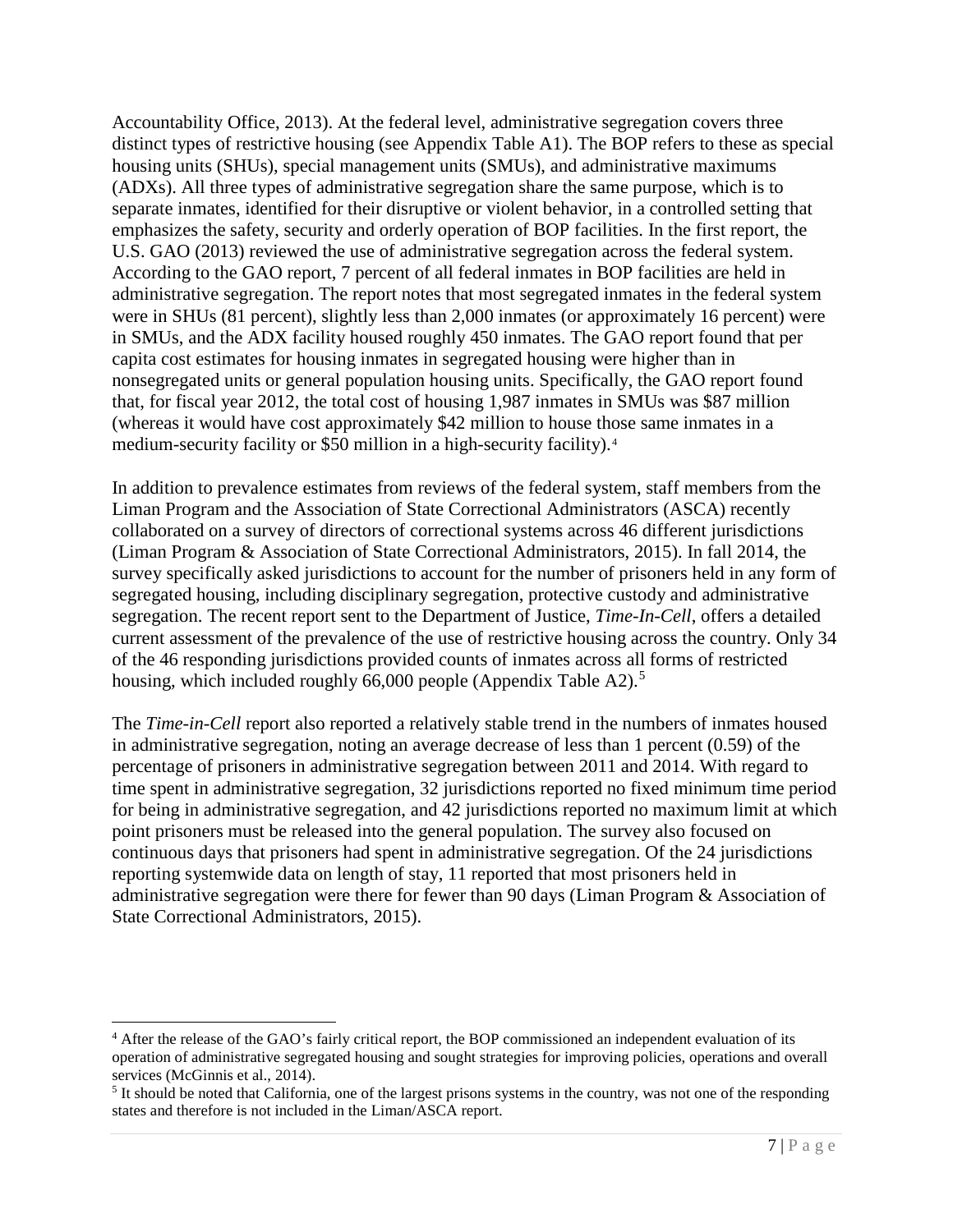## **ISSUES RELATED TO THE USE OF SOLITARY CONFINEMENT**

Some of the most controversial issues related to the use of solitary confinement arise in the context of its use among special populations, most notably juveniles but also suspected or known security threat group members and the mentally ill.

### <span id="page-11-0"></span>**Juveniles and Solitary Confinement**

If research on solitary confinement through administrative segregation among adult correctional populations can best be described as scarce, the research on the use of solitary confinement among juvenile correctional populations is almost nonexistent. Moreover, the limited data we have on the solitary confinement of juveniles comes from just a handful of sources. Within juvenile corrections there has been even less empirical research, but more determined efforts have been made to end the practice of punitive isolation for juvenile inmates. In juvenile corrections, sometimes a distinction is drawn between punitive confinement and nonpunitive solitary confinement, where the latter is described as confinement for the protection and safety of others [\(Weiss, Kraner & Fisch, 2013\)](#page-37-7). Most of what we know about juvenile solitary confinement comes from either the national Survey of Youth in Residential Placement (SYRP) or reports authored by advocacy organizations like Human Rights Watch and the ACLU (Human Rights Watch & American Civil Liberties Union, [2012;](#page-34-1) [Sedlak & McPherson, 2010\)](#page-36-6). In the recent SYRP, almost a third of all juveniles in custody reported having spent time in solitary confinement, with more than half of those reporting having spent more than 24 hours in solitary [\(Sedlak & McPherson, 2010\)](#page-36-6).

In recent years, legislatures have been particularly active around the issue of solitary confinement of juveniles [\(Therolf, 2015\)](#page-37-8). West Virginia became the first state to ban the solitary confinement of youth in custody in 1998; Alaska, Colorado, Mississippi and West Virginia followed with bans on juvenile solitary confinement in 2012; Nevada and Oklahoma passed restrictions on the use of juvenile solitary confinement in 2013; and a slew of states followed with bans on juvenile solitary confinement in 2014, including New York (Hager & Rich, 2014). After several scathing critiques of the treatment of inmates in New York City's Riker's Island jail in early 2015, in one of the most sweeping decisions, the New York City Department of Corrections announced it would no longer allow solitary confinement of anyone 21 years of age or younger [\(Winerip & Schwirtz, 2015\)](#page-37-9).

### <span id="page-11-1"></span>**Solitary Confinement to Control Gangs**

In some jurisdictions, inmates have been isolated in administrative segregation simply because of a suspected or known gang affiliation. As noted in the Introduction, a settlement agreement reached between a group of inmates incarcerated at Pelican Bay and the CDCR is expected to bring about the gradual end to this practice in California [\(St. John, 2015\)](#page-36-0). Although it is based on evidence suggesting that prison gangs bear responsibility for much of the prison violence experienced in some correctional systems [\(Griffin & Hepburn, 2006\)](#page-33-5), this is among the most criticized of practices because no clear endpoint to the isolation exists. Some inmates classified to administrative segregation as a result of their status as having known or suspected gang affiliations have spent decades in isolation units [\(Baker & Goode, 2015\)](#page-32-3). As noted, in California, the decision to release almost all gang members currently held in solitary confinement will result in the release of almost half of all those currently incarcerated in secure housing units across the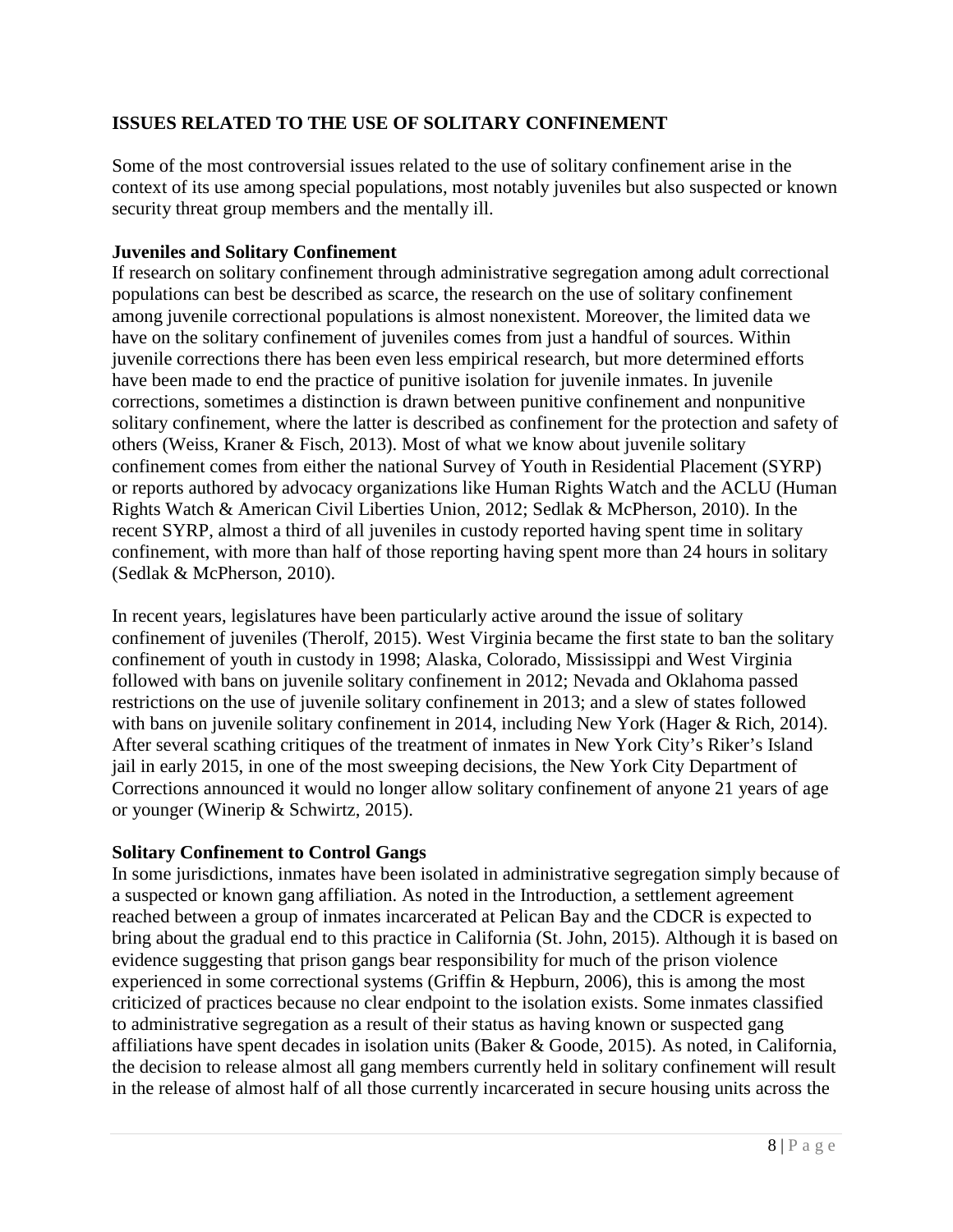state. With this settlement occurring so recently, it is not yet clear what impact, if any, it will have on other jurisdictions that routinely incarcerate known or suspected gang members in administrative segregation.

## <span id="page-12-0"></span>**Mental Illness and Solitary Confinement**

Although the precise numbers are hard to come by, some have argued that most who end up in solitary confinement are mentally ill [\(Toch, 2001\)](#page-37-10). The mentally ill, often by virtue of their mental illness, have trouble conforming to institutional rules and receive more disciplinary misconduct histories [\(Kurki & Morris, 2001\)](#page-34-9). The Bureau of Justice Statistics (BJS) has reported that close to 45 percent of federal inmates and greater than half of all jail and state prison inmates suffer from mental health problems as measured by diagnosis and treatment of symptoms [\(James](#page-34-10)  [& Glaze, 2006\)](#page-34-10). Earlier estimates, which focused narrowly on mental illness, tended to be much lower, with about 16 percent of prison inmates classified as suffering from serious mental illness [\(Ditton, 1999;](#page-32-8) [Osher et al., 2012\)](#page-35-7).

Some prevalence estimates of mental illness across populations in administrative segregation have been derived from the empirical research [\(O'Keefe, 2007](#page-35-8)). Lovell and colleagues have produced several estimates of the levels of psychosocial impairment (a construct that includes several measures of mental health deterioration) and serious mental illness among the supermax population in Washington state. Lovell [\(2008\)](#page-34-11) randomly sampled inmates from all three of Washington's supermax housing units and found that 45 percent of supermax prisoners were suffering from serious mental illness. By using similar methods, Lovell and colleagues had previously found serious mental illness among approximately 13 percent of general population inmates (Lovell [et al., 2000\)](#page-34-12). Cloyes and colleagues similarly reported that almost 30 percent of inmates in supermax units meet the criteria for serious mental illness, and in their study of the supermax unit in Washington, they found that 22 percent of the inmates were actively experiencing high levels of "psychosocial distress" [\(Cloyes et al., 2006\)](#page-32-9). Many researchers have used statistics like this to argue that the mentally ill are more likely to end up in solitary confinement.

The courts have also been particularly active around the issue of confining the mentally ill in administrative segregation, based in part on the accumulated evidence that confinement under such restrictive and isolating conditions is especially harmful for this already vulnerable population.

# <span id="page-12-1"></span>**COURT DECISIONS AND CONSENT DECREES**

A comprehensive review of all court cases and legal decisions relative to the use of solitary confinement is beyond the scope of this relatively brief white paper, so we review just a few of the more significant and directly relevant court decisions and consent decrees that have been issued [\(for a comprehensive review,](#page-32-10) see Collins, 2004).

The most notable litigation around the issue of administrative segregation has focused on supermax confinement or solitary confinement in administrative rather than disciplinary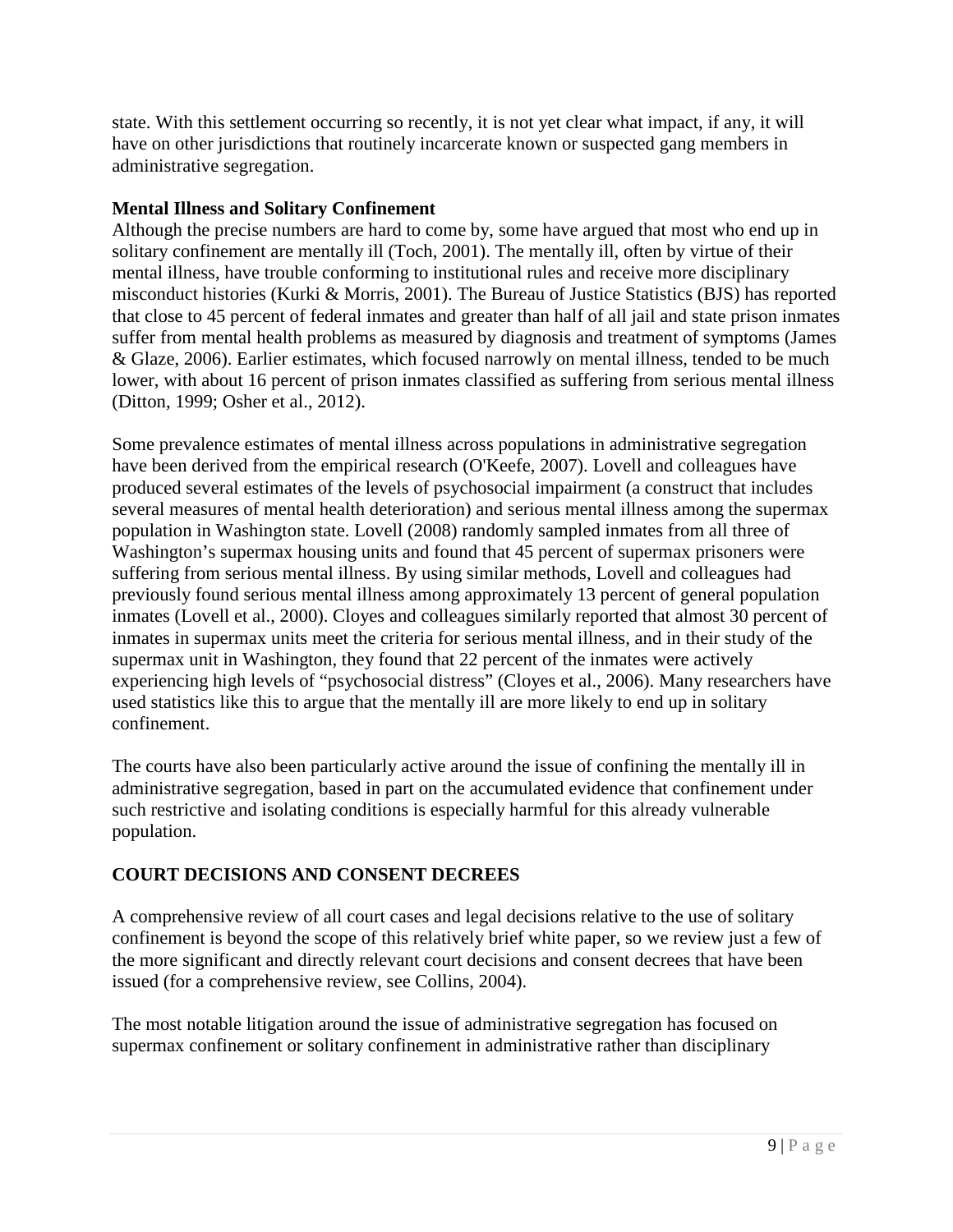segregation.<sup>[6](#page-13-0)</sup> State and federal cases related to the use of solitary confinement have tended to focus on the overall conditions of confinement in supermax settings, and several have focused on the placement of the mentally ill in facilities that involve solitary confinement for extended periods of time.

An early federal case signaled that the courts were not likely to get involved in the administration of facilities used for administrative segregation. In 1984, a group of inmates housed at the Marion Federal Penitentiary filed a Section 1983 complaint alleging that federal prison officials were violating their constitutional rights. In *Bruscino* v. *Carlson* (1988), the primary complaints were related to arbitrary placements, conditions of confinement, extended solitary confinement, use of force, and cavity searches. The Supreme Court, in considering both the context and the complaint, found that the "ghastly" conditions at Marion, although "depressing in the extreme," did not amount to cruel and unusual punishment. After describing Marion's inmates as "among the most dangerous people in this nation," the Court was "not persuaded that any relaxation in the controls instituted in the fall of 1983 [was] constitutionally required, given the extraordinary security problems at the prison." The Court went on to note, "The controls are a unitary and integrated system for dealing with the nation's least corrigible inmates; piecemeal dismantling would destroy the system's rationale and impair its efficacy." The *Bruscino* decision signaled that the federal courts would be unlikely to interfere with the management of administrative segregation units. As Feeley and Rubin (1999) have noted in the comprehensive overview of correctional cases, "Whatever the reasons for the judiciary's positive response to Marion, the correctional establishment chose to interpret it as validating the concept of a supermaximum-security prison" [\(Feeley & Rubin, 1999, p. 142\)](#page-33-6).

A few years later, in 1990, a group of prisoners being held in Pelican Bay State Prison similarly filed a Section 1983 claim against the CDCR. In the 1995 *Madrid* v. *Gomez* decision, the court found in favor of the inmates, ruling that:

In particular, defendants have failed to provide inmates at Pelican Bay with constitutionally adequate medical and mental health care, and have permitted and condoned a pattern of using excessive force, all in conscious disregard of the serious harm that these practices inflict. With respect to the SHU, defendants cross the constitutional line when they force certain subgroups of the prison population, including the mentally ill, to endure the conditions in the SHU, despite knowing that the likely consequence for such inmates is serious injury to their mental health, and despite the fact that certain conditions in the SHU have a relationship to legitimate security interests that is tangential at best. (p. 1280)

Although its concern for the mentally ill was clear, the Court was less definitive when it came to those inmates not suffering from mental illness, noting, "while the conditions in the SHU may

 $\overline{\phantom{a}}$ 

<span id="page-13-0"></span><sup>6</sup> Placements into disciplinary segregation for infractions are subject to the landmark U.S. Supreme Court case, *Wolff*  v. *McDonnell* (1974). The *Wolff* decision established the minimal procedural due process rights that must be accorded inmates during prison disciplinary hearings, and these rights have since been reaffirmed in *Dixon* v. *Goord* (2002). The minimum procedural due process rights during disciplinary hearings include providing the inmate with an advance written notice of charges and an advance written statement of evidence on which the determination will be made, and the right to call witnesses and present his or her evidence.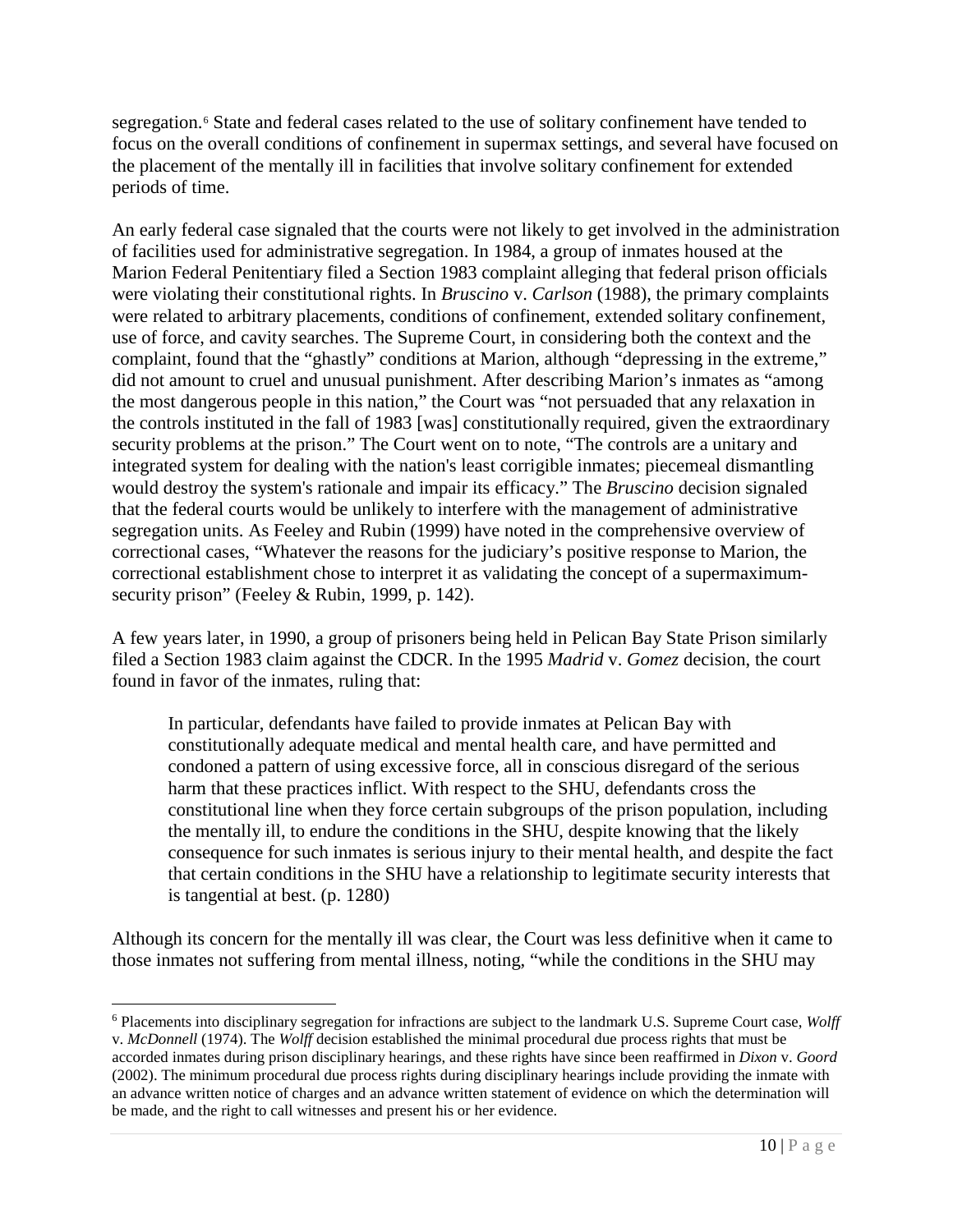press the outer bounds of what most humans can psychologically tolerate, the record does not satisfactorily demonstrate that there is a sufficiently high risk to all inmates of incurring a serious mental illness from exposure to conditions in the SHU to find that the conditions constitute a per se deprivation of a basic necessity of life" (p. 1267). As a result of the *Madrid* decision, a special marshal was appointed to work with the CDCR to develop a plan to remedy the conditions at Pelican Bay [\(Fathi, 2004\)](#page-32-11). In many ways, the *Madrid* case provided the first in-depth look into the conditions of confinement in supermax settings, and the court monitoring continued for more than a decade until the court, finally satisfied that the conditions had been remedied, dismissed the case in 2011 [\(Simon, 2014\)](#page-36-7).

Other prison systems have drawn the attention of the courts as well. In *Ruiz* v. *Johnson* (1999), it was the administrative segregation units of the Texas Department of Corrections that came under judicial scrutiny, and it was in this case that the federal courts came close to declaring the solitary confinement in administrative segregation unconstitutional per se. After describing the conditions of confinement in administrative segregation units across the Texas Department of Corrections, the court in *Ruiz* declared:

Before the court are levels of psychological deprivation that violate the United States Constitution's prohibition against cruel and unusual punishment. It has been shown that defendants are deliberately indifferent to a systemic pattern of extreme social isolation and reduced environmental stimulation. These deprivations are the cause of cruel and unusual pain and suffering by inmates in administrative segregation, particularly in Levels II and III. (pp.  $914-915$ )

The *Ruiz* decision was in many ways more sweeping than that of *Madrid* several years earlier. Most subsequent cases have resulted in settlements or consent decrees, but it is worth noting that conditions of confinement in administrative segregation have been challenged in Connecticut, Indiana, New Mexico, Ohio and Wisconsin, among other states [\(see Fathi, 2004\)](#page-32-11).

Although the court in *Ruiz* came close to ruling solitary confinement unconstitutional, we can say with confidence that we are moving toward a general consensus (which can be found across the various court decisions, consent decrees, and settlement agreements reached) that these environments are not appropriate for the mentally ill and might constitute cruel and unusual punishment for this subset of the inmate population. The U.S. Supreme Court has regularly denied certiorari in administrative segregation cases, but with Justice Anthony Kennedy repeatedly expressing his concern about solitary confinement in recent months, it seems likely that there could be some U.S. Supreme Court movement on this front in the coming years [\(Hananel, 2015\)](#page-33-7).

In addition to court cases and consent decrees, several notable, recent congressional and legislative hearings have been related to the use of solitary confinement.<sup>[7](#page-14-0)</sup> The U.S. Senate Judiciary Subcommittee on the Constitution, Human Rights, and Civil Rights held two hearings

l

<span id="page-14-0"></span><sup>&</sup>lt;sup>7</sup> Written and oral testimony, as well as videos of the hearings discussed in this section, can be accessed on the advocacy group Solitary Watch's website (Solitary Watch, 2015).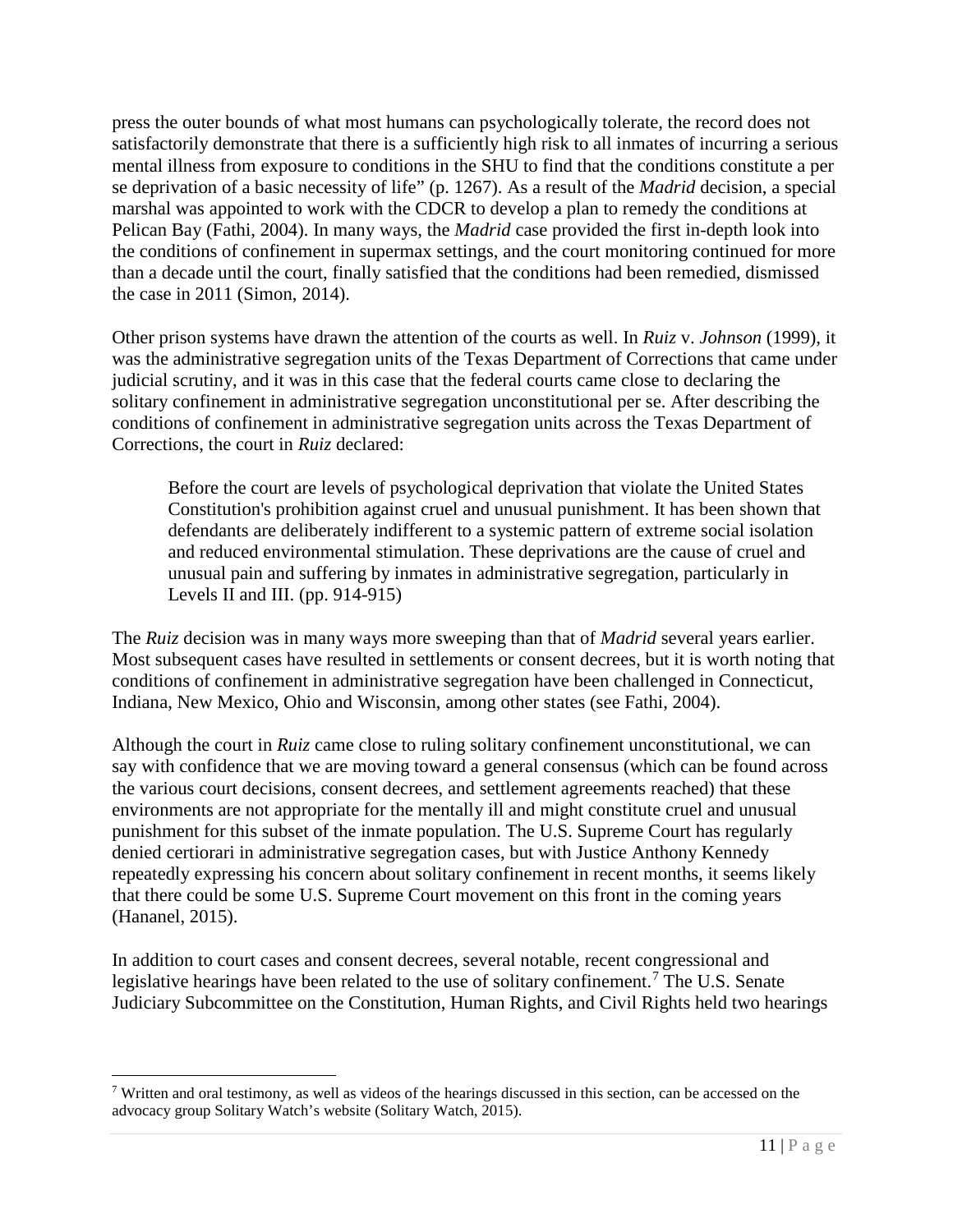on the use of solitary confinement in June 2012 and February 2014.<sup>[8](#page-15-1)</sup> In California, where conditions of confinement in general and administrative segregation in particular have been the focus of ongoing litigation, several notable legislative hearings have also occurred. The California Assembly and Senate Public Safety Committee twice held hearings on the CDCR use of solitary confinement.<sup>[9](#page-15-2)</sup> As noted, the CDCR recently reached a settlement agreement to end a class action lawsuit on behalf of inmates at Pelican Bay (500 of whom had been held in solitary confinement for more than 10 years at the time the suit was filed). The lawsuit was preceded by a series of well-publicized hunger strikes across CDCR facilities that also triggered the legislative hearings on the issue.

# <span id="page-15-0"></span>**THE UTILITY AND EFFECTS OF ADMINISTRATIVE SEGREGATION**

Proponents of administrative segregation and the supermax model argue that solitary confinement is necessary for maintaining the safety and security of the entire correctional system. Some inmates, it is argued, are so disruptive to the orderly running of a facility that they simply cannot or should not be maintained among the general population [\(O'Keefe, 2008;](#page-35-4) [Pizarro & Narag, 2008;](#page-35-9) [Pizarro & Stenius, 2004;](#page-35-0) [Pizarro, Stenius & Pratt, 2006\)](#page-35-10). This view is far from universal though. The most obvious division is between scholars (who study either incarceration in general or solitary confinement in particular) and the correctional administrators responsible for drafting and enforcing official correctional policies and practices.

Recent reviews of policies related to placement in administrative segregation also emphasize the official view that segregation exists to minimize threats to institutional security [\(Butler et al.,](#page-32-6)  [2013;](#page-32-6) [O'Keefe, 2008\)](#page-35-4). A recently published study reviewing official policies across 42 states reported that 98 percent of the states identified the catch-all "threats to institutional security" as a justification for placement in administrative segregation [\(Butler et al., 2013\)](#page-32-6). The most commonly noted threats to institutional security triggering administrative segregation included repeated violent behavior (78 percent), escape risk (67 percent), riotous behavior (45 percent), and security threat group membership (36 percent). Concerns remain about the specific criteria used to determine that an inmate represents such a threat, particularly in the absence of full due process rights that typically accompany placement in disciplinary segregation after a discrete incident of violent or disruptive behavior [\(O'Keefe, 2008\)](#page-35-4).

Despite a dearth of empirical evidence demonstrating effectiveness, those charged with running correctional facilities overwhelmingly believe that administrative segregation achieves its aims (particularly related to increasing the safety and security of the correctional system). In one of the largest studies of practitioner's views, Mears and Castro (2006) noted that prison wardens, who maintain primary responsibility for running the nation's correctional facilities, were not only "largely unanimous in saying that supermax prisons serve to increase safety, order, and control throughout the prison system and to incapacitate violent and disruptive inmates" (p. 407) but also "strongly believe that supermax prisons are effective in achieving these four goals"

<span id="page-15-1"></span><sup>8</sup> The hearings on "Reassessing Solitary Confinement: The Human Rights, Fiscal, and Public Safety Consequence" each included oral and written testimony from heads of departments of corrections, researchers who have studied solitary confinement, and those engaged in advocacy against the practice [\(Solitary Watch, 2015\)](#page-36-8).  $\overline{\phantom{a}}$ 

<span id="page-15-2"></span><sup>9</sup> Both hearings before the California Assembly, held in February 2013 and February 2014, focused on the CDCR's proposed reforms to inmate segregation policies and to the use of secure housing units.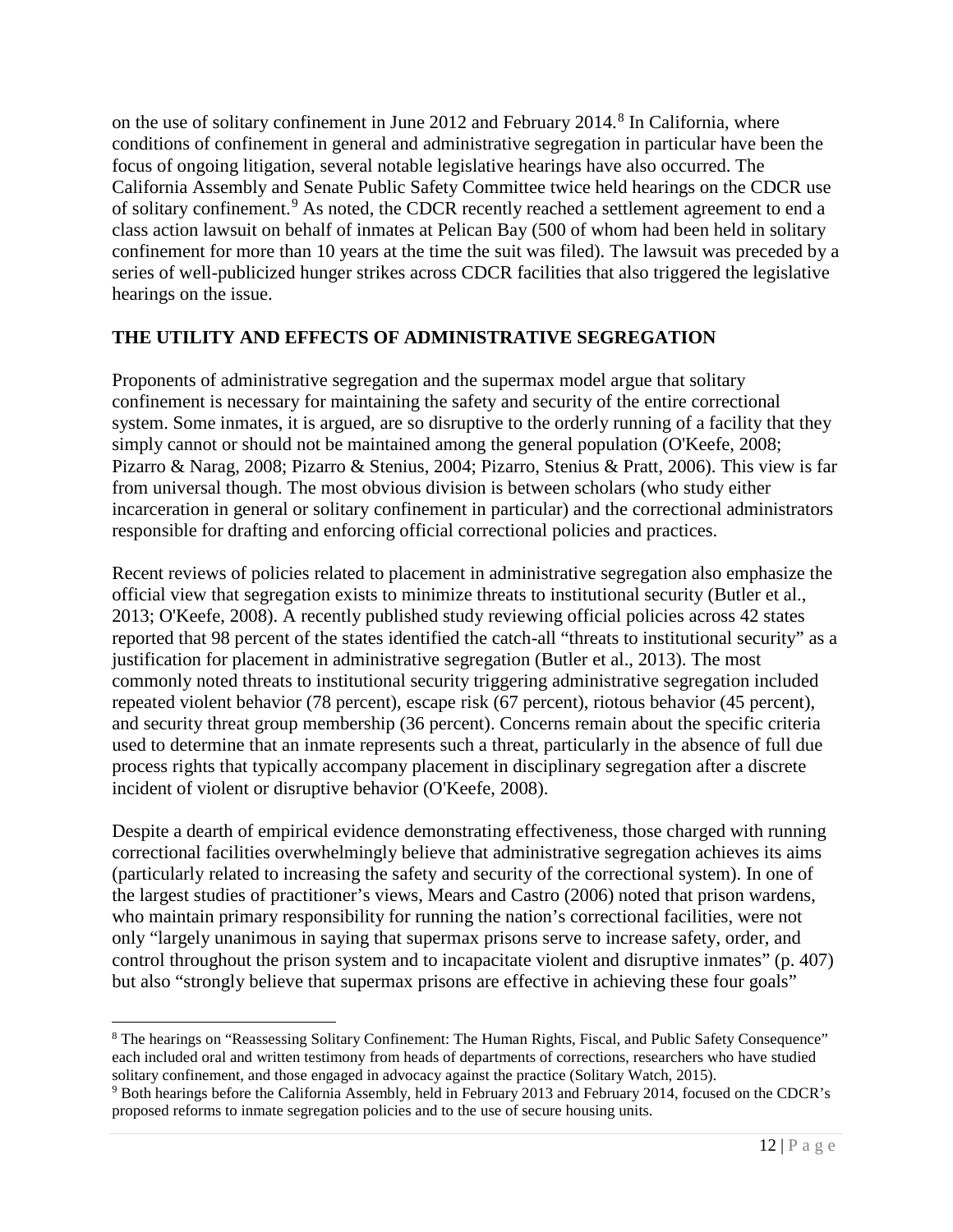[\(Mears & Castro, 2006, pp. 407, 409\)](#page-34-7). Those who argue for the effectiveness of administrative segregation units and supermax facilities often base those arguments on appeals to the selfevident rather than on an evidence base (Sundt, Castellano & Briggs, 2008, p. 115). By noting that these units and facilities house the "worst of the worst," they argue that these facilities will reduce violence in prison systems and assaults on other inmates and staff because those who are most likely to engage in such conduct have been isolated and further incapacitated [\(Butler et al.,](#page-32-6)  [2013;](#page-32-6) [Lanes, 2011;](#page-34-13) [Mears et al., 2013\)](#page-35-11).

The public, at least as gauged by opinion in Florida, also overwhelmingly supports supermax prisons, even when their utility is less than clear. Mears and colleagues (2013) reported that 80 percent of the public supported supermax incarceration in general and that 60 percent maintained their support, even if there was no associated public safety benefit. Moreover, little public support seems to exist for the notion that these facilities are inhumane, with 70 percent of those surveyed indicating that they did not consider supermax facilities inhumane [\(Mears et al., 2013\)](#page-35-11).

#### <span id="page-16-0"></span>**Evaluation Research**

Mears and Watson (2006) identified several of the most frequently cited justifications for (and goals of) solitary confinement through administrative segregation, including (1) increasing prison safety, (2) increasing systemwide order and control of prisoners, (3) improving the behavior of violent and disruptive prisoners, (4) reducing gang influence, (5) punishment (of violent and disruptive prisoners), (6) increasing public safety, and (7) improving the efficiency of correctional system operations. Although some are easier to operationalize than others, each of these intended impacts could be evaluated. In their 2006 article, Mears and Watson even offered potential measurable indicators for each of these "performance measures," which are reproduced here (Appendix Table A3) as they may prove useful for those seeking to apply an evaluation framework. Alongside these intended goals, Mears and Watson also offered some observations around potentially unintended impacts (both positive and negative). Finally, they raised questions related to the mechanisms by which supermax confinement is expected to achieve these goals; identify barriers to achieving the goals; and offer some moral, political and fiscal dimensions that would need to be considered in any comprehensive assessment of supermax prisons.

When Mears (2008) tried to apply an evaluation framework to supermax incarceration, he struggled to find the research base necessary to answer key questions across five domains, ultimately concluding that:

[T]here is (a) minimal indication that supermax prisons were needed as long-term solutions to any of a range of problems (e.g., order, safety, escapes, public safety); (b) no strong or consistent theoretical foundation for anticipating that they would exert any substantial effect on a range of outcomes, and, to the contrary, strong theoretical grounds to anticipate a worsening of these outcomes; (c) minimal documentation of their implementation (including the procedures and adherence to these procedures) for admitting and releasing inmates, monitoring of inmate behavior, or compliance with state and federal laws as well as constitutional requirements, juxtaposed against accounts showing that mentally ill and other inmates inappropriate for extended solitary confinement reside in supermaxes; (d) minimal evidence of any positive impact on any of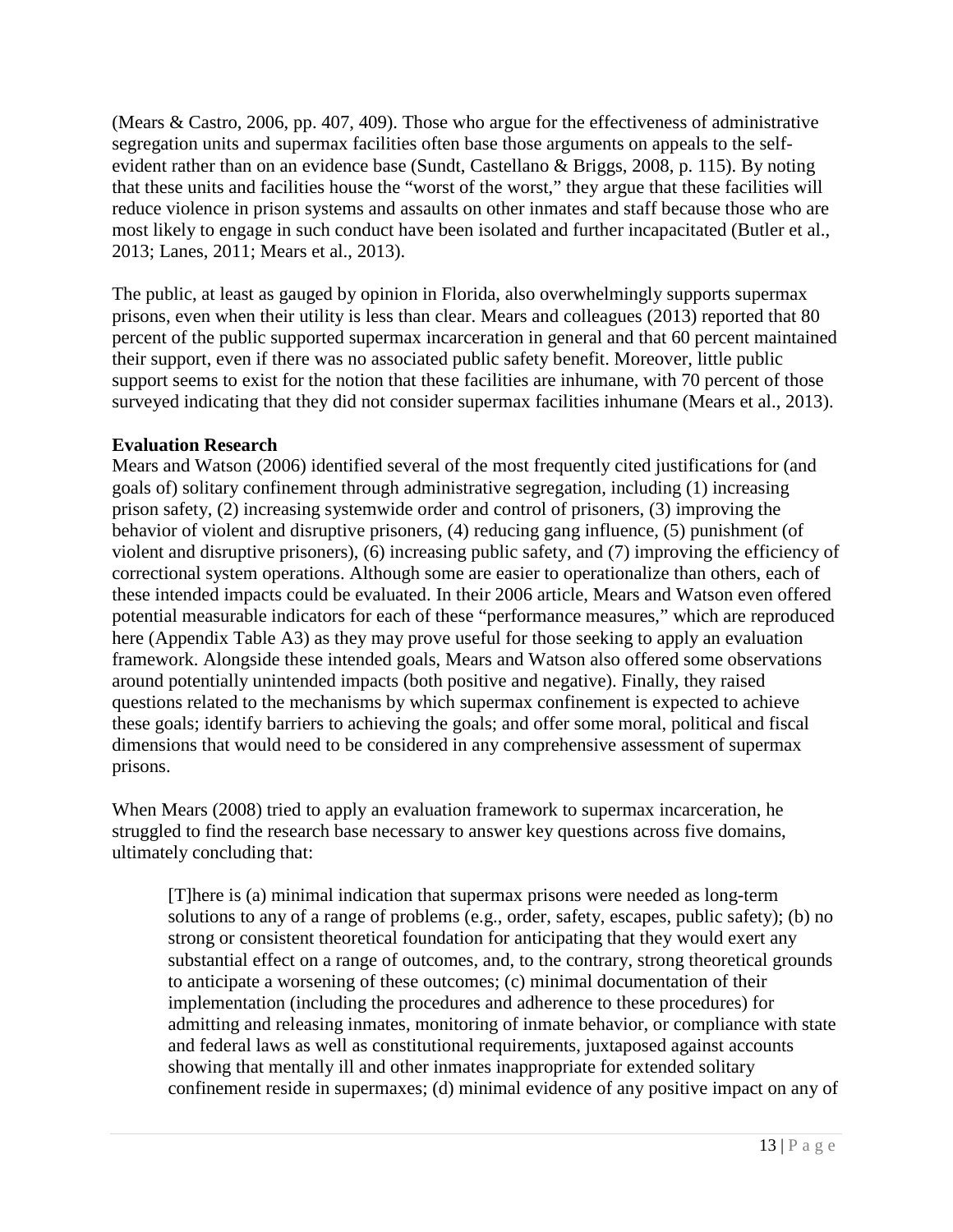a range of outcomes, with considerable evidence of harmful, unintended effects; and (e) no evidence that they are cost-efficient. [\(Mears, 2008, p. 61\)](#page-34-14)

If dangerous and violent inmates represent a real threat to others within the correctional environment, the options for containing them without resorting to isolation in restrictive housing units seem to be few. Correctional administrators often feel they are left with no other option than to isolate inmates who represent a threat to themselves, other inmates, or to staff. Moreover, the most ardent critics of solitary confinement often have little to say about alternatives to the practice if and when solitary confinement were to be eliminated on evidence-based grounds or outlawed on constitutional grounds. Those charged with running prisons, even those who have argued that there are problems with the practice of confining inmates in highly restrictive environments for extended periods of time, lament the lack of options at their disposal for those inmates who are truly dangerous to both the staff who work in prisons and the other inmates who have to live in them. Rick Raemisch, Executive Director of the Colorado Department of Corrections, for example, spent 20 hours in solitary confinement to understand the experience and has worked to reduce its use significantly in the Colorado system, but he still acknowledges the need for the practice in some instances [\(Goode, 2014;](#page-33-8) [Raemisch, 2014\)](#page-35-12). Raemisch recently argued, "If someone has committed a violent assault … until you can solve that problem, that person is going to need to be isolated" and then went on to note, "There are those who say this is bad, but when you look around for an alternative, people have left the room" [\(Baker & Goode,](#page-32-3)  [2015, p. A16\)](#page-32-3).

### <span id="page-17-0"></span>**Violence in Correctional Institutions**

As demonstrated by the earlier overview, it is difficult to say with any degree of precision how prevalent solitary confinement through administrative or disciplinary segregation is across U.S. correctional systems [\(Naday et al., 2008\)](#page-35-2). Perhaps not surprisingly, few good estimates exist of either the levels of disruptive behavior among those sent to administrative segregation or of the impact of administrative segregation on reducing levels of violence in prisons.

Some of our estimates of violence within correctional institutions come from victimization surveys and research. Wolff and colleagues, for example, reported that in their study of inmates incarcerated in 1 of 14 institutions in a mid-Atlantic state, greater than 20 percent of inmates reported being the victim of physical violence in the previous 6 months [\(Wolff et al., 2007\)](#page-37-11). Importantly, although rates of victimization were roughly equal for male and female inmates, prevalence rates of victimization varied substantially across facilities (even within this single state's correctional system). Although little hard data exist on the subject, some evidence shows that serious assaults against correctional officers are rare but tend to be more, not less, common in administrative segregation units [\(Sorenson et al., 2011\)](#page-36-9).

One study that provided a profile comparing inmates in administrative segregation with general population inmates (in this case, in Colorado) suggested that the inmates in administrative segregation had significantly more disciplinary infractions, were significantly more likely to have been previously placed in punitive segregation, and were significantly more likely to have been identified as having a known or suspected security threat group affiliation [\(O'Keefe, 2008\)](#page-35-4). When Lovell (2008) focused in on those supermax inmates in Washington state who could safely be considered to be suffering from mental illness, he found that these mentally ill inmates had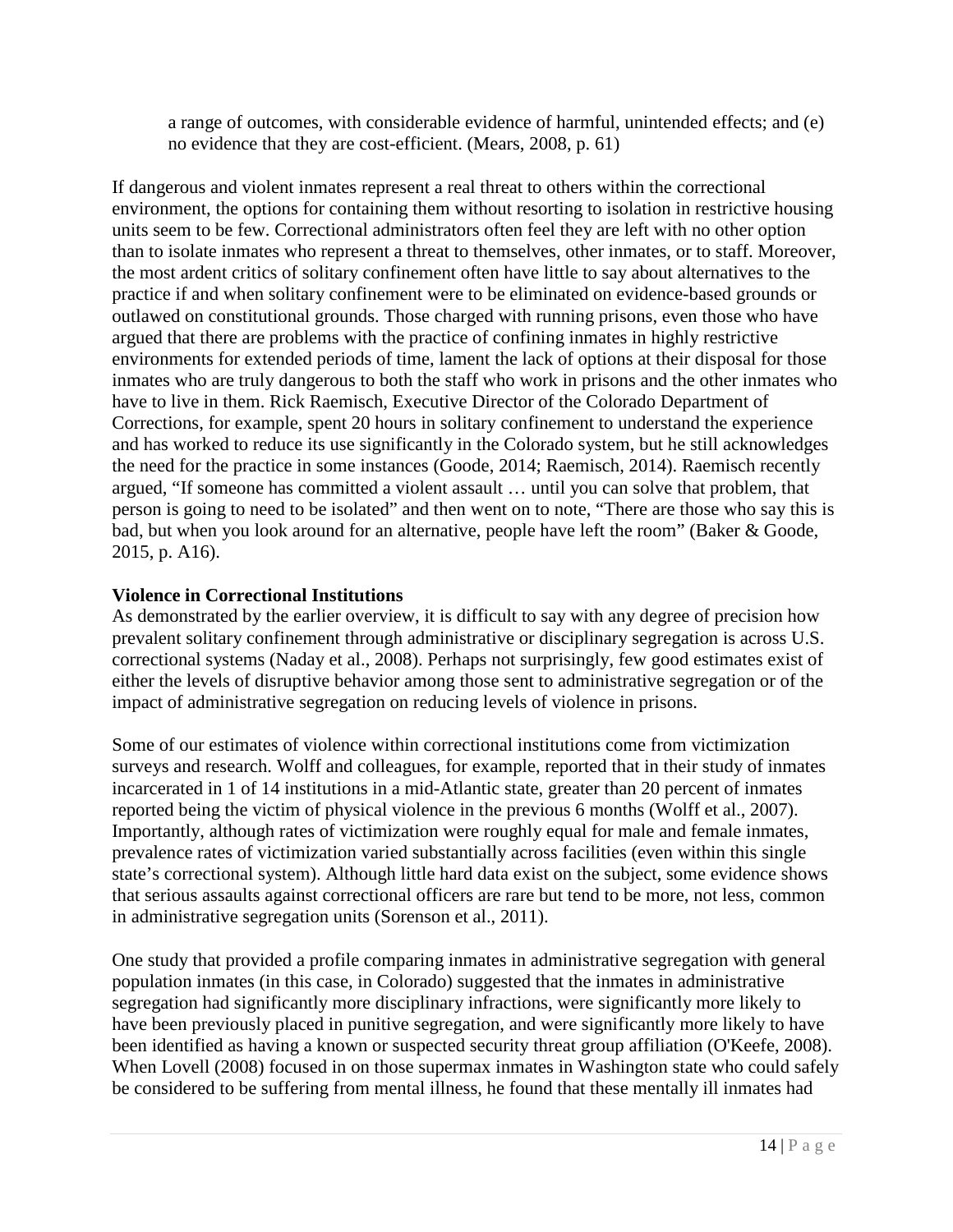substantially higher infraction rates and that many of these infractions were indeed indicative of disruptive institutional behavior:

These 60 inmates had committed 135 assaults: 45 aggravated and 65 (including five aggravated) on staff. Four of them had infractions for homicide. Less-violent forms of disruptiveness included 220 infractions for threatening, 168 for throwing objects (often urine or feces), 83 for destroying property, and 28 for flooding cells. Twelve men had been infracted for mutilating themselves, usually two or three times. [\(p. 990\)](#page-34-11)

In addition to the work on levels of violence across inmates sent to segregated housing, some attempts have been made to assess the impact of SHUs on levels of correctional system violence.

#### <span id="page-18-0"></span>**Institutional Violence and Administrative Segregation**

In the late 1980s and 1990s, a series of authors offered some (mostly speculative) evidence that the expanded use of administrative segregation seemed to be related to lower levels of violence across correctional systems. In their discussions of the effects of court-ordered changes to the Texas correctional system in the wake of the sweeping *Ruiz* v. *Estelle* (1980) decision, Marquart and colleagues tied reductions in prison violence and inmate murders, as well as increases in inmates' perceptions of safety, to the extensive use of administrative segregation, particularly of gang members, across the Texas Department of Corrections [\(Crouch & Marquart, 1989,](#page-32-12) [1990;](#page-32-13) [Ralph & Marquart, 1991\)](#page-35-13). Austin and Irwin (2001) similarly tied declines in prison violence in California's prison system to increased use of segregation. In both instances, the authors were looking back at declines in violence and speculating that an increased reliance on segregation might be a cause. More recently, attempts have been made to assess the impact of administrative segregation on levels of prison violence by using more sophisticated research designs, and those have typically reported mixed support for the thesis that the increased use of segregation has resulted in decreases in prison violence.

In a national study of inmate violence that used multilevel data from more than 4,000 inmates across 185 correctional institutions, Huebner (2003) found that the use of solitary confinement for disciplinary purposes, measured as "the percent of the total inmate population that received solitary confinement as a disciplinary response to the most recent rule infraction," was unrelated to levels of inmate assaults [\(Huebner, 2003, p. 110\)](#page-33-9). By using data from three states (Arizona, Illinois and Minnesota) and one control state (Utah), and a multiple interrupted time-series design, Briggs, Sundt and Castellano (2003) found no evidence that the introduction of a supermax facility had any effect on inmate-on-inmate violence in any state. Their findings for inmate-on-staff violence were mixed, with no effect found in Minnesota, decreased inmate-onstaff assaults shown in Illinois, and a counterintuitive temporary increase in staff injuries seen in Arizona [\(Briggs, Sundt & Castellano, 2003\)](#page-32-14). Briggs et al. (2003) concluded that "the bulk of the evidence presented here suggests that supermax is not effective at reducing system-wide levels of prison violence" (p. 1368).

By using a quasi-experimental interrupted time-series design, Sundt and colleagues [\(2008\)](#page-36-10) examined the effect of the opening of a supermax facility on subsequent levels of inmate-oninmate and inmate-on-staff violence in prisons in Illinois, and they found that the opening of the supermax did not significantly impact the number of inmate-on-inmate assaults but did result in a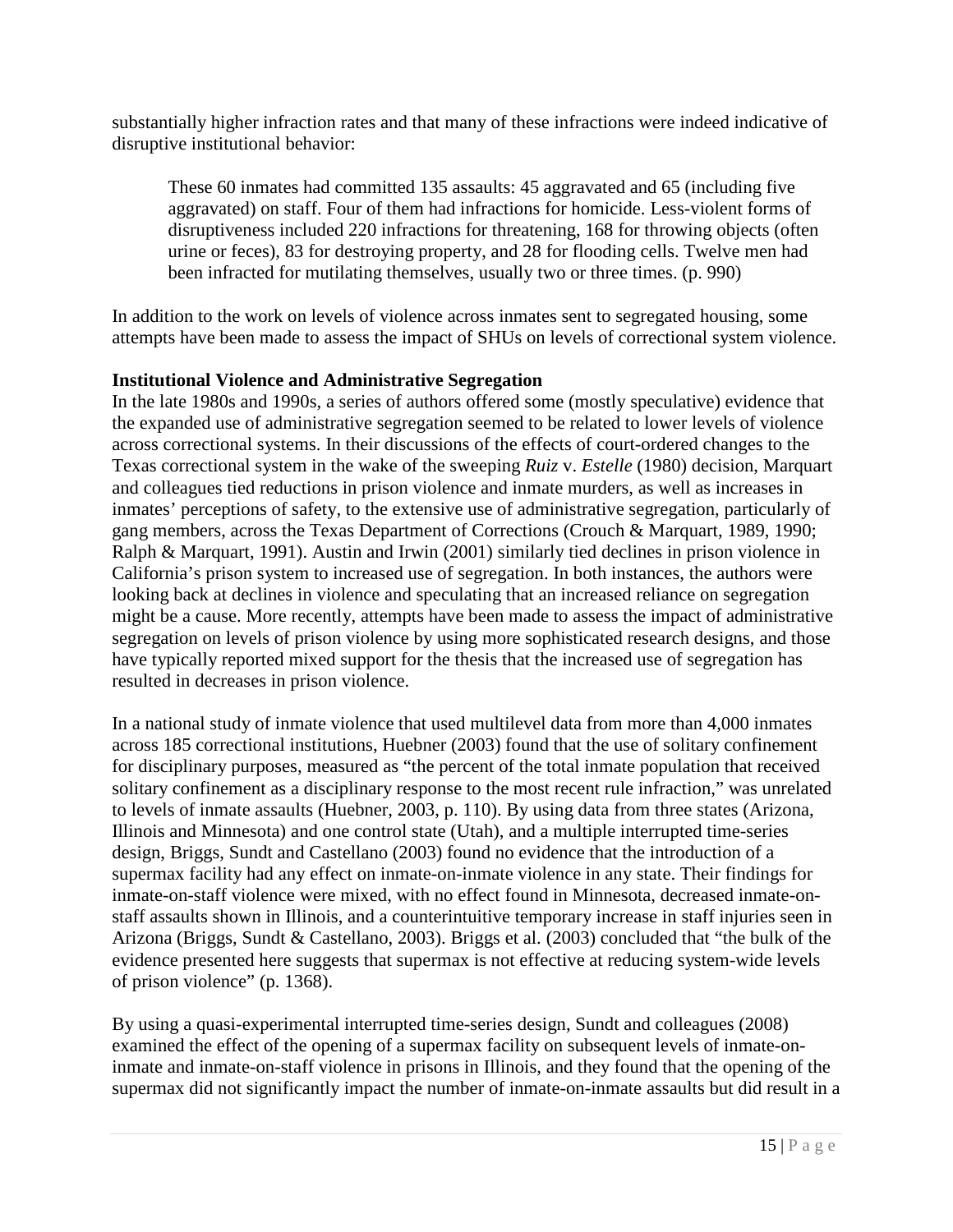"gradual permanent reduction in assaults against staff" and an "abrupt, permanent reduction in the use of system-wide lockdowns" [\(Sundt et al., 2008, pp. 115, 117\)](#page-36-10). These findings lend credence to the notion that supermax facilities might increase the safety of the entire correctional system. However, because of the unique (and volatile) political context in which the Illinois supermax emerged, the results are not particularly generalizable to other states [\(Sundt et al.,](#page-36-10)  [2008\)](#page-36-10). Overall, there is little evidence that the introduction of supermax facilities has reduced levels of violence across the correctional system. Given the paucity of research in this area, however, it seems fair to say that this, like so many things related to the use of administrative segregation, is still an open empirical question.

# <span id="page-19-0"></span>**THE EFFECTS OF SOLITARY CONFINEMENT**

## <span id="page-19-1"></span>**Psychological Effects of Solitary Confinement**

Two types of studies on the psychological effects of isolation have been used: (1) qualitative studies that have focused on providing rich descriptions of the effects of the experience on inmates who have typically spent lots of time in solitary confinement (often having spent many years incarcerated in isolation), and (2) quantitative studies that have tried to study the effects among larger groups of inmates, sometimes using matched comparison or control groups, but typically focusing on inmates in disciplinary units or serving shorter terms in administrative segregation.<sup>[10](#page-19-2)</sup>

The only clear statement that can be made about the body of literature assessing the psychological effects of solitary confinement is that researchers using different methods to study different populations have come to different conclusions about the psychological effects on inmates [\(Arrigo & Bullock, 2008;](#page-32-15) [Gendreau & Labrecque, 2015\)](#page-33-10). A fair summary statement would say that there is a collection of scholars who have been studying solitary confinement for many years and that these scholars strongly believe that the experience can have lasting and substantial damaging psychological effects. The most well-known studies of the impact of extended solitary confinement on the mental health of prisoners have come from the accumulated work of Stuart Grassian and Craig Haney, both of whom have testified extensively on behalf of inmates in class action lawsuits [\(Grassian, 1983;](#page-33-11) [Grassian & Friedman, 1986;](#page-33-12) [Haney, 2002,](#page-33-13) [2003,](#page-33-14) [2008;](#page-33-15) [Haney & Lynch, 1997\)](#page-33-16). In one of his earliest studies, Grassian conducted extensive interviews with 14 prisoners challenging the conditions of their confinement in a lawsuit against the Massachusetts Department of Corrections, and he documented a long list of damaging psychopathological effects, including difficulty concentrating and thinking, perceptual distortions and affective distortions changes, and problems with impulse control [\(Grassian, 1983\)](#page-33-11). Grassian concluded that the psychopathology he documented "strongly suggests that the use of solitary confinement carries major psychiatric risks" (p. 1454).

Many other studies employing the case study approach across a variety of settings have similarly documented far-reaching and long-lasting psychological effects (for more comprehensive

<span id="page-19-2"></span><sup>&</sup>lt;sup>10</sup> Although rarely acknowledged, the psychological/psychiatric effects research frequently relies on a large body of literature on the effects of sensory deprivation [\(Gendreau & Labrecque, 2015\)](#page-33-10). Reviewing that literature is beyond the scope of this review of administrative segregation as a practice, but suffice to say, it is often taken for granted that isolation will have severe and lasting detrimental effects on the psychological well-being of all those exposed to it, even though the evidence in this area does not always bear out this assumption (for a comprehensive review, see Gendreau & Labrecque, 2015).  $\overline{\phantom{a}}$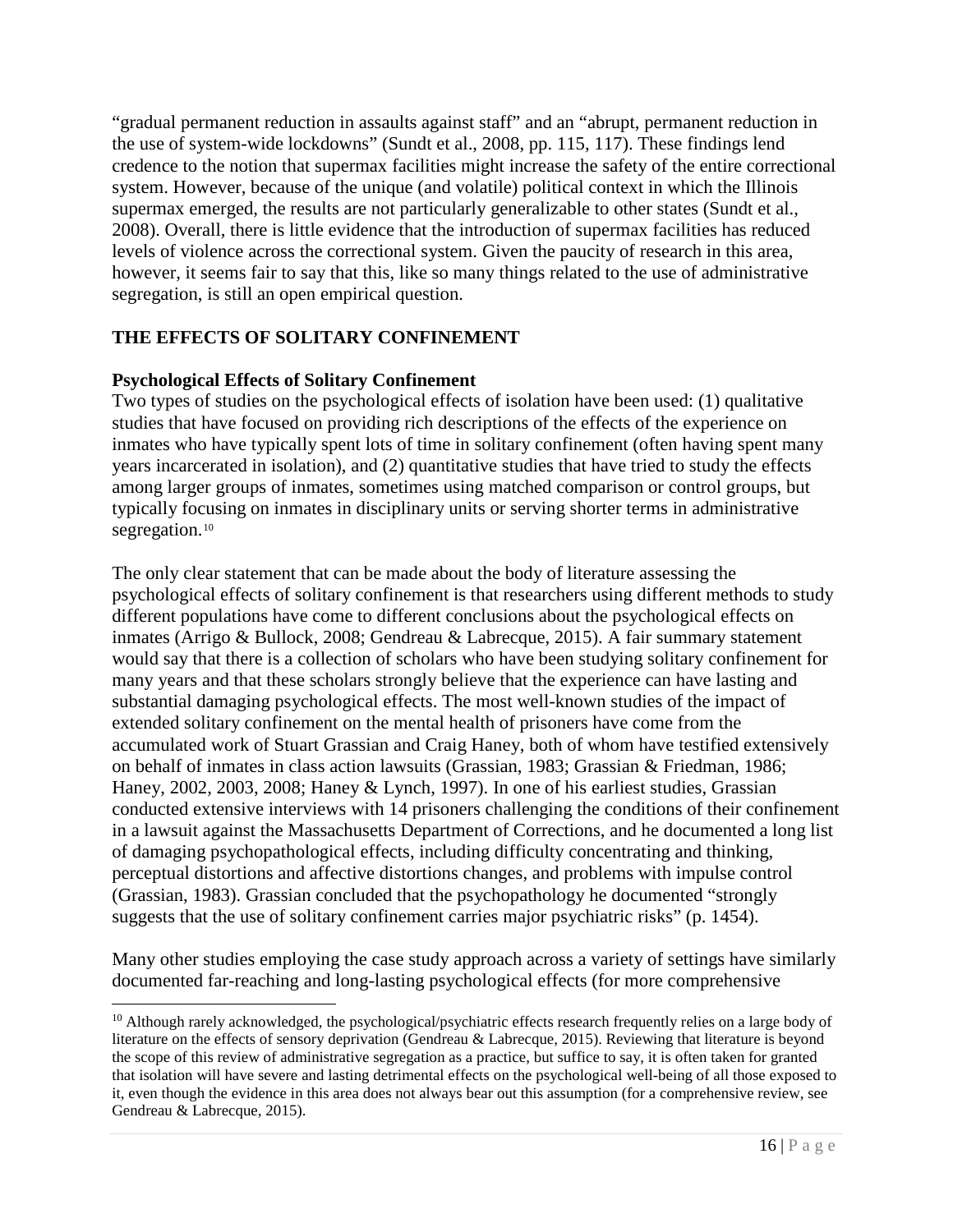reviews of studies of the psychological effects, see [Gendreau & Labrecque, 2015;](#page-33-10) [Labrecque &](#page-34-15)  [Smith, 2013;](#page-34-15) [Shalev, 2008;](#page-36-11) [Smith, 2006\)](#page-36-12). In summarizing the psychological literature in 2002, Haney reported that:

[D]ocumented negative psychological consequences of long-term solitary-like confinement include: an impaired sense of identity; hypersensitivity to stimuli; cognitive dysfunction (confusion, memory loss, ruminations); irritability, anger, aggression, and/or rage; other directed violence, such as stabbings, attacks on staff, property destruction, and collective violence; lethargy, helplessness and hopelessness; chronic depression; selfmutilation and/or suicidal ideation, impulses, and behavior; anxiety and panic attacks; emotional breakdowns, and/or loss of control; hallucinations, psychosis and/or paranoia; overall deterioration of mental and physical health. [\(Haney, 2002, pp. 85-86\)](#page-33-13)

Without question, a substantial body of work has established that solitary confinement can have damaging psychological effects, particularly when that confinement involves near complete isolation and sensory deprivation, or when the term of such confinement is extended. Moreover, despite the methodological limitations of some of the studies documenting these effects, most agree that extended confinement under extreme conditions of isolation in some segregation units is indeed harmful and should be avoided where possible. More questionable, however, is how representative the populations who were the subjects of study across this body of research are of inmates experiencing administrative segregation more generally. Although Haney is confident in his assertions regarding the psychological effects of long-term solitary confinement, other research involving in-depth case studies has reached an opposite conclusion in terms of the psychological effects of shorter-term solitary confinement.

In an early study based on the experience of just four inmates, Suedfeld and Roy [\(1975\)](#page-36-13) argued that short-term solitary confinement (ranging from 1 week to 30 days) was beneficial to those inmates, resulting in a lower incidence of violence, aggression and self-injurious behavior as well as in improved adjustment. In later work, involving a much larger group of inmates incarcerated in five different facilities across the United States and Canada, Suedfeld and colleagues again found "no support to the claim that solitary confinement … is overwhelmingly aversive, stressful, or damaging to the inmates" [\(Suedfeld et al., 1982, p. 335\)](#page-36-14). Several decades later, Zinger and colleagues [\(2001\)](#page-37-12) compared inmates held in administrative segregation in Canada with those in the general population and found that the "segregated prisoners had poorer mental health and psychological functioning. There was no evidence, however, that, over a period of 60 days, the mental health and psychological functioning of segregated prisoners significantly deteriorated" [\(Zinger et al., 2001, p. 48\)](#page-37-12). Other respected scholars have also been less than convinced by the accumulated evidence regarding psychological effects. Bonta and Gendreau (1990), for example, argued that little evidence exists of deteriorating mental health among inmates, emphasizing that "long-term imprisonment and specific conditions of confinement such as solitary, under limiting and humane conditions, fail to show any sort of profound detrimental effects" [\(Bonta & Gendreau, 1990, p. 364\)](#page-32-16).

In another prospective longitudinal study, albeit for a more extended period of time (1 year as opposed to 60 days), O'Keefe and colleagues (2011) sought to improve understanding of the psychological effects of solitary confinement on inmates in administrative segregation in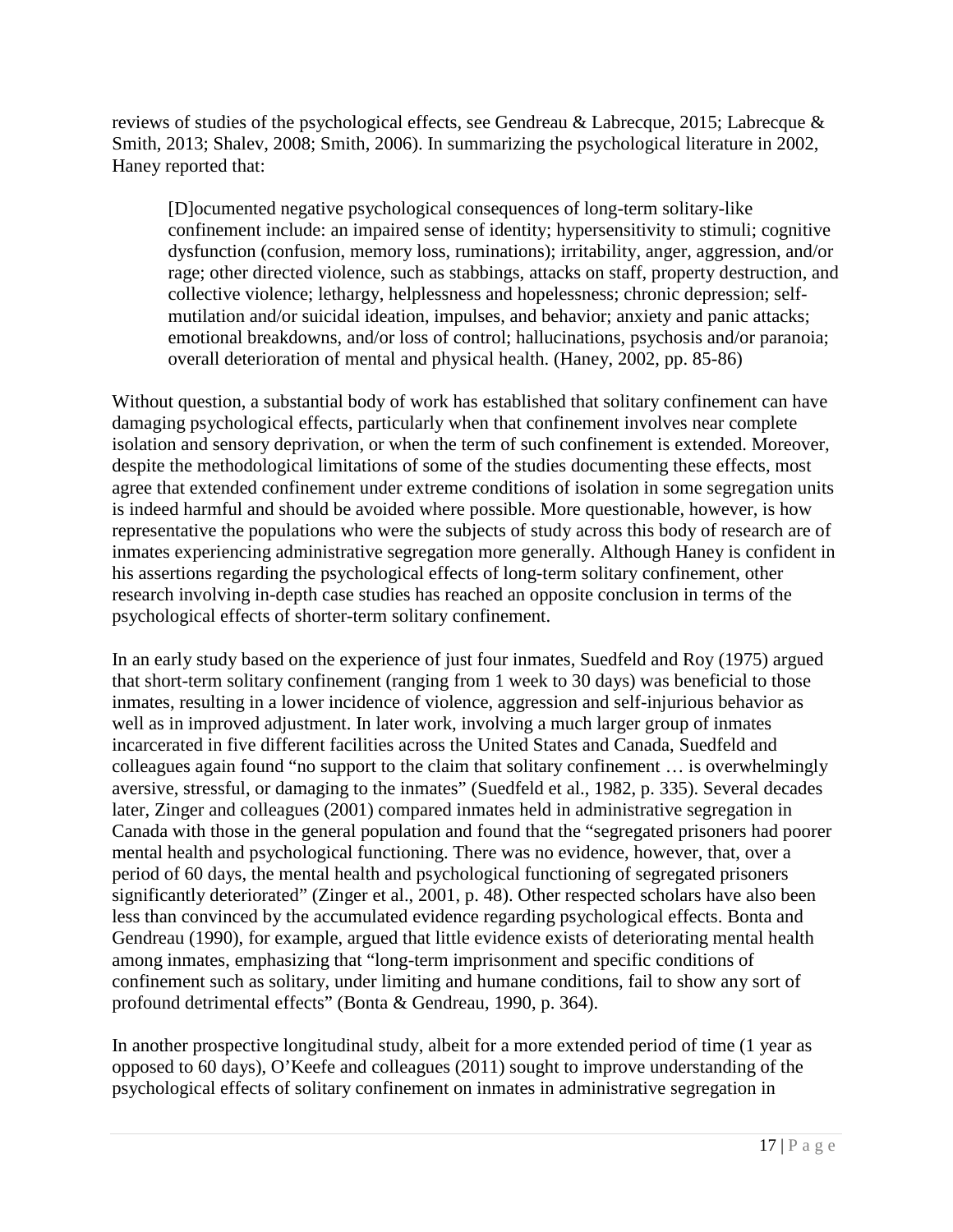Colorado. By relying primarily on assertions about the effects of solitary confinement made in earlier psychological research, the authors hypothesized that those who had served time in administrative segregation (1) would experience aggravated psychological symptoms while in administrative segregation, (2) would exhibit deteriorating mental health over time (with that effect exacerbated among those with preexisting mental health issues), and (3) would experience greater mental health deterioration than those in comparison groups of inmates who had not served time in segregation.

The researchers collected data through a series of interviews and assessments of inmates in administrative segregation, the general population, and a specialized mental health unit. To their apparent surprise, none of their initial hypotheses were borne out by their data [\(O'Keefe et al.,](#page-35-6)  [2011\)](#page-35-6). Inmates in administrative segregation exhibited more mental health issues than "normative adult samples," but few differences existed between inmates in administrative segregation and those in comparison groups. In other words, the researchers documented elevated levels of mental health problems across each group but those problems were not significantly more pronounced among those in administrative segregation. Moreover, although inmates in administrative segregation did initially exhibit signs of elevated psychological distress, those tended to dissipate over time. Psychological problems tended to decrease between the first and the second testing period, and this was true across each group, not just the group in administrative segregation. Finally, the researchers reported that the mentally ill groups demonstrated greater psychological impairment across all groups, not just in the segregated setting, and did not deteriorate more rapidly as they had initially hypothesized [\(O'Keefe et al.,](#page-35-6)  [2011\)](#page-35-6).

Perhaps what is most interesting about O'Keefe and colleagues' Colorado study was not that time in administrative segregation had no deleterious effects but that the deleterious effects experienced by those in administrative segregation were no different from those experienced by prison inmates in general. In some ways, this finding is equally, if not more, disturbing. O'Keefe and colleagues' findings could just as easily be interpreted as demonstrating that incarceration *in and of itself* has damaging effects on the mental health of individuals subjected to it, especially initially. Of course, because these findings undercut some of the earlier research and call into question the extent to which administrative segregation has distinct and distinguishable damaging psychological effects, the research has come under enhanced scrutiny [\(Bulman, Garcia](#page-32-17)  [& Hernon, 2012\)](#page-32-17).

Shortly after it was published, the Colorado study was subjected to a series of methods critiques that called into question the validity of its results, and several attempts were made to undermine its potential impact [\(Grassian & Kupers, 2011;](#page-33-17) [Rhodes & Lovell, 2011;](#page-36-15) [Shalev & Lloyd, 2011\)](#page-36-16). The various critiques had some merit but, as Gendreau and Theriault (2011) noted, work like the Colorado study (with controversial or unpopular findings in a highly contested domain) is frequently attacked on methods grounds, adding that "none of the work we are aware of that has been cited by those who contend that prisons produce serious psychological trauma comes close to the Colorado study in terms of its methodological rigor (e.g., repeated measures, comparison group design, and the choice of constructs to assess psychopathology)" [\(Gendreau & Theriault,](#page-33-18)  [2011, p. 1\)](#page-33-18). It is also worth noting that the findings in the Colorado study are not antithetical in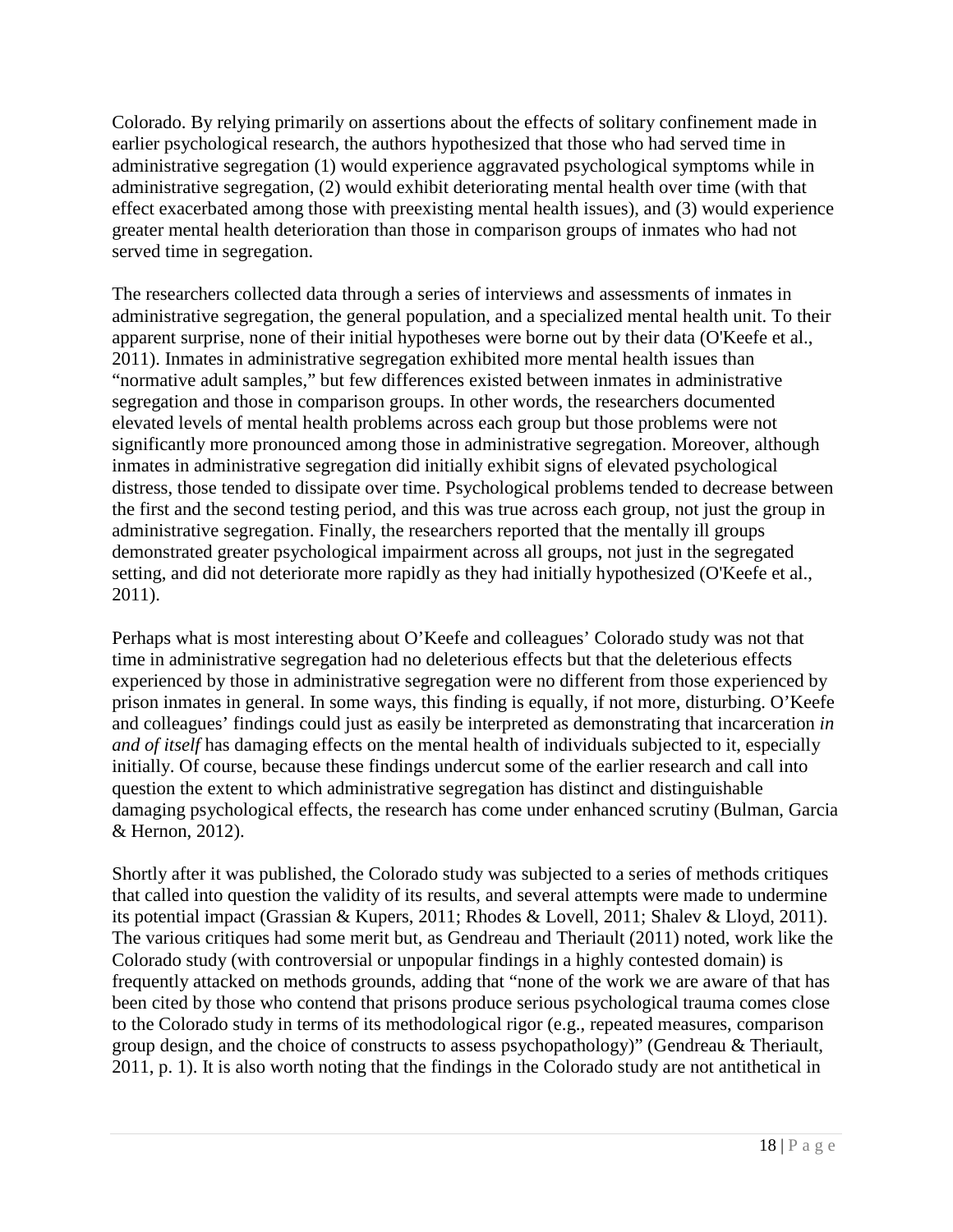that other researchers have reported similar findings on the basis of previous research [\(Suedfeld](#page-36-14)  [et al., 1982;](#page-36-14) [Zinger et al., 2001\)](#page-37-12).

It should be noted that one key distinction between the separate bodies of work related to psychological effects is that those who have found marked psychological distress among inmates subjected to solitary confinement have tended to study those held in solitary confinement for extended periods of time, whereas those finding no convincing evidence of distress have tended to study those held in solitary confinement for far more abbreviated periods (for 30, 60 or 90 days, for example). It should also be noted that those finding excessive harm tended to employ an intensive qualitative case study approach, conducting extensive interviews with (and assessments of) inmates held, often indefinitely, in solitary confinement. In some instances, these have been experts, retained on the behalf of inmates filing claims against departments of corrections, preparing for written or oral testimony to be given in cases to be heard in state and federal courts.

### <span id="page-22-0"></span>**Behavioral Effects of Solitary Confinement**

Other researchers have sought to measure the effects of segregation on behavioral rather than psychological outcomes. Researchers seeking to better understand behavioral effects typically rely on deterrence theories to argue that, if effective, solitary confinement should reduce levels of institutional misconduct (both individual and systemwide) and should be expected to have some effect on post-release behavior (where one could argue for effects in either direction). These researchers have tended to focus on one of two behavioral outcomes — institutional misconduct or post-release recidivism — and they have typically studied inmates that have experienced solitary confinement, irrespective of the type of restrictive housing unit. For the most part, researchers' have found that inmates who spent time in solitary confinement through administrative or disciplinary segregation fare no better or worse than inmates never exposed to it.

### <span id="page-22-1"></span>*The effects of solitary confinement on institutional misconduct*

Relatively few studies have focused on the effect of solitary confinement on subsequent institutional misconduct, which is a somewhat surprising finding, given that a primary claim about administrative segregation is that it should restore order and lead to greater safety and security in correctional facilities.

Labrecque (2015) recently provided an assessment of the impact of solitary confinement on subsequent institutional misconduct among inmates incarcerated for at least one year between 2007 and 2010 who experienced at least one instance of solitary confinement in the Ohio Department of Corrections. The study focused solely on those who had experienced solitary confinement (14,311), and those inmates represented approximately 21 percent of the inmates in the overall sampling frame covered by the time period (69,149). Labrecque employed a pooled time-series panel design to "assess whether [the solitary confinement] experience has an influence on being found guilty of subsequent institutional misconduct" (p. 76).

In his assessment, Labrecque (2015) included all of the various types of misconduct, finding (1) that an experience of solitary confinement had no effect on subsequent levels of misconduct and (2) that the duration of solitary confinement (SC) also had no effect on subsequent institutional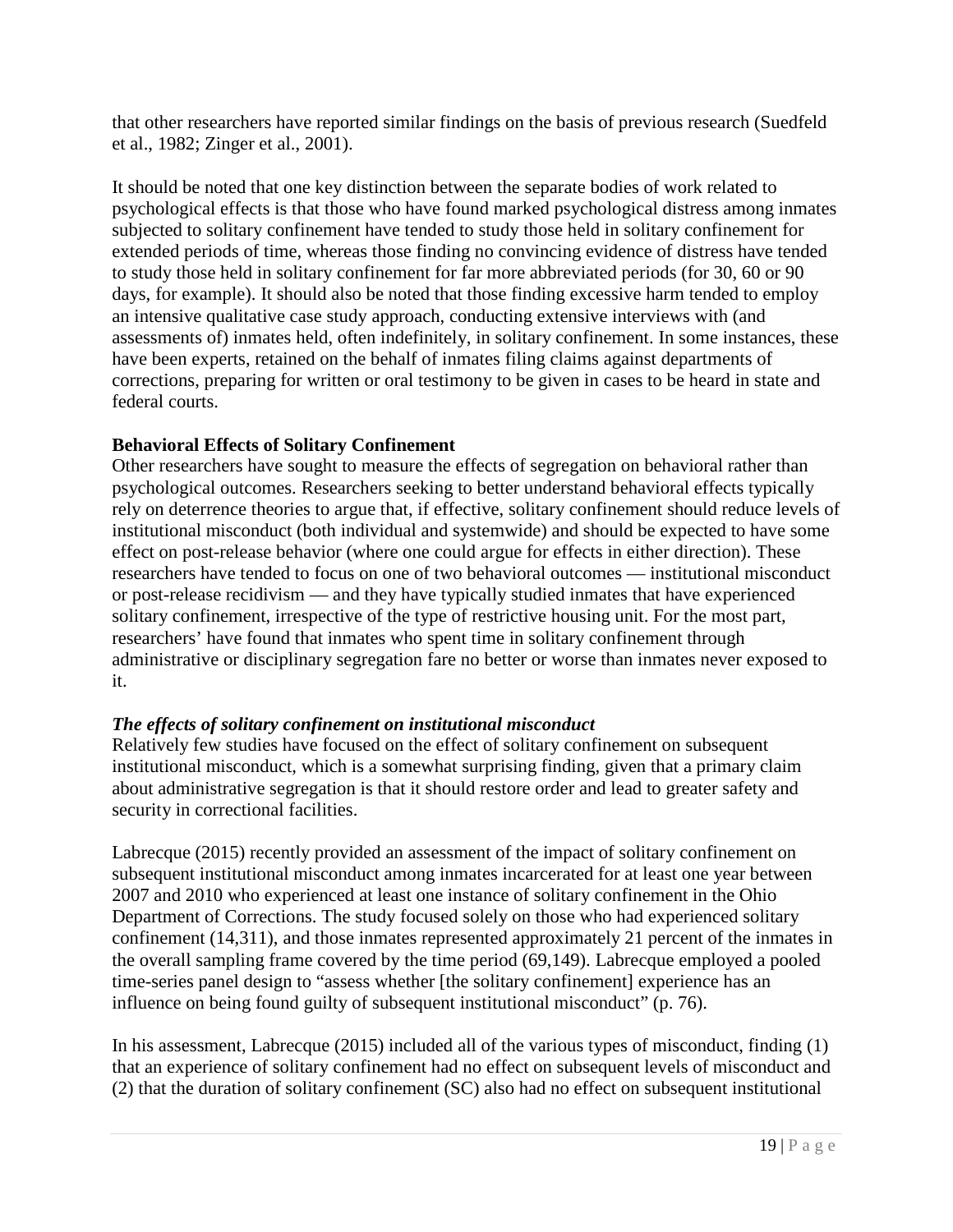misconduct. Labrecque concludes "that neither the experience of SC, nor the number of days spent in SC, had any effect on the prevalence or incidence of the finding of guilt for subsequent violent, nonviolent, or drug misconduct" [\(Labrecque, 2015, p. 122\)](#page-34-16). As Labrecque notes, his findings related to institutional outcomes suggest that such confinement neither decreases nor increases subsequent institutional misconduct and adds to the growing body of literature that suggests that solitary confinement has few demonstrable effects on behavioral outcomes for those exposed to it.

Also recently, Morris (2015) studied the effect on violence of short periods of solitary confinement after misconduct. By acknowledging that short-term solitary confinement might be beneficial (reducing subsequent violence through deterrence), harmful (exacerbating problem behavior among inmates exposed to it), or inconsequential, Morris used a propensity score matching (PSM) technique to create treatment and control groups, in which the primary difference between the groups was exposure to solitary confinement. As Morris noted, "PSM approximates the conditions of an experiment by establishing 'synthetic' treatment and control groups, which are balanced across all available variables known or believed to potentially confound the effect of exposure to [solitary confinement]" (p. 6).<sup>[11](#page-23-1)</sup> Morris hypothesized that those exposed to punitive solitary confinement (typically of up to 15 days) after an initial act of violent misconduct would be more likely to engage in subsequent violence, would engage in violence sooner than those not exposed, and would exhibit more antisocial tendencies than those in the control group. Morris's results indicated that "on average, the initial experience with SC alone (i.e., as a direct and independent effect) may not play a causal role in subsequent physical violence, its timing, or its downstream effect on misconduct development. In tandem these findings suggest neither a positive nor a negative relationship between SC and subsequent violent behavior, and for misconduct in general (post initial violence)" [\(Morris, 2015, p. 17\)](#page-35-14).

Although certainly not without limitations, among studies of solitary confinement (and like O'Keefe et al., 2011), Morris's study represents an analytically sophisticated attempt to isolate the effect of solitary confinement on subsequent behavior (in this case, subsequent violence). The study overcame many of the methods limitations of earlier work by including a relatively large sample from a single state, measured over time; incorporating treatment and control groups (with controls for selection bias); and assessing effects across multiple outcome measures. Of course, Morris's study focuses on only those sentenced to solitary confinement in disciplinary segregation for a relatively short period of time and cannot speak to any behavioral effects of longer term confinement or of confinement for purposes other than punishment. That study has yet to be conducted.

### <span id="page-23-0"></span>*The effects of solitary confinement on recidivism outcomes*

 $\overline{\phantom{a}}$ 

Several attempts have been made to understand the impact of solitary confinement on postrelease outcomes, usually recidivism rates. In one of the few studies of supermax incarceration in federal prisons, Ward and Werlich (2003) examined post-release outcomes for inmates who had been incarcerated at both Alcatraz and Marion and reported the extent to which inmates released were later returned to custody. They found that only 3 percent of prisoners returned to the

<span id="page-23-1"></span> $<sup>11</sup>$  The PSM technique is increasingly used when random assignment to treatment and control groups is not possible.</sup> PSM results in a quasi-experimental counterfactual design and is generally considered to be the next best analytical approach when experimental designs are not feasible.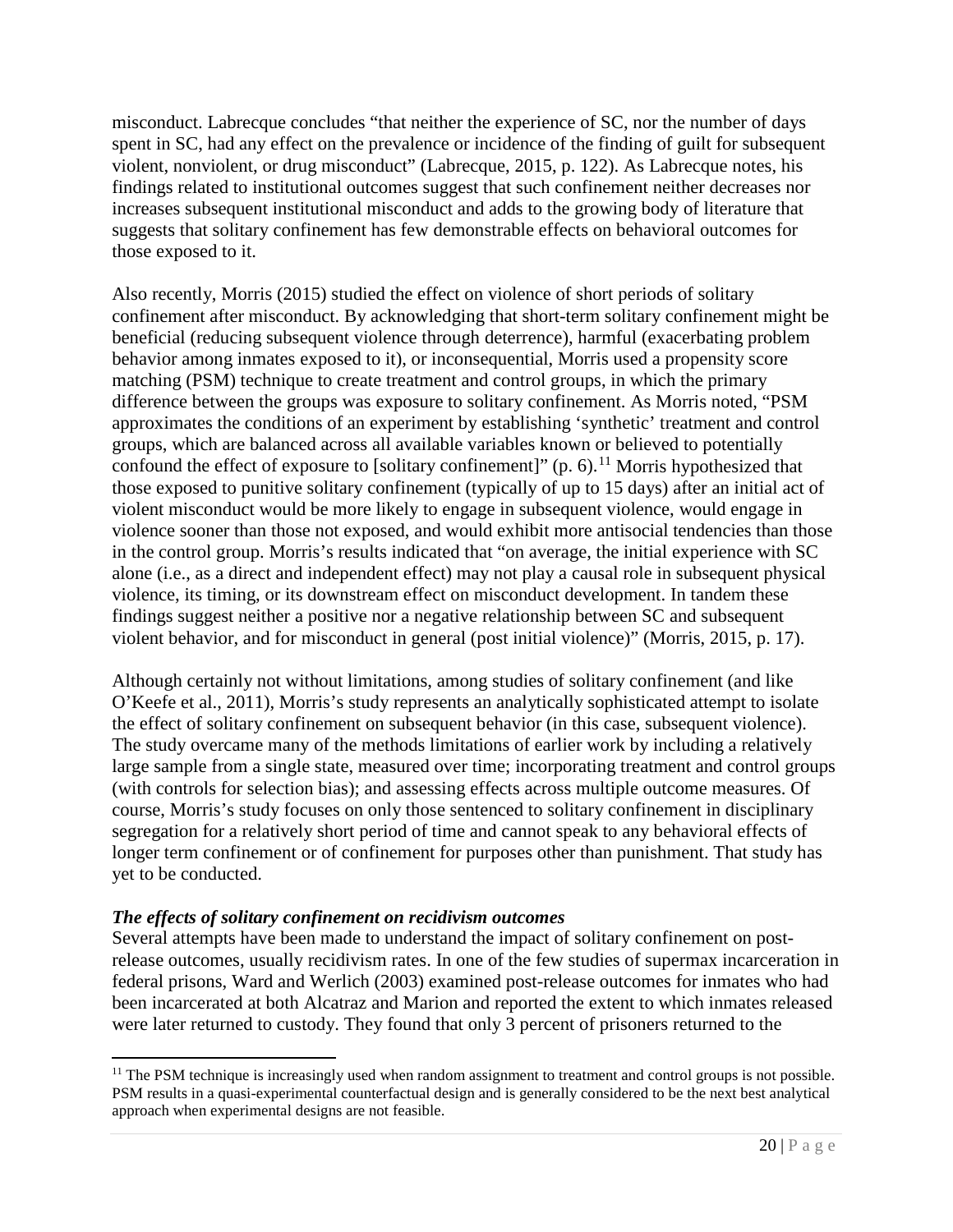general prison population from Alcatraz and 16 percent of prisoners returned to the general prison population from Marion were returned to higher custody (with less than half of those returned being returned for violent or assaultive behavior). The post-release outcomes for those incarcerated in federal supermax suggested the reincarceration rate (for inmates who had spent time in Alcatraz or Marion) was approximately 49 percent. This study, although interesting, was largely descriptive and included no control or comparison group [\(Ward & Werlich, 2003\)](#page-37-6).

In a more recently published study of recidivism outcomes, Pizarro, Zgoba and Haugebrook (2014) examined the covariates of recidivism among inmates who were in supermax custody in a northeastern state in 2004 and found that the covariates for these inmates were almost identical to those for inmates in general. Supermax inmates who recidivated post-release tended to be younger, have more extensive criminal histories, and were more likely to have histories of disciplinary misconduct than those supermax inmates who did not recidivate [\(Pizarro, Zgoba &](#page-35-15)  [Haugebrook, 2014\)](#page-35-15). Although interesting, this study compared supermax inmates with other supermax inmates, so it said little about how inmates who have served time in supermaxes compare with inmates never exposed to extended solitary confinement.

Other research on recidivism outcomes has attempted to overcome the effects of selection bias inherent in much of the research on the effects of solitary confinement in general. In one such study, by using a retrospective matched control design, researchers examined recidivism outcomes for prisoners in Washington state and reported that, although no statistically significant differences were found in recidivism rates for supermax prisoners (compared with their matched controls), significantly higher recidivism rates were found among those released directly from supermax to the streets [\(Lovell, Johnson & Cain, 2007\)](#page-34-17). In other words, those held in supermax confinement until the day of their release offended more quickly and more often than their counterparts who had either never served time in supermax or had been returned from supermax to the general population at least 3 months prior to their release. The supermax offenders released directly to the street also differed from the others in that they tended to be younger and to have more extensive criminal histories (that began at an earlier age). As age and criminal history are two of the most significant predictors of recidivism, Lovell and colleagues (2007) matched the direct-release offenders with those who were returned to the general population at least 3 months prior to release on age and criminal history. Although there were differences between the groups, when matched on age and criminal history, these were not statistically significant. The authors attribute the nonsignificance in part to the small sample sizes of the two groups. It is just as plausible that the finding may not be an artifact of sampling size but instead may reflect the lack of an effect of supermax exposure on recidivism outcomes when one controls for other relevant factors. Although provocative, these findings cannot be considered in any way definitive as a result of the nonexperimental retrospective research design and the small sample size when a matched control group was incorporated.

A second study to examine the impact of supermax confinement on recidivism, this time among inmates incarcerated in supermax settings in Florida, added to the evidence that supermax incarceration might have negligible effects on post-release recidivism [\(Mears & Bales, 2009\)](#page-34-18). In their study of the impact of supermax incarceration on recidivism, Mears and Bales examined recidivism outcomes for more than 1,200 inmates who had been released after having served time in Florida's supermax prisons and found that, when compared with all Florida inmates,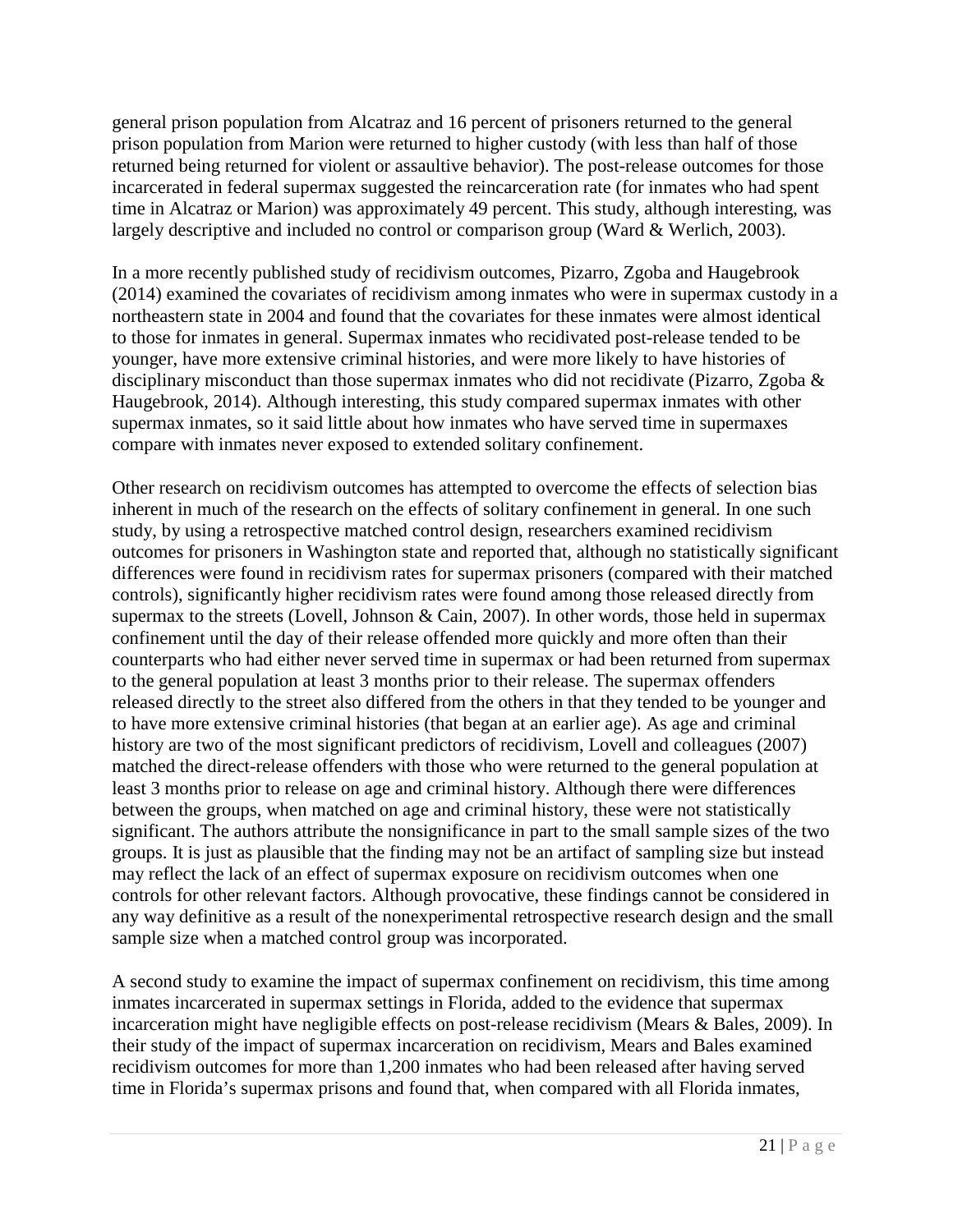those who had served time in supermax were much more likely to recidivate. However, and crucially, when they compared supermax inmates with a PSM control group, almost all of the differences in recidivism disappeared (with only violent recidivism remaining elevated), which suggests that the initial differences were likely an artifact of selection bias. Like Lovell and colleagues (2007), Mears and Bales also examined the potentially differential effects of amount of time spent in supermax and recency of supermax at the time of release, and they concluded that "neither the duration nor the recency of supermax incarceration seems to be consequential for recidivism" (p. 1153). In other words, although Lovell and colleagues had offered some preliminary evidence that those released directly to the streets might be at elevated risk for recidivism, Mears and Bales found no such evidence among Florida supermax populations.

### <span id="page-25-0"></span>**Meta-Analyses**

Recently, two sets of scholars have conducted meta-analyses. Meta-analyses essentially quantitatively synthesize research evidence by taking findings from existing research and calculating overall effect sizes across studies. In their recent meta-analysis, Smith, Gendreau and Labrecque (2015) used inclusion criteria that required a measure of solitary confinement as an independent variable, a research design that included either randomized selection or comparison and control groups, and sufficient data to calculate an effect size [\(Smith, Gendreau & Labrecque,](#page-36-17)  [2015\)](#page-36-17). Of the 150 studies of solitary confinement that the authors identified, 70 percent had been published in the past 15 years and only 14 could be included in the meta-analysis (in other words, about 90 percent of the studies they found did not meet the inclusion criteria). In their meta-analytic review, they found only weak effects of solitary confinement on inmate outcomes (most of which were psychological) and concluded that their meta-analytic review did not find support for the long-argued contention that solitary confinement has lasting psychological effects on those subjected to it (Smith et al., 2015). Significantly, the studies employing weaker research designs produced stronger effects than those employing the more rigorous research designs [\(Gendreau & Labrecque, 2015\)](#page-33-10). A second meta-analysis reported similar results [\(Morgan et al.,](#page-35-16)  2014, [as cited in Labrecque,](#page-35-16) 2015), leading Labrecque (2015) to conclude that the findings from these recent meta-analyses: "cast some doubts about SC being as devastating to inmates as has often been portrayed in the media and by some human rights organizations, activists, and scholars who vehemently oppose the practice on moral/ethical grounds," adding, "these findings serve as a caution to reviewers about making judgments regarding the effects of SC too hastily, especially when they are based on qualitative rather than quantitative evidence" [\(Labrecque,](#page-34-16)  [2015, p. 6\)](#page-34-16).

# <span id="page-25-1"></span>**THE FUTURE OF ADMINISTRATIVE SEGREGATION**

Perhaps surprisingly, the research described in the previous three sections represents the bulk of the published empirical research related to the use of administrative segregation in U.S. prisons. The research evidence can easily be described in a short white paper, which suggests that much room exists for further research in this area.

At least three distinct perspectives emerge from a thorough review of the literature. Some researchers strongly believe that segregation, with its focus on isolation through solitary or near solitary confinement, is incredibly damaging, not only exacerbating mental health problems of inmates who already suffer from mental illness but also potentially creating mental illness where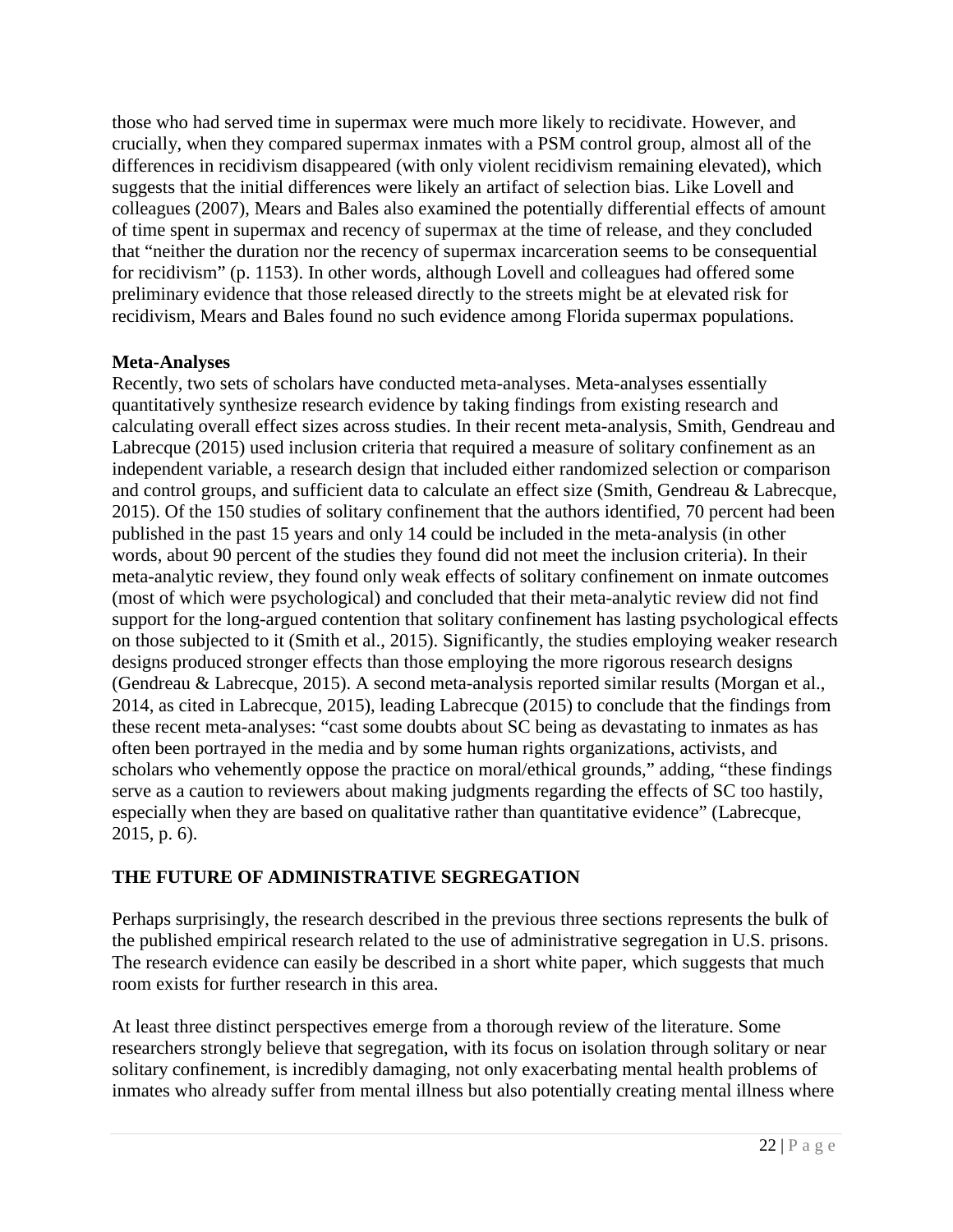there previously was none. These scholars find the practice to be morally and ethically objectionable, argue that it causes excessive harm, and frequently call for its immediate and absolute abolition. Most evidence supporting this perspective has emerged from research involving in-depth case studies with a few inmates incarcerated for long periods of time, usually in supermax prisons or settings.

Correctional administrators charged with running prisons daily represent a second perspective. Tasked with ensuring safety and security for all of those who live or work in correctional facilities (as well as contributing to the public safety mission more broadly), these experts tend to argue that restrictive housing units are necessary for the safety and security of the entire correctional system. Although the supporting evidence for enhanced institutional or systemwide safety and security as a result of the proliferation of restrictive housing units is thin, many correctional administrators strongly believe segregation has had positive effects, and public opinion tends to be on their side. Recently, as states have begun looking for ways to reduce reliance on incarceration more generally, correctional administrators have begun taking a critical look at their segregation policies and are increasingly seeking ways to safely reduce the use of administrative segregation across their systems as well.

A third group of correctional experts argues that we do not know enough about the utility and effects of administrative segregation to conclude with any degree of confidence that it is a harmful or necessary approach. These scholars typically point to the lack of an evidence base, highlighting the contradictory findings that can largely be explained by differences in methods. They tend to argue that the most analytically sophisticated studies, although certainly not perfect, have failed to document damaging long-term psychological effects or worse behavioral outcomes among those exposed to restrictive housing in all its varieties. It is crucial to note that these scholars do not therefore argue that solitary confinement through administrative or disciplinary segregation is sound, wise or worthwhile correctional policy. Indeed, they argue that the evidence that the practice achieves its intended or stated goals is equally lacking.

Although all three perspectives were given consideration, the focus here was on describing the empirical evidence, regardless of the perspective from which the evidence emerged. To be clear, we were not asked to draw conclusions about the harmfulness of the practice of *solitary confinement*; we were asked to review and describe the research on the practice of *administrative segregation* across the United States more broadly. Throughout this white paper, we have tried to remain cognizant of the numerous different types of confinement that fall under the moniker of administrative segregation and not focus exclusively on the most extreme versions of the practice. After a thorough review of the extant literature, it is clear that, in 2015, the answers continue to be few and the questions many. It is equally clear that when researchers have disagreed, and in this area they have tended to disagree passionately, they have not always been speaking the same language or conducting research with equivalent populations. What is more, for many researchers studying solitary confinement, the practice raises not only empirical questions but also moral and ethical concerns that will persist regardless of the breadth or depth of the evidence base. Across a literature replete with highly charged emotions, interpreting the evidence and separating evidence from strongly held beliefs have become exceptionally difficult. We turn now to some recommendations for future directions that research in this area might take. These recommendations are offered not to provide definitive answers but to launch an important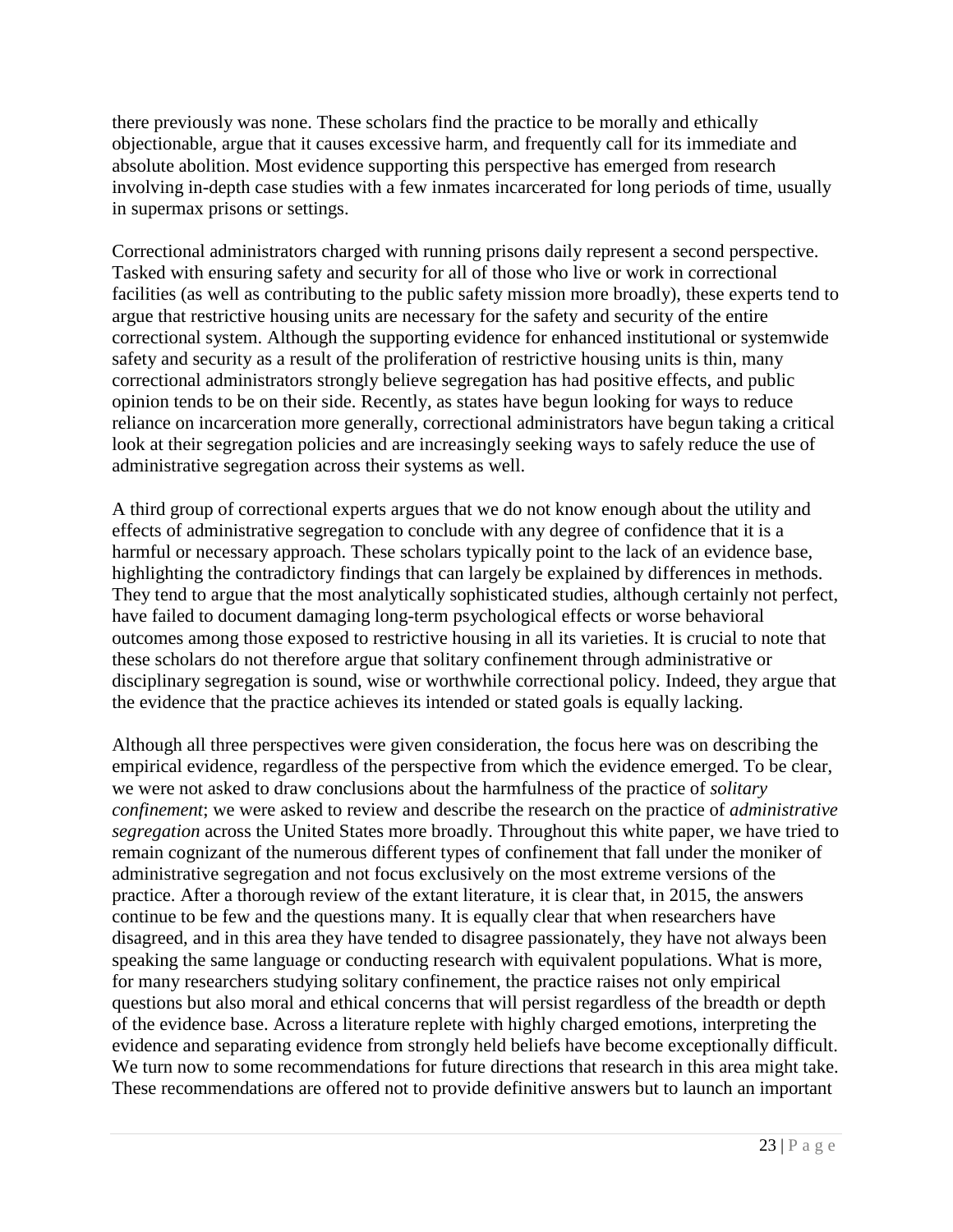conversation about the future of research on administrative segregation. Developing an agenda for future research is important, given that the practice is increasingly facing scrutiny on the national and international stages.

### <span id="page-27-0"></span>**What We Know — The Empirical Evidence**

 $\overline{\phantom{a}}$ 

The review of the empirical evidence in the former sections demonstrates what many have been arguing for many years: that we know surprisingly little about the use of solitary confinement and its effects, particularly given the speed and extent to which the approach of segregating those deemed to be the "worst of the worst" in restrictive housing units proliferated across correctional systems around the country.<sup>[12](#page-27-2)</sup> Indeed, the most concise summary would probably say that, although the jury is still out, some potentially devastating psychological effects seem to exist (especially for those who already suffer from mental illness and for those who are subjected to lengthy or indefinite terms of confinement in administrative segregation), but most existing research suggests that fewer negative effects of solitary confinement have been demonstrated when the term of confinement is relatively short. Critically, almost no literature documents the utility of the practice or demonstrates that the use of these units has achieved specific aims in demonstrable ways (Mears & Watson, 2006; Mears 2008).

### <span id="page-27-1"></span>**What We Still Don't Know — Gaps in the Knowledge Base**

Relatively few well-designed quantitative studies have been conducted, and those that have been have tended to produce either null or inconclusive findings. Without question, it is difficult to design and carry out empirically sound research in the restrictive housing environment. The basic issues of access and feasibility are difficult to overcome in this context. In the era of evidencebased policy and practice, where the gold standard for validating a practice would be the implementation of an experimental design, no existing "evidence-based" research reaches any definitive conclusions on the wisdom or utility of the practice of solitary confinement through administrative (or disciplinary) segregation.

Therefore, the gaps in the knowledge base are many. Most agree, at least in principle, that longterm solitary confinement in administrative segregation — for periods of years or decades — is likely detrimental to the individual, but it is not as clear that short-term solitary confinement through disciplinary or administrative segregation is equally detrimental. The qualitative research tells us that long-term segregation in solitary confinement seems to have some profound psychological effects, particularly on those who are mentally ill, but there is far less evidence that short-term segregation in solitary confinement has pronounced or lasting negative effects, either psychologically or behaviorally. We do not know how those general insights that can be gleaned from the literature might apply to different types of inmates across different contexts. Do inmates placed in solitary confinement for their protection fare better or worse than those placed there for the protection of others? Growing evidence seems to show that those who enter solitary confinement with a serious mental illness do not fare well, but are those who are not suffering

<span id="page-27-2"></span> $12$  Even though the evidence for psychological effects is limited, the lack of a solid empirical evidence base leads even the most highly respected scholars to make assertions based on anecdotal evidence, with many agreeing that the experience is likely psychologically damaging in profound ways. For example, after reviewing the research, Kurki and Morris (2001) admitted that, "[a]lthough hard data and controlled clinical studies are lacking, we find it difficult not to believe that prolonged supermax conditions would cause serious psychological and social problems for anyone, whether mentally strong, weak, or something between" (p. 415).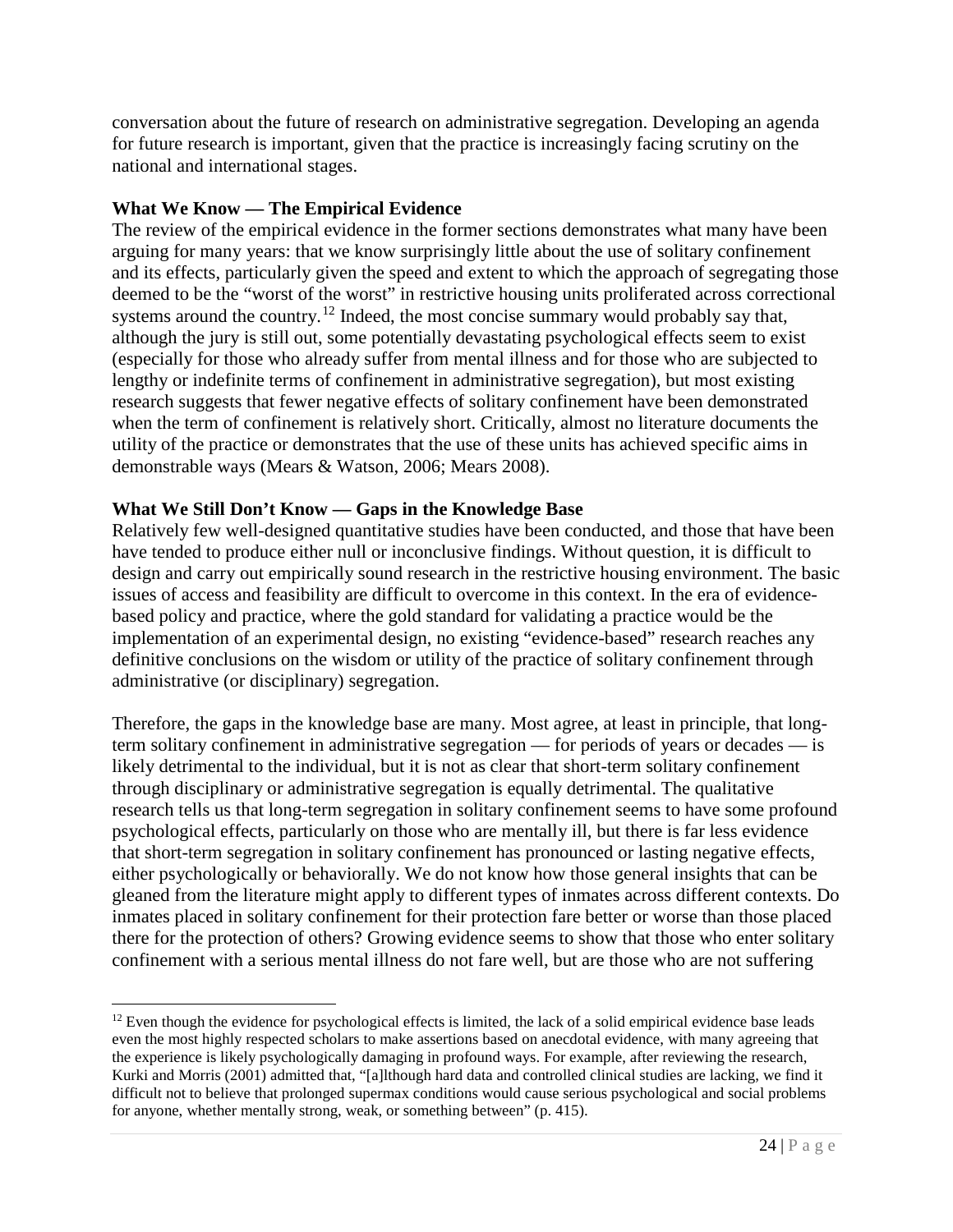from mental illnesses equally likely to deteriorate under such conditions, as some contend? Is it only extended isolation that results in negative effects? Are shorter periods of solitary confinement not damaging and, perhaps, even beneficial? If differential effects exist, how long is too long? The list of potential questions is endless. The key to the future of research on administrative segregation involves generating agreement around the right questions and the most appropriate methods for answering those questions.

## <span id="page-28-0"></span>**Future Directions — Research and Funding Priorities**

Given that some inmates spend months, years and even decades in administrative segregation, it is shocking how little we know about the contemporary use of this practice. The solitary confinement model associated with the early American penitentiaries was quickly abandoned as a result, in part, of concerns about the potential effects on inmates (but also in no small part to the far lower cost of keeping prison populations in congregate settings). Although concerns about costs and effects persist, the most that can be said is that researchers disagree about the effects of administrative segregation; they disagree about effects on violence levels within institutions and across correctional systems, on individuals psychologically, and on inmate outcomes behaviorally.

## <span id="page-28-1"></span>*Establish agreed-upon definitions*

With increasing calls for a hard look at solitary confinement and segregation in restrictive housing units, initial steps in formulating a research agenda for the future should, at a minimum, include coming to some agreement on terms and definitions. It is crucial that the field settle on generally agreed-upon terms and definitions so that scholars and practitioners can speak to each other in a common language. While reviewing the voluminous literature, it became clear that many of the apparent contradictions in the literature can be attributed to differences in what is being characterized, described and counted as administrative segregation. Rarely are those with opposing viewpoints describing the same thing.

Scholars almost exclusively refer to solitary confinement and use the term "supermax incarceration" as shorthand to characterize the restrictive housing units that use solitary confinement. Practitioners, including those who run supermax facilities, rarely use the term "solitary confinement" in either official policy or day-to-day practice, preferring to refer to the *types of units* that typically involve 22- to 24-hour isolation. But, in the correctional world, the term "administrative segregation" is sometimes used as an umbrella term capturing all sorts of types of confinement — some of which bear little resemblance to the solitary confinement that is generally described by scholars who conduct research in this area. These issues are not trivial. We invite those who run correctional facilities, together with those who fund or conduct correctional research, to begin a dialogue on how best to characterize and distinguish the various types of confinement in restrictive housing units and to develop definitions that would distinguish practices from units and would allow for a more refined understanding of the effects of varied correctional practices across contexts.

### <span id="page-28-2"></span>*Collect and analyze data to establish reliable prevalence estimates*

Once definitions are formulated, BJS might be encouraged to begin routinely collecting data regarding the prevalence of confinement in the various types of restrictive housing units around the country — whether through its annual effort to produce statistics related to the prevalence of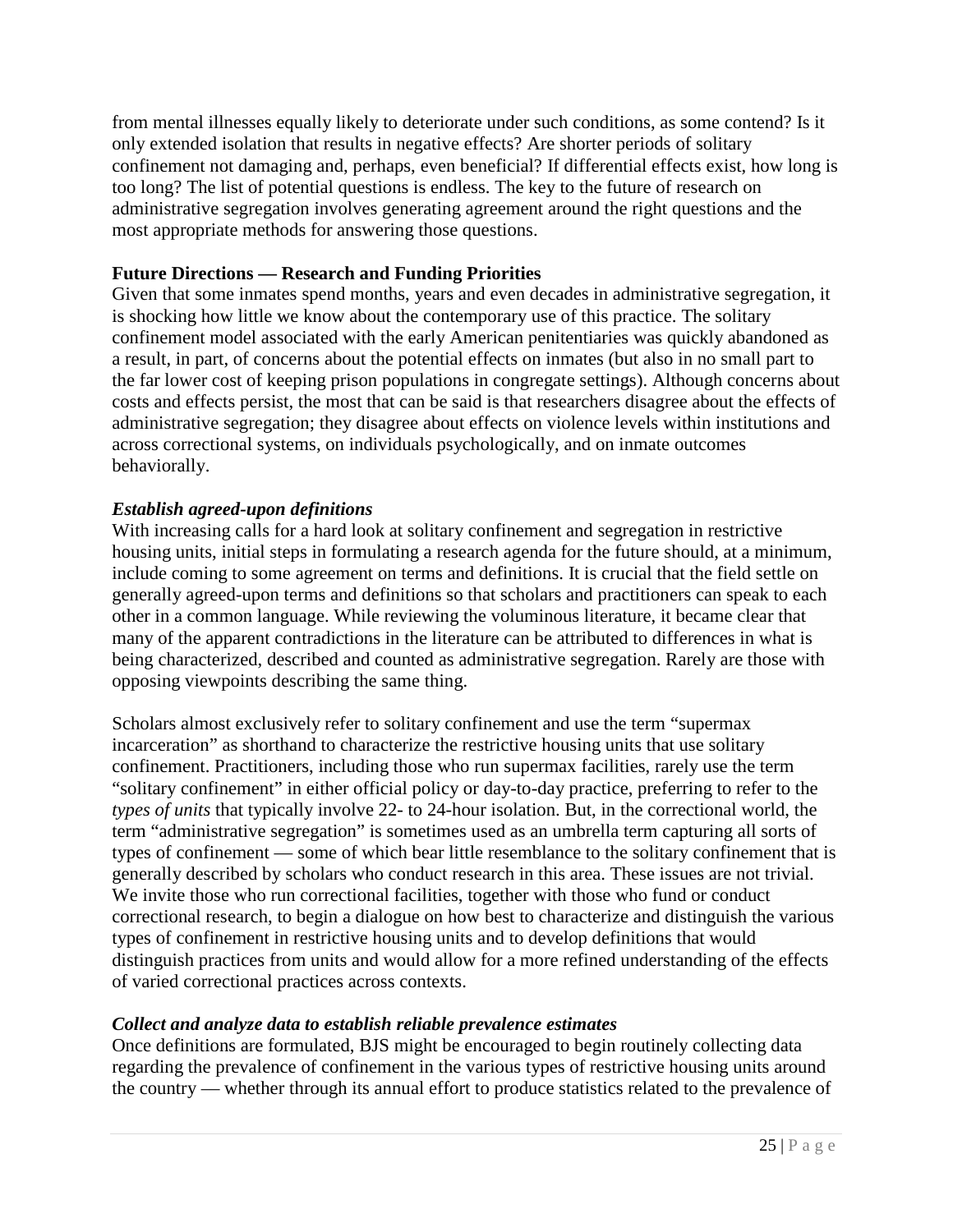incarceration or through a separate program dedicated to the collection of data related to restrictive housing. State correctional systems should be encouraged to develop data systems that could track and distinguish placements in disciplinary segregation, administrative segregation, and protective custody. Despite a few recent reports offering some baseline estimates, we know little about the prevalence of any of these three types of confinement. Take, for example, the federal system. Most in the field are familiar with the ADX-Florence facility, the federal supermax, which houses some of the most notorious prisoners in the federal system. Through a review of the two recent reports on administrative segregation in the federal system, it becomes clear that those being held in ADX-Florence, while likely spending the most time in solitary confinement, hardly represent the bulk of inmates serving time in highly restrictive administrative segregation settings [\(McGinnis et al., 2014;](#page-34-2) [United States Government](#page-37-4) [Accountability Office, 2013\)](#page-37-4).

# <span id="page-29-0"></span>*Distinguish differential effects of short-term vs. long-term exposure to solitary confinement*

Debates over the effects of administrative segregation tend to be so divisive that it is difficult to find an objective assessment of the evidence. A hard look at the available empirical evidence, though, makes clear that from the limited studies conducted to date, little good empirical evidence shows that time spent in isolation has demonstrable negative effects on psychological or behavioral outcomes for most inmates subjected to it. A crucial distinction that needs to be drawn as this debate continues, however, is that between time-limited segregation imposed for an infraction or series of infractions (typically referred to as disciplinary segregation) versus longterm segregation for management of prison populations (typically referred to as either supermax incarceration or administrative segregation).

It seems imperative that future research distinguish the findings related to the effects of shortterm solitary confinement (as Morris, 2015, has done recently) from those related to long-term solitary confinement in supermax units or facilities. Both a qualitative and a quantitative difference exists in being incarcerated in a cell for 23 hours a day for a period of 1-90 days from being held under such conditions for months and years on end. Those appealing to the inhumane character of solitary confinement typically point to the latter, and they present devastating portraits of the relentless anguish and serious deterioration suffered by some of those incarcerated for years on end in supermax facilities. But those effects might not be representative, and certainly might not be reflective, of those confined for short periods of time as a more immediate behavioral management approach. That is not to say that the short-term solitary confinement of inmates is not harmful, but we do not know that, if it is harmful, for whom it is harmful and under what circumstances it is harmful. Little work has been done in this area, especially for distinct populations or in ways that would allow us to assess differences, controlling for what might be key explanatory variables like variations in time spent in solitary confinement or variations in the conditions of the confinement.

### <span id="page-29-1"></span>*Establish standards for research access to populations in segregated housing units*

We would be remiss if we did not point out that a big reason for the lack of an evidence base around anything related to solitary confinement comes from issues of access. Research within prisons is notoriously difficult. Until relationships are formed and trust is established between an external research team and correctional administrators, independent research is difficult to pursue. Much of what we know about supermax prisons and administrative segregation,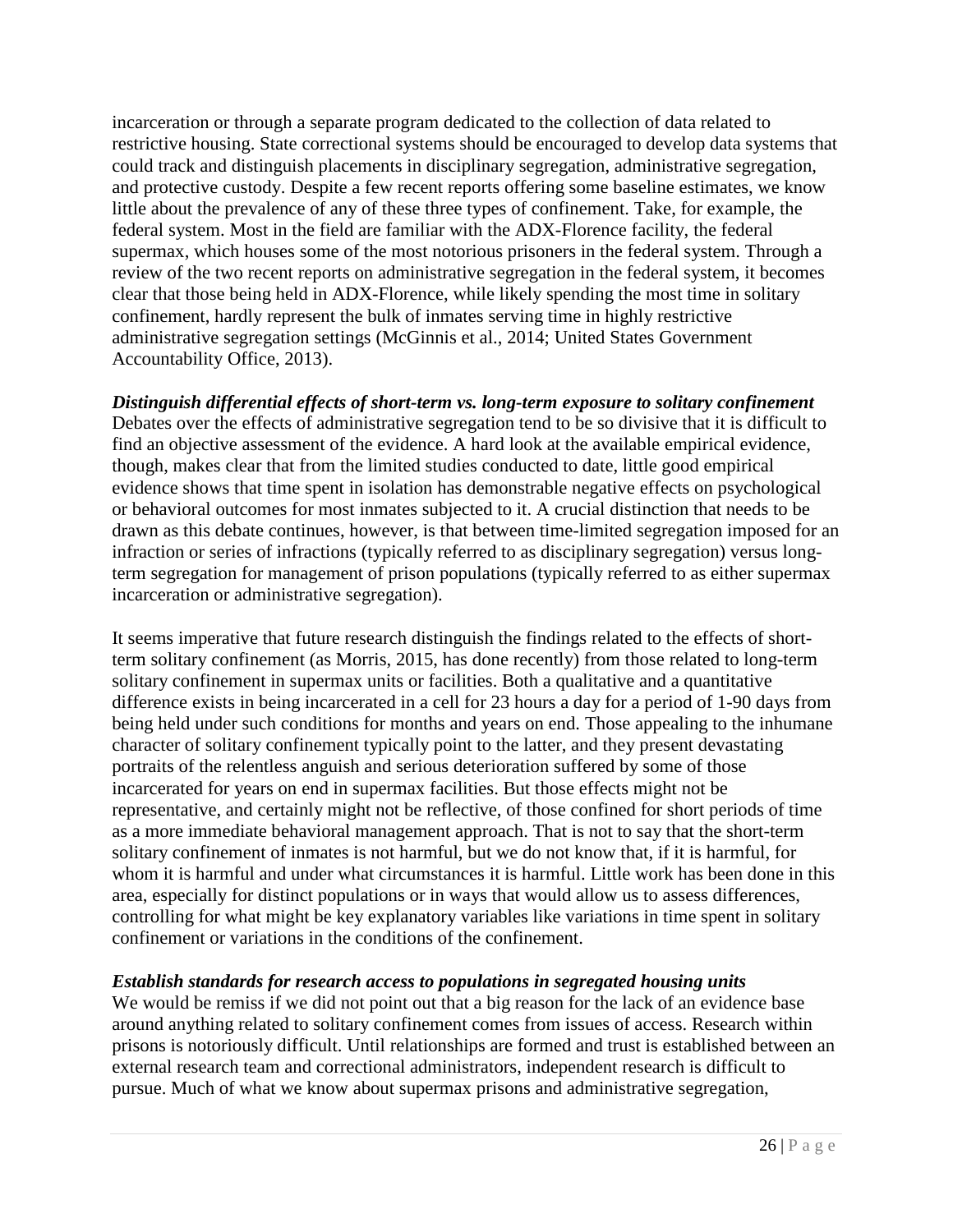therefore, comes from official agency reports and statistics or research internal to corrections departments. If access to general prison populations has proven difficult for all but a few, access to those in isolation is almost, by definition, impossible. Inmates isolated in administrative segregation units or supermax facilities are permitted little contact with the inside world, let alone with the outside one.<sup>[13](#page-30-1)</sup>

Without question, the use of administrative segregation has expanded, with limited evidence of its impacts on the operation of prisons or on the inmates subjected to it. Many researchers have argued that, given the extreme conditions sometimes associated with administrative segregation as it is currently practiced, the onus is on those advocating for the maintenance or expansion of administrative segregation and on those running such restrictive correctional units and facilities to prove their benefit, especially given their substantially greater cost. We tend to agree.

If we are to learn more about administrative segregation, whether it be its costs, benefits or impacts, it is incumbent on the research funding agencies to provide financial support for what will be costly research to conduct, and on the departments of corrections around the country to permit the access that would facilitate such research. This will require allowing independent researchers' access not only to data collected regarding use of these units but also unfettered access to the inmates being housed within these units. We recognize that this is easier said than done and that legitimate safety and security concerns exist that will likely be raised in the context of facilitating such access; nonetheless, an evidence base will never be established in the absence of empirically sound research that requires access.

### <span id="page-30-0"></span>*Prioritize funding for research that can overcome the methods shortcomings*

Access is not the only problem. The only way to escape the criticism that is sure to face research on controversial issues is to conduct research that gets as close as possible to experimental designs. Unfortunately, experimental designs are hard to come by and almost impossible to carry out in correctional settings, for both practical and ethical reasons [\(Clear, 2010\)](#page-32-18). Several more recent quantitative studies of administrative segregation have employed PSM because it is not possible, nor would it be ethical, to assign inmates randomly to administrative segregation. Those that have used PSM have demonstrated that effects that exist with unmatched samples (e.g., prior to creating a matched comparison group) tend to diminish (and even disappear) when the potential selection effects are controlled for through PSM [\(Lovell et al., 2007;](#page-34-17) [Mears &](#page-34-18)  [Bales, 2009;](#page-34-18) [Morris, 2015\)](#page-35-14). It is therefore highly recommended that funding be reserved for proposed research that can control for selection effects.

Evaluation research, particularly research that includes cost-benefit analyses, should also be prioritized. In 2008, when Mears applied an evaluation research framework to the emergence and growth in the use of supermax prisons, he concluded that only minimal evidence showed that such facilities were necessary, no evidence showed that they were designed on a sound theoretical base or were cost-effective, and minimal evidence showed that they were implemented in a consistent, principled manner or achieved their intended goals. In other words, the evidence was scant. His summary assessment remains relevant 7 years later.

<span id="page-30-1"></span><sup>&</sup>lt;sup>13</sup> As Kurki and Morris (2001) concluded at the end of their review of the thin research base around confinement in supermax prisons, "like so much else about a supermax prison, the walls of exclusion of knowledge are here, too, so much higher" (p. 418).  $\overline{\phantom{a}}$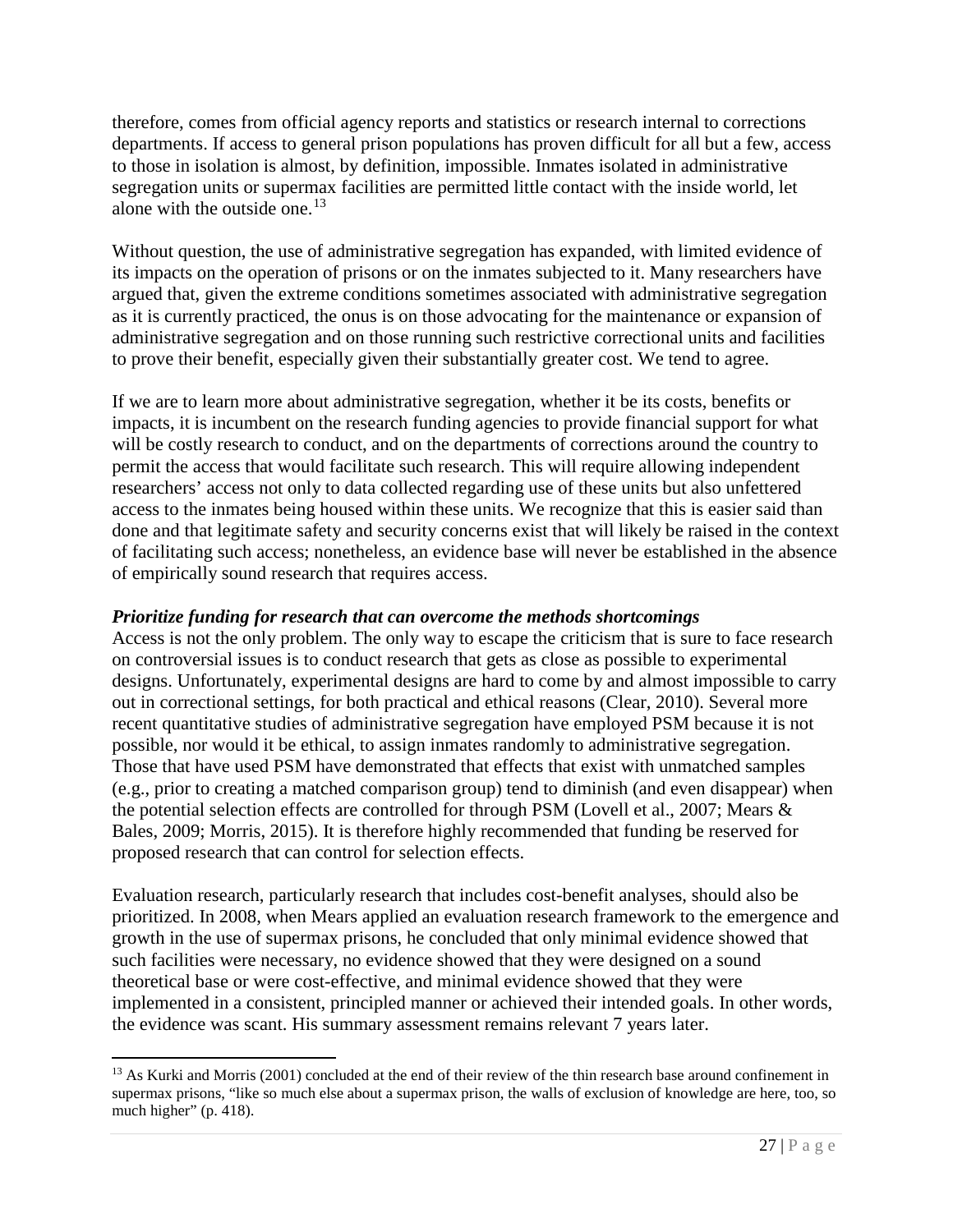## <span id="page-31-0"></span>**CONCLUSION**

Few researchers would question that some prisoners being held in isolation are exceptionally dangerous and violent and might require some type of segregation. At the same time, few researchers would believe that all (or even most) of those held in isolation require the type of solitary confinement that is typical of such settings, especially for extended periods of time. Many have more fundamentally questioned whether administrative segregation requires the extreme isolation and sensory deprivation characteristics of some of these environments. Virtually all agree that the harm associated with extended solitary confinement could and should be avoided.

Notwithstanding the many gaps in the research base, the most important research going forward will be that which can lead to a substantial reduction in the need for solitary confinement through administrative segregation. It is incumbent on researchers and correctional administrators to work together to identify viable alternatives that can ensure institutional and public safety without compromising the occupational well-being of the correctional employees or the psychological well-being of the inmates in the care of departments of correction.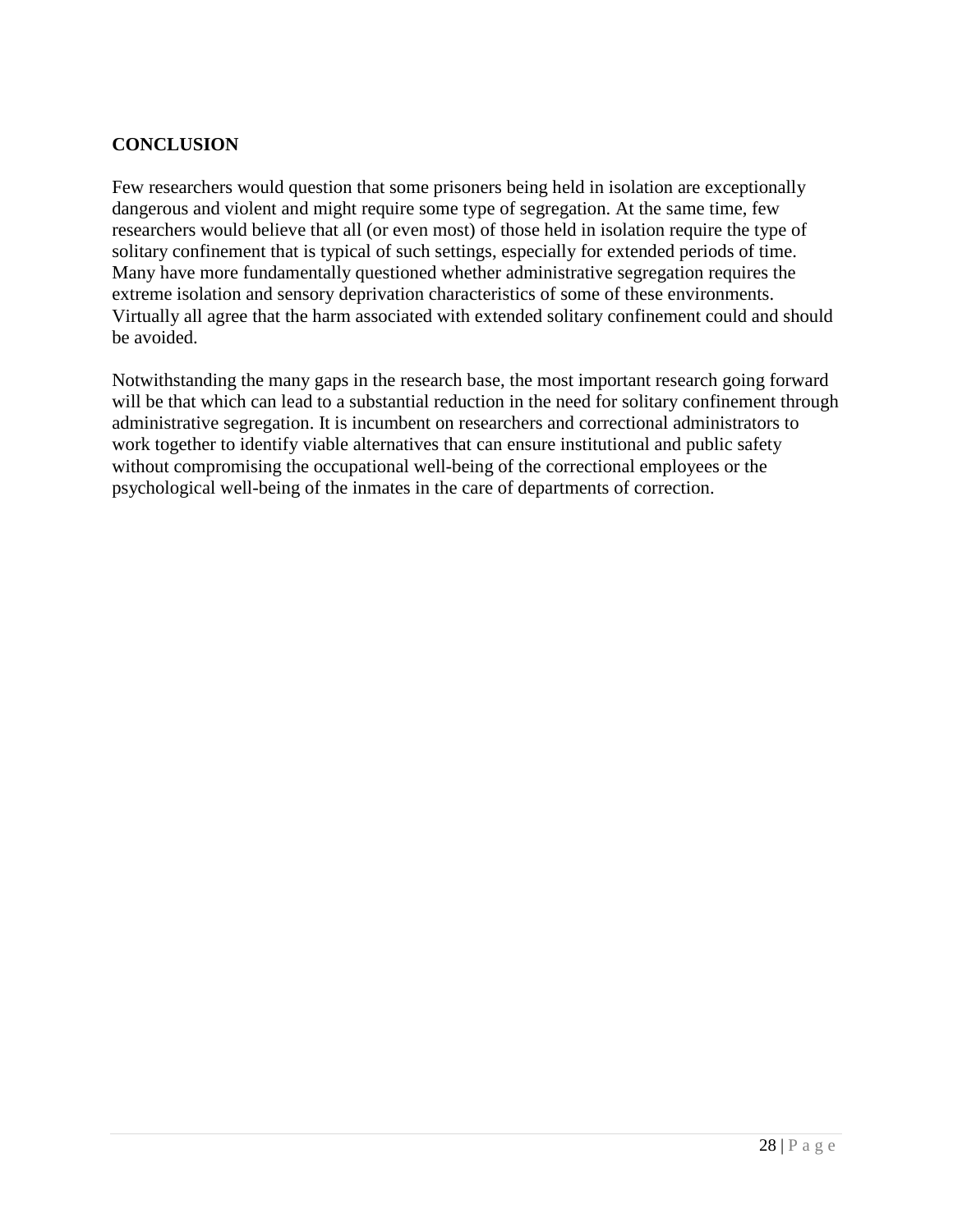#### <span id="page-32-0"></span>**WORKS CITED**

- <span id="page-32-1"></span>American Civil Liberties Union. (2014). The Dangerous Overuse of Solitary Confinement in the United States. New York: ACLU Foundation.
- <span id="page-32-2"></span>Amnesty International. (2012). Cruel Isolation: Amnesty International's Concerns about Conditions in Arizona Maximum Security Prisons. London: Amnesty International.
- <span id="page-32-15"></span>Arrigo, B. A., & Bullock, J. L. (2008). The psychological effects of solitary confinement on prisoners in supermax units: Reviewing what we know and recommending what should change. *International Journal of Offender Therapy and Comparative Criminology, 52*(6), 622-640.
- <span id="page-32-3"></span>Baker, P., & Goode, E. (2015, July 21). Critics of solitary confinement are buoyed as Obama embraces their cause, *New York Times*. Retrieved from [http://www.nytimes.com/2015/07/22/us/politics/critics-of-solitary-confinement-buoyed](http://www.nytimes.com/2015/07/22/us/politics/critics-of-solitary-confinement-buoyed-as-obama-embraces-cause.html)[as-obama-embraces-cause.html](http://www.nytimes.com/2015/07/22/us/politics/critics-of-solitary-confinement-buoyed-as-obama-embraces-cause.html)
- <span id="page-32-16"></span>Bonta, J., & Gendreau, P. (1990). Reexamining the cruel and unusual punishment of prison life. *Law and Human Behavior, 13*(4), 347-372.
- <span id="page-32-5"></span>Bosworth, M. (Ed.). (2005). *Encyclopedia of Prisons & Correctional Facilities.* Thousand Oaks, CA: Sage Publications.
- <span id="page-32-14"></span>Briggs, C. S., Sundt, J. L., & Castellano, T. C. (2003). The effect of supermaximum security prisons on aggregate levels of insitutional violence. *Criminology, 41*(4), 1341-1376.
- <span id="page-32-7"></span>Browne, A., Cambier, A., & Agha, S. (2011). Prisons within prisons: The use of segregation in the United States. *Federal Sentencing Reporter, 24*(1), 46-49.
- <span id="page-32-17"></span>Bulman, P., Garcia, M., & Hernon, J. (2012). Study raises questions about psychological effects of solitary confinement. *NIJ Journal*. Washington, DC: National Institute of Justice.
- <span id="page-32-4"></span>Butler, B., & Simpson, M. (2015). A Solitary Failure: The Waste, Cost, and Harm of Solitary Confinement in Texas. Houston, TX: American Civil Liberties Union of Texas & The Texas Civil Rights Project-Houston.
- <span id="page-32-6"></span>Butler, H. D., Griffin, O. H., & Johnson, W. W. (2013). What makes you the "worst of the worst?" An examination of state policies defining supermaximum confinement. *Criminal Justice Policy Review, 24*(6), 676-694.
- <span id="page-32-18"></span>Clear, T. R. (2010). Policy and evidence: The challenge to the American Society of Criminology: 2009 Presidential Address to the American Society of Criminology. *Criminology, 48*(1), 1-25.
- <span id="page-32-9"></span>Cloyes, K. G., Lovell, D., Allen, D. G., & Rhodes, L. A. (2006). Assessment of psychosocial impairment in a supermaximum security unit sample. *Criminal Justice and Behavior, 33*(6), 760-781.
- <span id="page-32-10"></span>Collins, W. C. (2004). Supermax Prisons and the Constitution: Liability Concerns in the Extended Control Unit. Washington, DC: National Institute of Corrections.
- <span id="page-32-12"></span>Crouch, B. M., & Marquart, J. W. (1989). *An Appeal to Justice: Litigated Reform of Texas Prisons*. Austin, TX: University of Texas Press.
- <span id="page-32-13"></span>Crouch, B. M., & Marquart, J. W. (1990). Resolving the paradox of reform: Litigation, prisoner violence, and perceptions of risk. *Justice Quarterly, 7*(1), 103-123.
- <span id="page-32-8"></span>Ditton, P. (1999). *Mental Health and Treatment of Inmates and Probationers*. Washington, DC: U.S. Department of Justice.
- <span id="page-32-11"></span>Fathi, D. C. (2004). The common law of supermax litigation. *Pace Law Review, 24*(2), 675-690.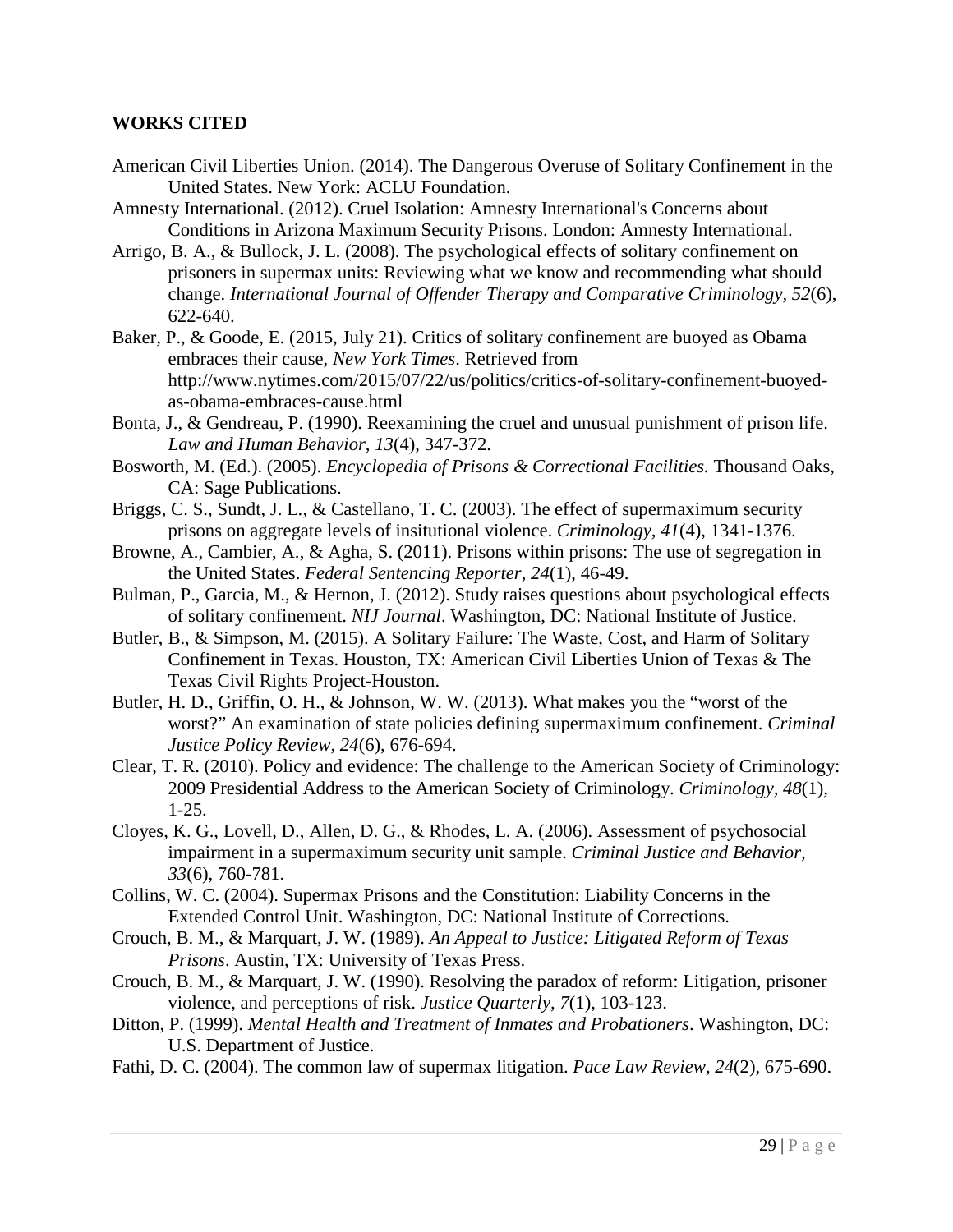- <span id="page-33-6"></span>Feeley, M. M., & Rubin, E. L. (1999). *Judicial Policy Making and the Modern State: How the Courts Reformed America's Prisons*. New York: Cambridge University Press.
- <span id="page-33-3"></span>Fellner, J., & Mariner, J. (1997). *Cold Storage: Super-Maximum Security Confinement in Indiana* (Vol. 2156). New York: Human Rights Watch.
- <span id="page-33-10"></span>Gendreau, P., & Labrecque, R. M. (2015). The effects of administrative segregation: A lesson in knowledge cumulation. In J. Wooldredge & P. Smith (Eds.), *Oxford Handbook on Prisons and Imprisonment*. New York: Oxford University Press.
- <span id="page-33-18"></span>Gendreau, P., & Theriault, Y. (2011). Bibliotherapy for cynics revisited: Commentary on One Year Longitudinal Study of Psychological Effects of Administrative Segregation. *Corrections and Mental Health: An Update of the National Institute of Corrections*.
- <span id="page-33-1"></span>Gibbons, J. J., & Katzenbach, N. d. B. (2006). Confronting Confinement: A Report of the Commission on Safety and Abuse in America's Prisons. New York: VERA Institute of Justice.
- <span id="page-33-8"></span>Goode, E. (2014, March 16). After 20 hours in solitary, Colorado's prisons chief wins praise, *New York Times,* p. A16.
- <span id="page-33-11"></span>Grassian, S. (1983). Psychopathological effects of solitary confinement. *American Journal of Psychiatry, 140*(11), 1450-1454.
- <span id="page-33-12"></span>Grassian, S., & Friedman. (1986). Effects of sensory deprivation in psychiatric seclusion and solitary confinement. *International Journal of Law and Psychiatry, 8*(1), 49-65.
- <span id="page-33-17"></span>Grassian, S., & Kupers, T. (2011). The Colorado Study vs. the reality of solitary confinement. *Correctional Mental Health Report, 13*(1), 1-4.
- <span id="page-33-5"></span>Griffin, M. L., & Hepburn, J. R. (2006). The effect of gang affiliation on violent misconduct among inmates during the early years of confinement. *Criminal Justice and Behavior, 33*(4), 419-466.
- <span id="page-33-7"></span>Hager, E., & Rich, G. (2014, December 23). Shifting Away from Solitary. Retrieved from [https://www.themarshallproject.org/2014/12/23/shifting-away-from-solitary.](https://www.themarshallproject.org/2014/12/23/shifting-away-from-solitary)
- Hananel, S. (2015, August 11). Justice Kennedy provides hope to solitary confinement foes. Retrieved from [www.businessinsider.com/ap-justice-kennedy-provides-hope-to-solitary](http://www.businessinsider.com/ap-justice-kennedy-provides-hope-to-solitary-confinement-foes-2015-8)[confinement-foes-2015-8](http://www.businessinsider.com/ap-justice-kennedy-provides-hope-to-solitary-confinement-foes-2015-8)
- <span id="page-33-13"></span>Haney, C. (2002). *The Psychological Impact of Incarceration: Implications for Post-Prison Adjustment*. Paper presented at the From Prison to Home Conference, Washington, DC.
- <span id="page-33-14"></span>Haney, C. (2003). Mental health issues in long-term solitary and "supermax" confinement. *Crime and Delinquency, 49*(1), 124-156.
- <span id="page-33-15"></span>Haney, C. (2008). A culture of harm: Taming the dynamics of cruelty in supermax prisons. *Criminal Justice and Behavior, 35*(8), 956-984.
- <span id="page-33-16"></span>Haney, C., & Lynch, M. (1997). Regulating prisons of the future: The psychological consequences of supermax and solitary confinement. *New York University Review of Law and Social Change, 23*, 477-570.
- <span id="page-33-4"></span>Henningsen, R. J., Johnson, W. W., & Wells, T. (1999). Supermax prisons: Panacea or desperation? *Corrections Management Quarterly, 3*, 53-59.
- <span id="page-33-2"></span>Hershberger, G. (1998). To the max. *Corrections Today, 59*(1), 54-56.
- <span id="page-33-9"></span>Huebner, B. M. (2003). Administrative determinants of inmate violence: A multilevel analysis. *Journal of Criminal Justice, 31*, 107-117.
- <span id="page-33-0"></span>Human Rights Watch. (2000). Out of Sight: Supermaximum Security Confinement in the United States. New York: Human Rights Watch.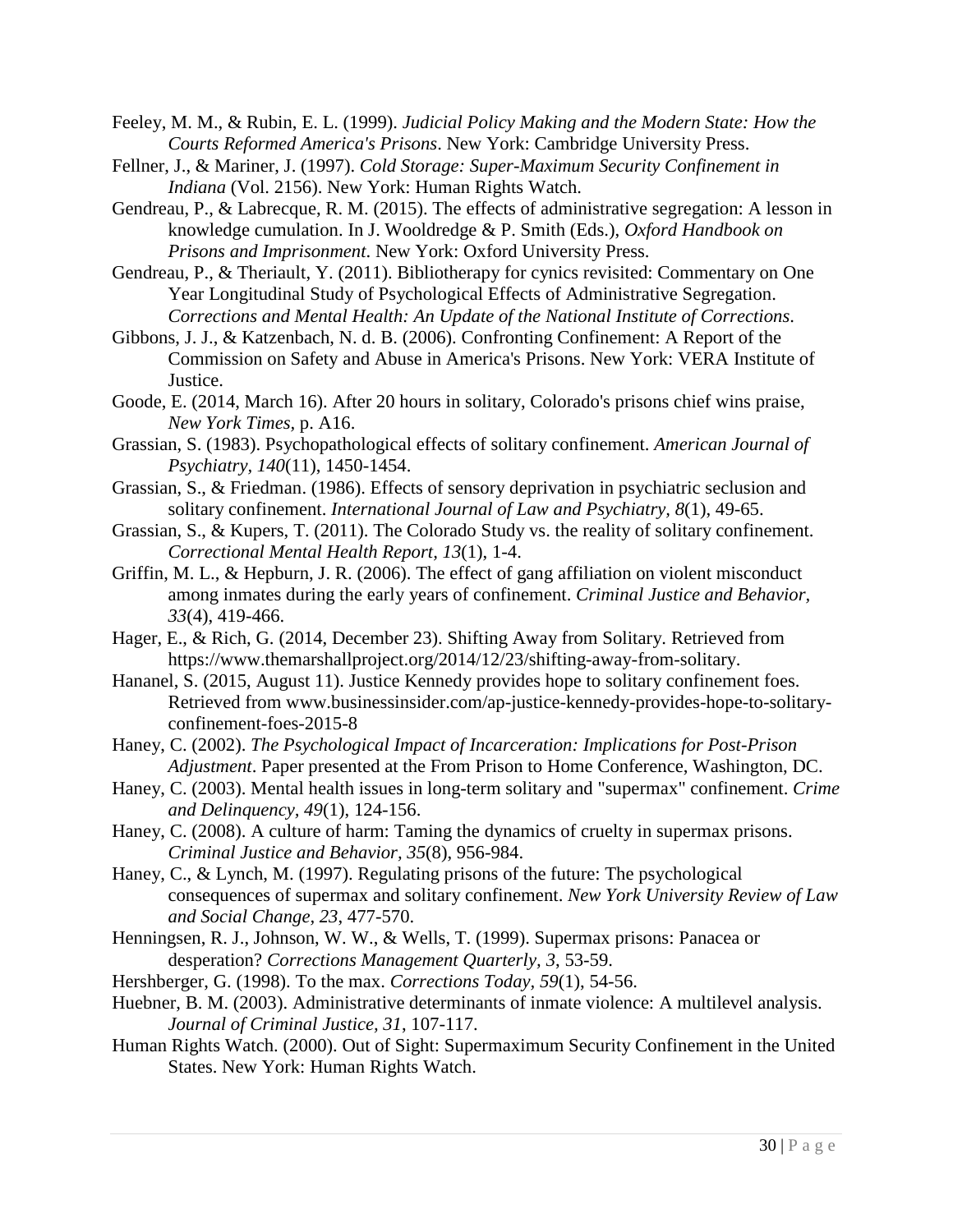- <span id="page-34-1"></span>Human Rights Watch & American Civil Liberties Union. (2012). Growing Up Locked Down: Youth in Solitary Confinement in Jails and Prisons Across the United States. New York: Human Rights Watch.
- <span id="page-34-10"></span>James, D. J., & Glaze, L. E. (2006). Mental Health Problems of Prison and Jail Inmates. Washington, DC: Bureau of Justice Statistics.
- <span id="page-34-4"></span>King, K., Steiner, B., & Breach, S. R. (2008). Violence in the supermax: A self-fulfilling prophecy. *The Prison Journal, 88*(1), 144-168.
- <span id="page-34-5"></span>King, R. D. (1991). Maximum security custody in Britain and the USA: A study of Gartree and Oak Park Heights. *British Journal of Criminology, 31*(2), 126-152.
- <span id="page-34-3"></span>King, R. D. (1999). The rise and rise of supermax: An American solution in search of a problem? *Punishment & Society, 1*(2), 163-186.
- <span id="page-34-6"></span>Kupers, T. A., Dronet, T., Winter, M., Austin, J., Kelly, L., Cartier, W., ... McBride, J. (2009). Beyond supermax administrative segregation: Mississippi's experience rethinking prison classification and creating alternative mental health programs. *Criminal Justice and Behavior, 36*(10), 1037-1050.
- <span id="page-34-9"></span>Kurki, L., & Morris, N. (2001). The purposes, practices, and problems of supermax prisons. *Crime and Justice: A Review of Research, 28*, 385-424.
- <span id="page-34-16"></span>Labrecque, R. M. (2015). *The Effect of Solitary Confinement on Institutional Misconduct: A Longitudinal Evaluation*. Washington, DC: U.S. Department of Justice.
- <span id="page-34-15"></span>Labrecque, R. M., & Smith, P. (2013). Advancing the study of solitary confinement. In J. Fuhrmann & S. Baier (Eds.), *Prisons and prison systems: Practices, types, and challenges* (pp. 57-70). Hauppage, NY: Nova Science Publishers.
- <span id="page-34-13"></span>Lanes, E. C. (2011). Are the "worst of the worst" self-injurious prisoners more likely to end up in long-term maximum-security administrative segregation? *International Journal of Offender Therapy and Comparative Criminology, 55*(7), 1034-1050.
- <span id="page-34-8"></span>Liman Program & Association of State Correctional Administrators. (2015). Time-In-Cell: ASCA-Liman 2014 National Survey of Administrative Segregation in Prison. New Haven, CT: Yale Law School.
- <span id="page-34-0"></span>Liptak, A. (2015, June 19). Supreme Court permits new hearing for mentally disabled inmate, *New York Times,* p. A13.
- <span id="page-34-11"></span>Lovell, D. (2008). Patterns of disturbed behavior in a supermax population. *Criminal Justice and Behavior, 35*(8), 985-1004.
- <span id="page-34-12"></span>Lovell, D., Cloyes, K., Allen, D., & Rhodes, L. (2000). Who lives in super-maximum custody? A Washington State study. *Federal Probation, 64*(2), 33-38.
- <span id="page-34-17"></span>Lovell, D., Johnson, L. C., & Cain, K. C. (2007). Recidivism of supermax prisoners in Washington State. *Crime & Delinquency, 53*(4), 633-656.
- <span id="page-34-2"></span>McGinnis, K., Austin, J., Becker, K., Fields, L., Lane, M., Maloney, M., ... Felix, T. (2014). Federal Bureau of Prisons: Special Housing Unit Review and Assessment. Arlington, VA: CNA.
- <span id="page-34-14"></span>Mears, D. P. (2008). An assessment of supermax prisons using an evaluation research framework. *The Prison Journal, 88*(1), 43-68.
- <span id="page-34-18"></span>Mears, D. P., & Bales, W. D. (2009). Supermax incarceration and recidivism. *Criminology, 47*(4), 1131-1166.
- <span id="page-34-7"></span>Mears, D. P., & Castro, J. L. (2006). Wardens' views on the wisdom of supermax prisons. *Crime & Delinquency, 52*(3), 398-431.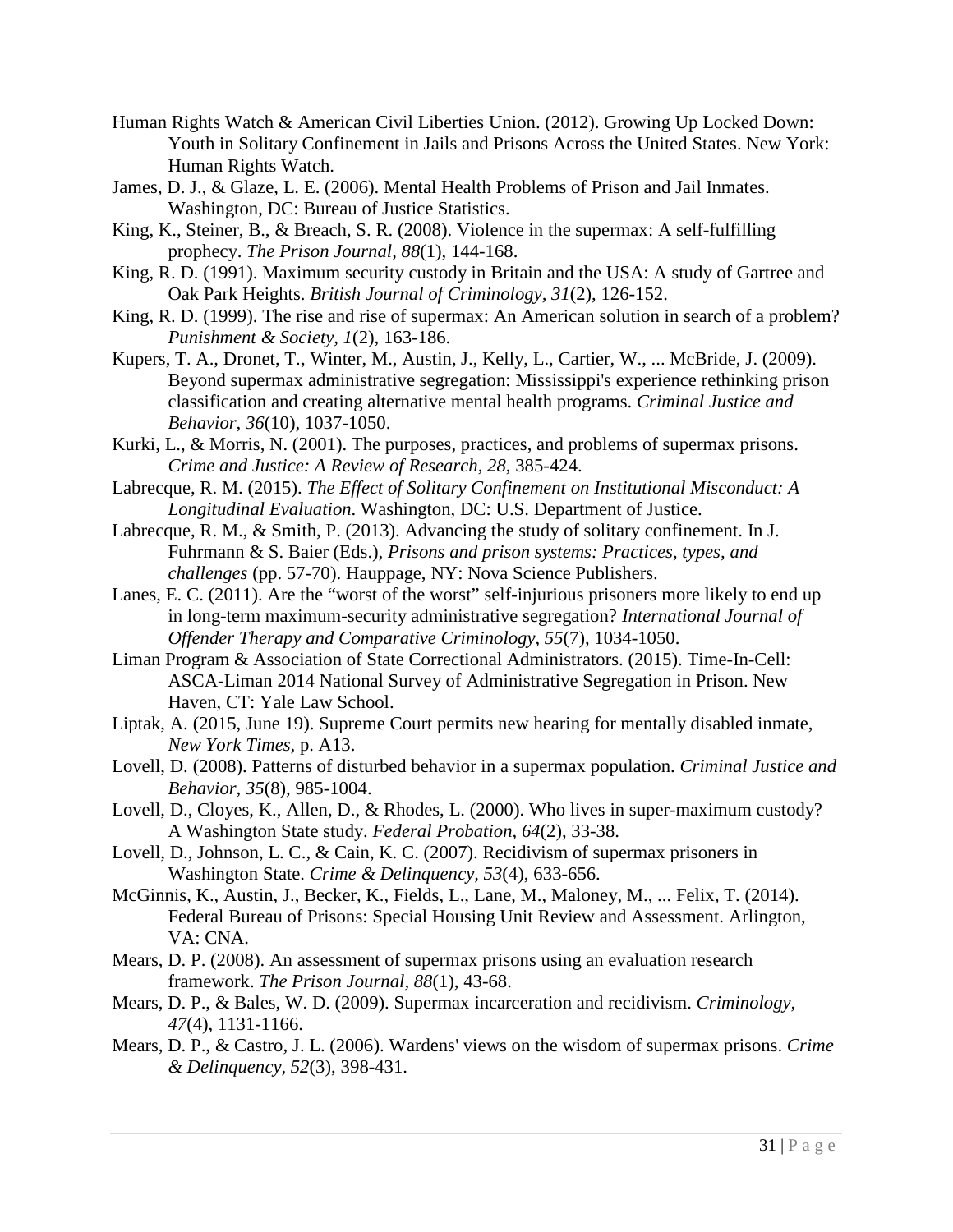- <span id="page-35-11"></span>Mears, D. P., Mancini, C., Beaver, K. M., & Gertz, M. (2013). Housing for the "worst of the worst" inmates: Public support for supermax prisons. *Crime & Delinquency, 59*(4), 587-615.
- Mears, D. P., & Watson, J. (2006). Towards a fair and balanced assessment of supermax prisons. *Justice Quarterly, 23*(2), 232-270.
- <span id="page-35-5"></span>Metcalf, H., Morgan, J., Oliker-Friedland, S., Resnik, J., Spiegel, J., Tae, H., . . . Holbrook, B. (2013). Administrative Segregation, Degrees of Isolation, and Incarceration: A National Overview of State and Federal Correctional Policies. Hartford, CT: Liman Public Interest Program, Yale Law School.
- <span id="page-35-16"></span>Morgan, R. D., Van Horn, S. A., MacLean, N., Bolanos, A., Gray, A. L., Batastini, A., & Mills, J. F. (2014). Administrative Segregation: Is It a Harmful Correctional Practice? Paper presented at the Annual Meeting of the American Psychology-Law Society, New Orleans, LA.
- <span id="page-35-14"></span>Morris, R. G. (2016). Exploring the effect of exposure to short-term solitary confinement among violent prison inmates. *Journal of Quantitative Criminology, 32*(1), 1-22.
- <span id="page-35-2"></span>Naday, A., Freilich, J. D., & Mellow, J. (2008). The elusive data on supermax confinement. *The Prison Journal, 88*(1), 69-93.
- <span id="page-35-3"></span>National Institute of Corrections. (1997). Supermax Housing: A Survey of Current Practice. Washington, DC: National Institute of Corrections.
- <span id="page-35-8"></span>O'Keefe, M. L. (2007). Administrative segregation for mentally ill inmates. *Journal of Offender Rehabilitation, 45*(1-2), 149-165.
- <span id="page-35-4"></span>O'Keefe, M. L. (2008). Administrative segregation from within: A corrections perspective. *The Prison Journal, 88*(1), 123-143.
- <span id="page-35-6"></span>O'Keefe, M. L., Klebe, K. J., Stucker, A., Sturm, K., & Leggett, W. (2011). One Year Longitudinal Study of the Psychological Effects of Administrative Segregation. Final report to the U.S. Department of Justice. Washington, DC: U.S. Department of Justice.
- <span id="page-35-1"></span>Olivero, J. M., & Roberts, J. B. (1987). Marion Federal Penitentiary and the 22-month lockdown: The crisis continues. *Crime and Social Justice, 27/28*, 234-255.
- <span id="page-35-7"></span>Osher, F., D'Amora, D. A., Plotkin, M., Jarrett, N., & Eggleston, A. (2012). Adults with Behavioral Needs Under Correctional Supervision: A Shared Framework for Reducing Recidivism and Promoting Recovery. New York: Council of State Governments.
- <span id="page-35-9"></span>Pizarro, J. M., & Narag, R. E. (2008). Supermax prisons: What we know, what we do not know, and where we are going. *The Prison Journal, 88*(1), 23-42.
- <span id="page-35-0"></span>Pizarro, J. M., & Stenius, V. M. K. (2004). Supermax prisons: Their rise, current practices, and effect on inmates. *The Prison Journal, 84*(2), 248-264.
- <span id="page-35-10"></span>Pizarro, J. M., Stenius, V. M. K., & Pratt, T. C. (2006). Supermax prisons: Myths, realities, and the politics of punishment in American society. *Criminal Justice Policy Review, 17*(1), 6-21.
- <span id="page-35-15"></span>Pizarro, J. M., Zgoba, K. M., & Haugebrook, S. (2014). Supermax and recidivism: An examination of the recidivism covariates among a sample of supermax ex-inmates. *The Prison Journal, 94*(2), 180-197.
- <span id="page-35-12"></span>Raemisch, R. (2014, February 21). My night in solitary, *New Tork Times,* p. A25.
- <span id="page-35-13"></span>Ralph, P. H., & Marquart, J. W. (1991). Gang violence in Texas prisons. *The Prison Journal, 71*(2), 38-49.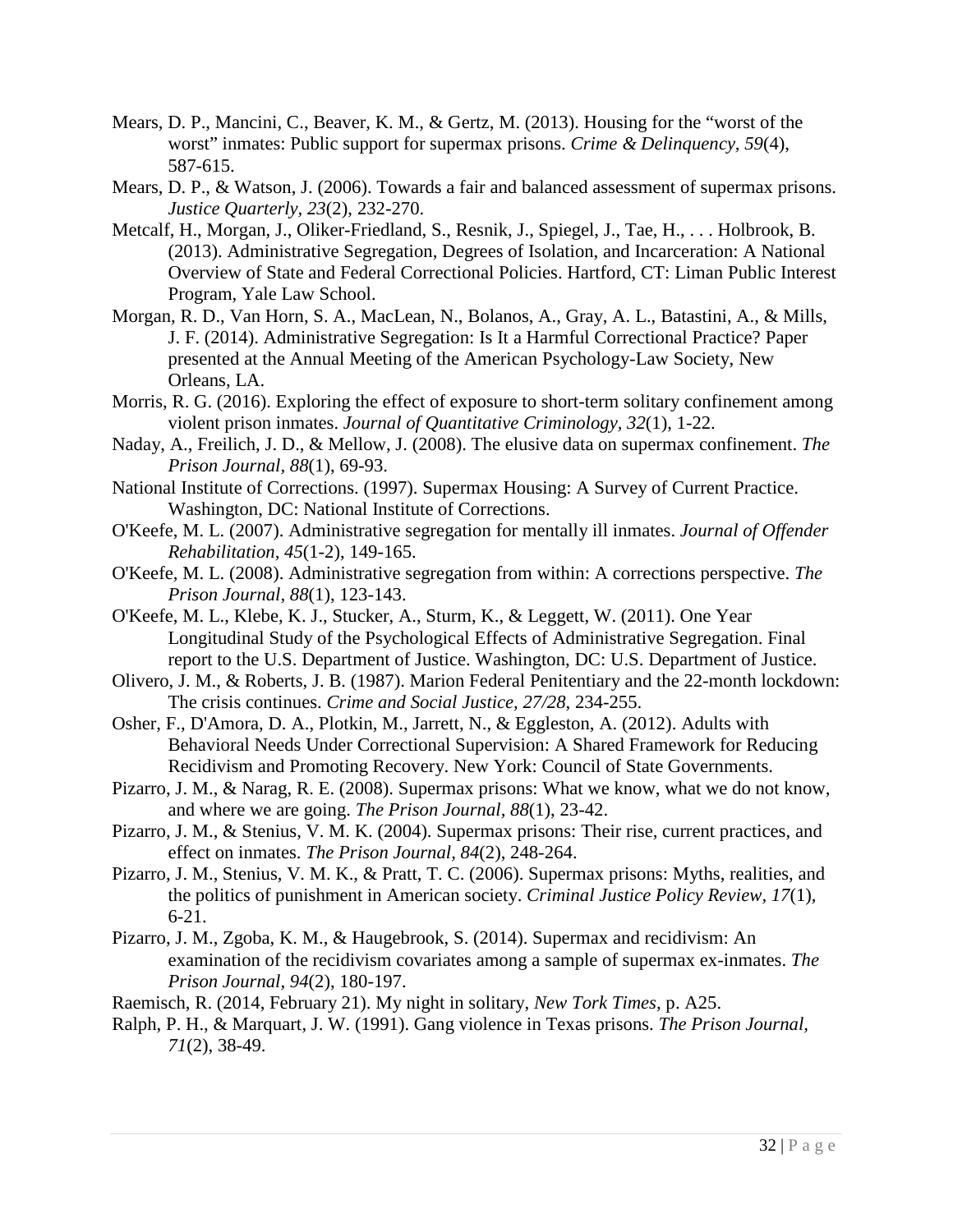- <span id="page-36-15"></span>Rhodes, L. A., & Lovell, D. (2011). Is "adaptation" the right question? Addressing the larger context of administrative segregation. *Corrections and Mental Health: An Update of the National Institute of Corrections*.
- <span id="page-36-4"></span>Richards, S. C. (2008). USP Marion: The first federal supermax. *The Prison Journal, 88*(1),  $6 - 22$ .
- <span id="page-36-3"></span>Riveland, C. (1999). *Supermax Prisons: Overview and General Considerations*. Washington, DC: National Institute of Corrections.
- <span id="page-36-5"></span>Romano, S. M. (1996). If the SHU fits: Cruel and unusual punishment at California's Pelican Bay State Prison. *Emory Law Journal, 45*, 1089.
- <span id="page-36-2"></span>Rothman, D. J. (1971/1990). *The Discovery of the Asylum: Social Order and Disorder in the New Republic* (Rev. ed.). Boston: Little, Brown, and Company.
- <span id="page-36-6"></span>Sedlak, A. J., & McPherson, K. S. (2010, May). Conditions of Confinement: Findings From the Survey of Youth in Residential Placement. Bulletin. Washington, DC: U.S. Department of Justice, Office of Justice Programs, Office of Juvenile Justice and Delinquency Prevention.
- <span id="page-36-11"></span>Shalev, S. (2008). A Sourcebook on Solitary Confinement. London, England: London School of Economics, Mannheim Centre for Criminology.
- <span id="page-36-16"></span>Shalev, S., & Lloyd, M. (2011). Though this be method, yet there is madness in't: Commentary on One Year Longitudinal Study of the Psychological Effects of Administrative Segregation. *Corrections and Mental Health: An Update of the National Institute of Corrections*.
- <span id="page-36-1"></span>Shames, A., Wilcox, J., & Subramanian, R. (2015, May). Solitary Confinement: Common Misconceptions and Emerging Safe Alternatives. New York: VERA Institute of Justice.
- <span id="page-36-7"></span>Simon, J. (2014). *Mass Incarceration on Trial: A Remarkable Court Decision and the Future of Prisons in America*. New York: The New Press.
- <span id="page-36-17"></span>Smith, P., Gendreau, P., & Labrecque, R. M. (2015). The Impact of Solitary Confinement on Inmate Behavior: A Meta-Analytic Review. Paper presented at the North American Correctional and Criminal Justice Psychology (N3) Conference, Ottawa, Canada. [http://media.wix.com/ugd/7fc458\\_2efc5654e7ea4d27a9d45a64f331fec5.pdf](http://media.wix.com/ugd/7fc458_2efc5654e7ea4d27a9d45a64f331fec5.pdf)
- <span id="page-36-12"></span>Smith, P. S. (2006). The effects of solitary confinement on prison inmates: A brief history and review of the literature. *Crime and Justice, 34*(1), 441-528.
- <span id="page-36-8"></span>Solitary Watch. (2015). Testimony. Retrieved September 19, 2015, from <http://solitarywatch.com/resources/testimony/>
- <span id="page-36-9"></span>Sorenson, J. R., Cunningham, M. D., Vigen, M. P., & Woods, S. O. (2011). Serious assaults on prison staff: A descriptive analysis. *Journal of Criminal Justice, 39*, 143-150.
- <span id="page-36-0"></span>St. John, P. (2015, September 1). California agrees to move thousands of inmates out of solitary confinement, *Los Angeles Times*. Retrieved from [http://www.latimes.com/local/lanow/la](http://www.latimes.com/local/lanow/la-me-ln-california-will-move-thousands-of-inmates-out-of-solitary-20150901-story.html)[me-ln-california-will-move-thousands-of-inmates-out-of-solitary-20150901-story.html](http://www.latimes.com/local/lanow/la-me-ln-california-will-move-thousands-of-inmates-out-of-solitary-20150901-story.html)
- <span id="page-36-14"></span>Suedfeld, P., Ramirez, C., Deaton, J., & Baker-Brown, G. (1982). Reactions and attributes of prisoners in solitary confinement. *Criminal Justice and Behavior, 9*(3), 303-340.
- <span id="page-36-13"></span>Suedfeld, P., & Roy, C. (1975). Using social isolation to change the behaviour of disruptive inmates. *International Journal of Offender Therapy and Comparative Criminology, 19*(1), 90-99.
- <span id="page-36-10"></span>Sundt, J. L., Castellano, T. C., & Briggs, C. S. (2008). The sociopolitical context of prison violence and its control: A case study of supermax and its effect in Illinois. *The Prison Journal, 88*(1), 94-122.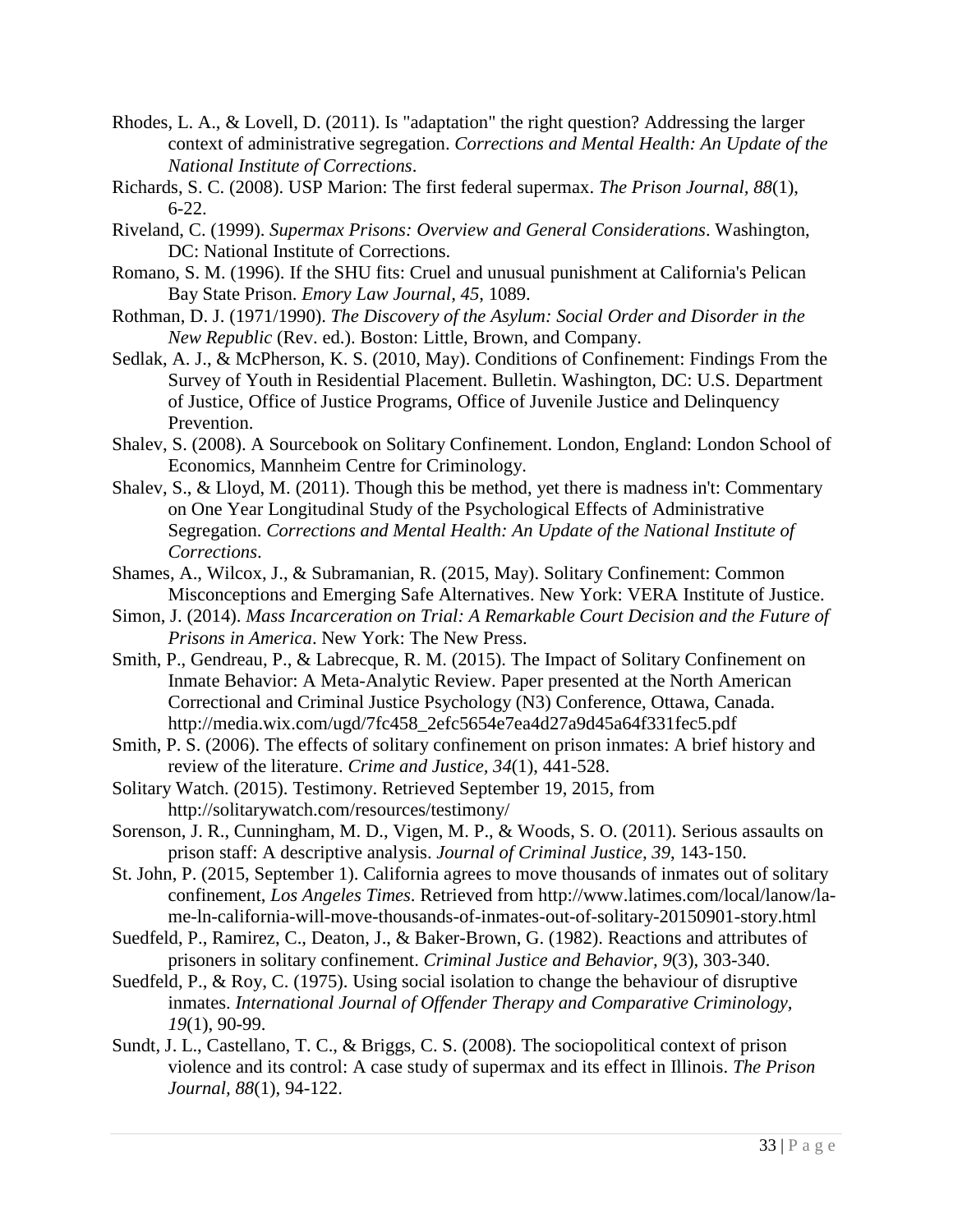<span id="page-37-13"></span><span id="page-37-8"></span>Therolf, G. (2015, May 28). Advocates seek to end solitary confinement options for young offenders, *Los Angeles Times*. Retrieved from [http://www.latimes.com/local/crime/la-me](http://www.latimes.com/local/crime/la-me-solitary-juvenile-20150528-story.html)[solitary-juvenile-20150528-story.html](http://www.latimes.com/local/crime/la-me-solitary-juvenile-20150528-story.html)

<span id="page-37-10"></span>Toch, H. (2001). The future of supermax confinement. *The Prison Journal, 81*(3), 376-388.

- <span id="page-37-2"></span>United Nations. (2015a). "Mandela Rules" passed, standards on the treatment of prisoners enhanced for the 21st century. Press release. New York: United Nations Office of Drugs and Crime.
- <span id="page-37-3"></span>United Nations. (2015b). *United Nations Standard Minimum Rules for the Treatment of Prisoners (the Mandela Rules)*. New York: United Nations. Retrieved from [http://www.penalreform.org/wp-content/uploads/2015/05/MANDELA-RULES.pdf.](http://www.penalreform.org/wp-content/uploads/2015/05/MANDELA-RULES.pdf)
- <span id="page-37-4"></span>United States Government Accountability Office. (2013). Improvements Needed in Bureau of Prisons' Monitoring and Evaluation of Impact of Segregated Housing. Washington, DC: United States Government Accountability Office.
- <span id="page-37-5"></span>Wallace, R. (2013). Out of Sight, Out of Mind: Colorado's Continued Warehousing of Mentally Ill Prisoners in Solitary Confinement. Denver, CO: American Civil Liberties Union of Colorado.
- <span id="page-37-6"></span>Ward, D. A., & Werlich, T. G. (2003). Alcatraz and Marion: Evaluating super-maximum custody. *Punishment & Society, 5*(1), 53-75.
- <span id="page-37-7"></span>Weiss, C., Kraner, N. J., & Fisch, J. (2013). 51-Jurisdiction Survey of Solitary Confinement Rules in Juvenile Justice Systems. New York: Lowenstein Center for the Public Interest.
- <span id="page-37-1"></span>White House Office of the Press Secretary. (2015). Remarks by the President at the NAACP Conference. Washington, DC: The White House, Office of the Press Secretary.
- <span id="page-37-9"></span>Winerip, M., & Schwirtz, M. (2015, January 14). Rikers setting stricter limits for isolation, *New York Times,* p. A1.
- <span id="page-37-11"></span>Wolff, N., Blitz, C. L., Shi, J., Siegel, J., & Bachman, R. (2007). Physical violence inside prisons: Rates of victimization. *Criminal Justice and Behavior, 34*(5), 588-599.
- <span id="page-37-12"></span>Zinger, I., Wichmann, C., & Andrews, D. A. (2001). The psychological effects of 60 days in administrative segregation. *Canadian Journal of Criminology 43*(1) (January), 47-83.

### **Cases Cited**

*Bruscino* v. *Carlson*, 854 F.2d 162 (7th Cir. 1988).

*Dixon* v. *Goord*, 224 F. Supp. 2d 739 (S.D. N.Y. 2002).

*Madrid* v. *Gomez,* 889 F. Supp. 1146 (N.D. Cal. 1995).

*Ruiz* v. *Estelle,* 503 F. Supp. 1265 (S.D. Tex. 1980).

*Ruiz* v. *Johnson,* 37 F. Supp. 2d 855 (S.D. Tex. 1999).

<span id="page-37-0"></span>*Wolff* v. *McDonnell*, 418 U.S. 539 (1974).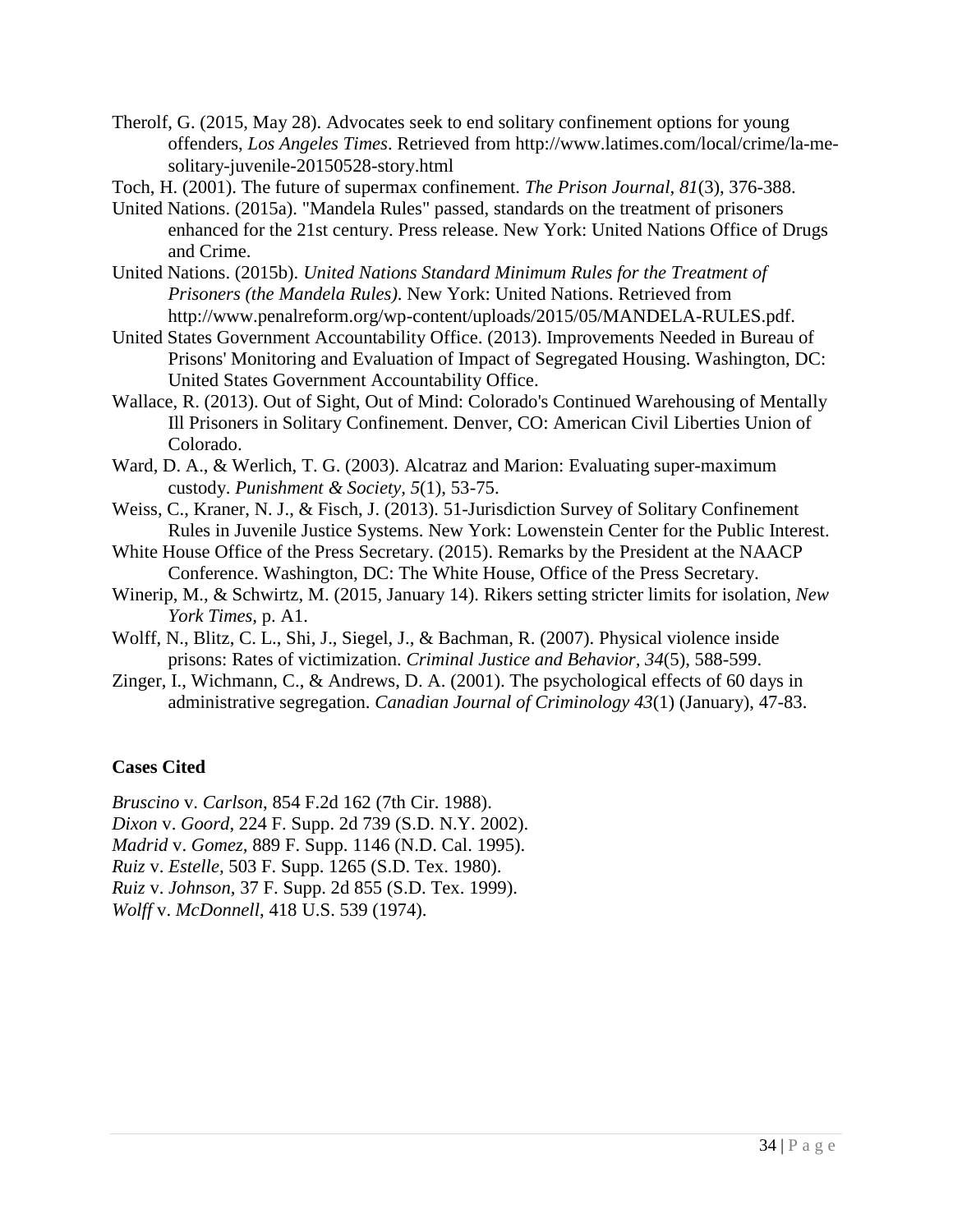### **ABOUT THE AUTHORS**

Natasha A. Frost, Ph.D., is an associate professor in the School of Criminology and Criminal Justice at Northeastern University in Boston, Massachusetts, where she also currently serves as associate director. Dr. Frost holds a B.S. in psychology from Northeastern University and a Ph.D. in criminal justice from the CUNY Graduate School and University Center. Her research interests are in the area of punishment and corrections, with a particular focus on mass incarceration and its impact on individuals, families and communities. Her book, *The Punishment Imperative: The Rise and Failure of Mass Incarceration in America,* co-authored with Todd Clear, was published by NYU Press (2014).

Carlos E. Monteiro, Ph.D., is a senior research associate at the Institute of Race and Justice at Northeastern University. Dr. Monteiro earned a M.S. degree from the University of Connecticut and his Ph.D. in criminology and justice policy from Northeastern University. With combined expertise in education and criminal justice policy, Carlos's research interests have long centered on the factors affecting access to, and quality of, education for young adults of color. His scholarly interests are tied to race, ethnicity and educational access, but in particular, as those interact to produce disparate outcomes across the criminal justice system and within corrections specifically.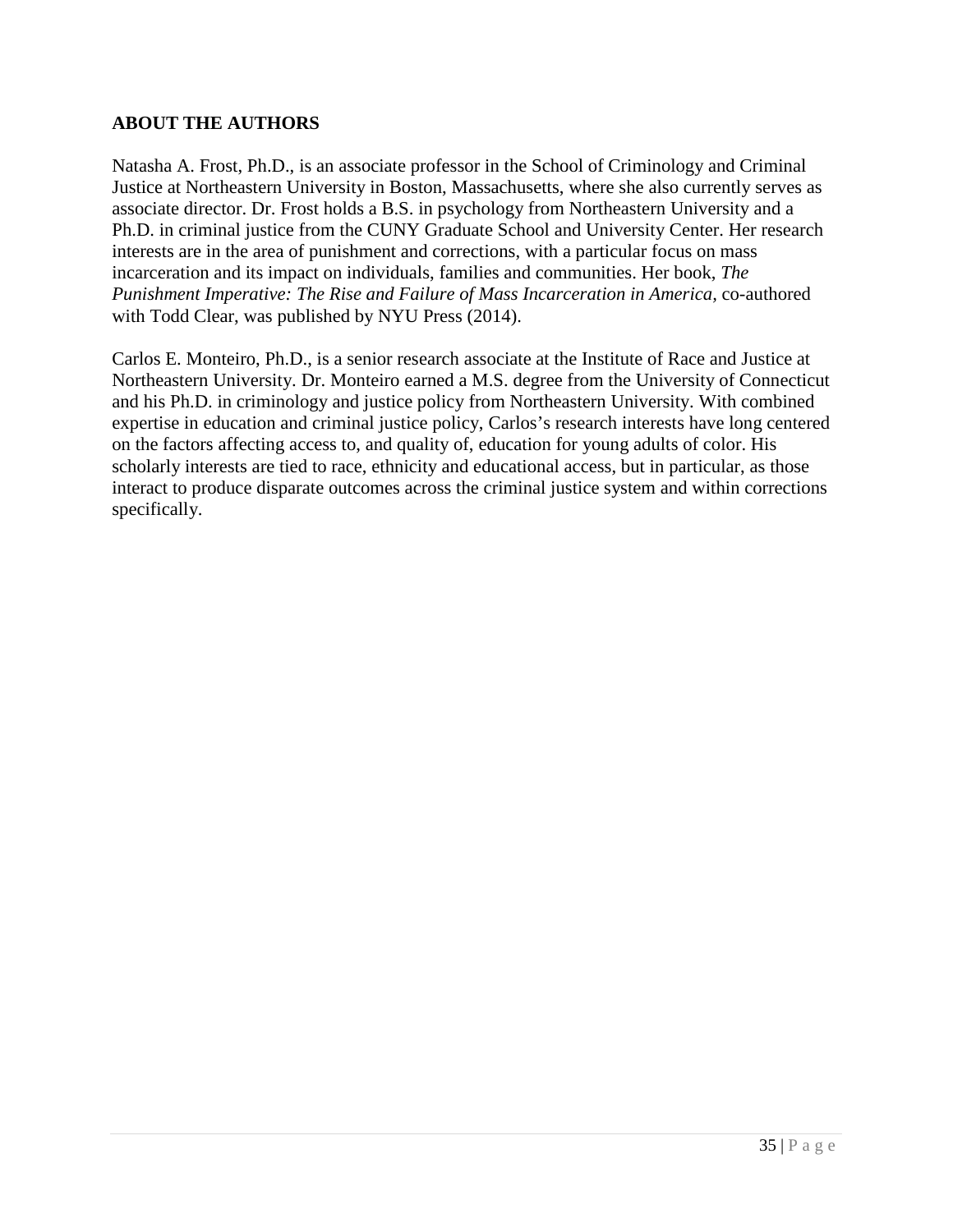<span id="page-39-0"></span>

|                            | <b>Special Housing Unit (SHU)</b>                                                                                                                                                                                                                                                          | <b>Special Management Unit (SMU)</b>                                                                                                                                                                                                                                                                                                                                                                                                                      | <b>Administrative Maximum (ADX)</b>                                                                                                                                                                                                                                            |
|----------------------------|--------------------------------------------------------------------------------------------------------------------------------------------------------------------------------------------------------------------------------------------------------------------------------------------|-----------------------------------------------------------------------------------------------------------------------------------------------------------------------------------------------------------------------------------------------------------------------------------------------------------------------------------------------------------------------------------------------------------------------------------------------------------|--------------------------------------------------------------------------------------------------------------------------------------------------------------------------------------------------------------------------------------------------------------------------------|
| Referral:                  | Inmates placed in SHU are in<br>either administrative detention<br>(AD) or disciplinary segregation<br>(DS). AD is intended to be<br>temporary and nonpunitive. DS<br>is the possible sanction for<br>inmates who violate the rules.<br>Length of stay is based on<br>severity of offense. | BOP may consider designating an<br>inmate to an SMU who (1) participated<br>in or had a leadership role in disruptive<br>geographical group/gang-related<br>activity; (2) has a history of serious<br>disruptive disciplinary infractions; or<br>(3) committed any greatest severity-<br>level prohibited acts after being<br>classified a member of a disruptive<br>group, among other reasons.                                                          | Inmates whose placement in another<br>facility poses a risk to the safety of<br>inmates, staff, or the public or good<br>order of the facility and/or inmates<br>whose status before or after<br>incarceration does not allow them to<br>be safely housed in another facility. |
| Population:                | • Number of cells: 7,381<br>$\bullet$ Population: 10,050<br>• 5.7% of BOP inmates                                                                                                                                                                                                          | • Number of cells: 1,270<br>$\bullet$ Population: 1,960<br>• 1.1% of BOP inmates                                                                                                                                                                                                                                                                                                                                                                          | • Number of cells: 623<br>• Population: 450<br>• 0.3% of BOP inmates                                                                                                                                                                                                           |
| Confinement<br>conditions: | • Mostly double-bunked.<br>• 5 hours per week out-of-cell<br>exercise.<br>• May shower/shave at least 3<br>times per week.<br>• Minimum 1 completed call per<br>month.<br>• Minimum 4 hours of visitation<br>per month.<br>• Inmates eat all meals inside<br>cells.                        | • Conditions are to be made less<br>restrictive when an inmate progresses<br>from level 1 to level 4.<br>• Mostly double-bunked.<br>• 5 hours per week out-of-cell exercise.<br>• May shower/shave at least 3 times per<br>week.<br>• Minimum 2 completed calls per<br>month.<br>• Mail and telephone calls subject to<br>monitoring for intelligence purposes.<br>• Minimum 4 hours of visitation per<br>month.<br>• Inmates eat all meals inside cells. | • Nearly all single cells.<br>• Inmates eat all meals inside cells.                                                                                                                                                                                                            |

# **APPENDIX TABLE A1: Administrative Segregation in the Federal Bureau of Prisons (BOP)**

Compiled from Figures 1 and 2 in the GAO's report on segregation in the BOP [\(United States Government Accountability Office, 2013, pp. 7, 9\)](#page-37-13).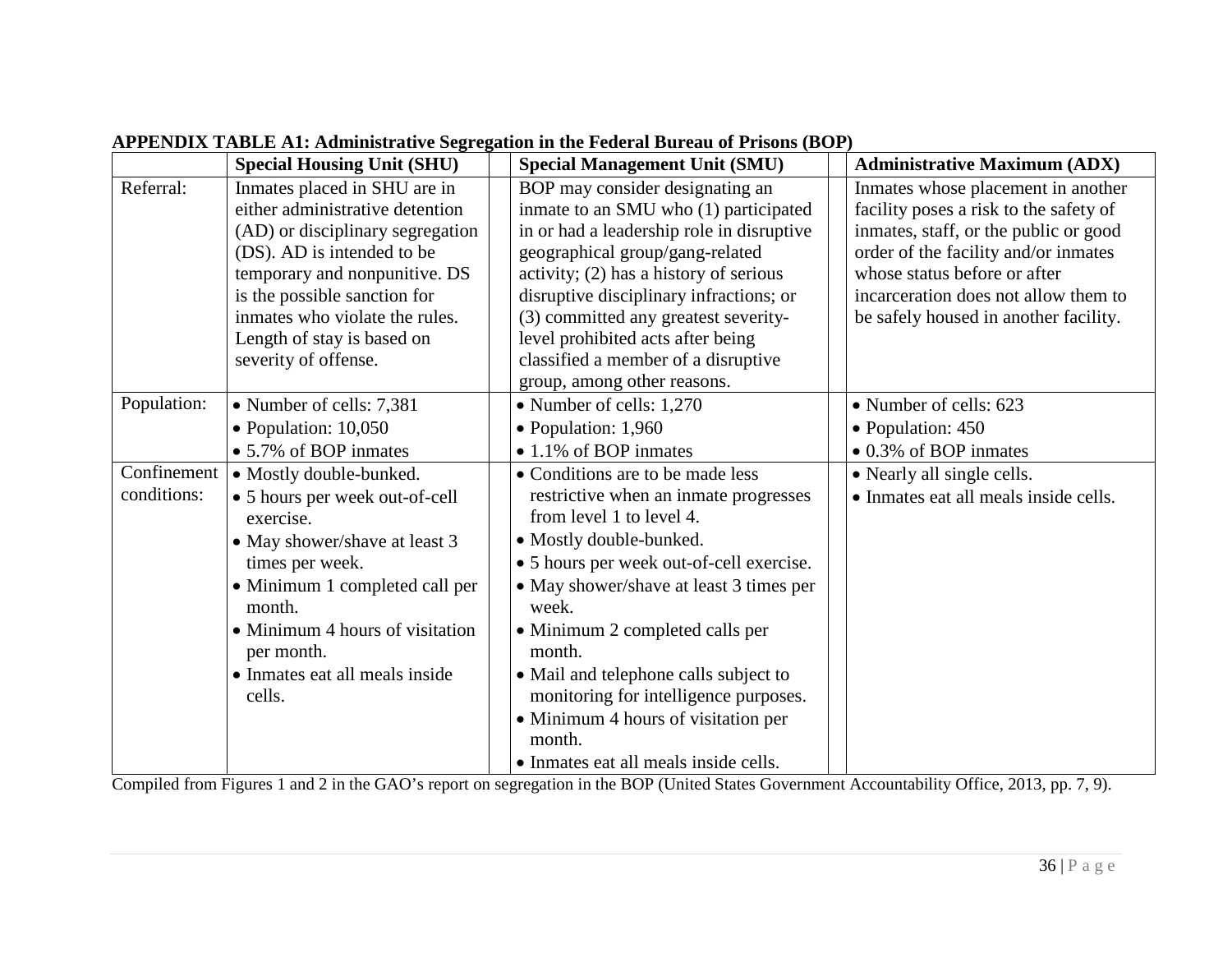|                | <b>Total</b> | Ad Seg | % of Total | <b>All Restrictive</b> | $%$ of       |
|----------------|--------------|--------|------------|------------------------|--------------|
|                |              |        |            | <b>Housing</b>         | <b>Total</b> |
| Alabama        | 24,862       | 729    | 2.90%      | 1,253                  | 5.00%        |
| <b>BOP</b>     | 171,868      | 1,656  | 1.00%      | 11,387                 | 6.60%        |
| Colorado       | 20,944       | 207    | 1.00%      | 662                    | 3.20%        |
| Connecticut    | 16,564       | 74     | 0.40%      | 592                    | 3.60%        |
| Delaware       | 5,977        | 330    | 5.50%      | 847                    | 14.20%       |
| D.C.           | 2,067        | 62     | 3.00%      | 174                    | 8.40%        |
| Florida        | 100,869      | 2,416  | 2.40%      | 8,936                  | 8.90%        |
| Georgia        | 52,959       | 1,625  | 3.10%      | 1,658                  | 3.10%        |
| Indiana        | 28,318       | 692    | 2.40%      | 1,789                  | 6.30%        |
| Iowa           | 8,172        | 142    | 1.70%      | 542                    | 6.60%        |
| Kansas         | 9,529        | 557    | 5.90%      | 664                    | 7.00%        |
| Kentucky       | 12,103       | 794    | 6.60%      | 794                    | 6.60%        |
| Massachusetts  | 10,475       | 313    | 3.00%      | 518                    | 4.90%        |
| Michigan       | 44,925       | 1,122  | 2.50%      | 2,004                  | 4.50%        |
| Missouri       | 31,945       | 1,277  | 4.00%      | 3,929                  | 12.30%       |
| Montana        | 2,519        | 48     | 1.90%      | 52                     | 2.10%        |
| Nebraska       | 5,162        | 173    | 3.40%      | 685                    | 13.30%       |
| New Hampshire  | 2,714        | 17     | 0.60%      | 270                    | 9.90%        |
| New Jersey     | 18,968       | 1,092  | 5.80%      | 168                    | 8.90%        |
| New York       | 53,613       | 23     | 0.00%      | 4,198                  | 7.80%        |
| North Carolina | 37,695       | 85     | 0.20%      | 3,052                  | 8.10%        |
| North Dakota   | 1,632        | 23     | 1.40%      | 63                     | 3.90%        |
| Ohio           | 50,554       | 1,553  | 3.10%      | 2,064                  | 4.10%        |
| Oklahoma       | 27,488       | 1,183  | 4.30%      | 1,317                  | 4.80%        |
| Oregon         | 14,591       | 239    | 1.60%      | 1,025                  | 7.00%        |
| Pennsylvania   | 49,051       | 1,060  | 2.20%      | 2,339                  | 4.80%        |
| South Carolina | 21,575       | 483    | 2.20%      | 1,735                  | 8.00%        |
| South Dakota   | 3,627        | 105    | 2.90%      | 221                    | 6.10%        |
| Tennessee      | 21,030       | 445    | 2.10%      | 2,626                  | 12.50%       |
| Texas          | 150,569      | 6,301  | 4.20%      | 6,301                  | 4.20%        |
| Utah           | 6,995        | 95     | 1.40%      | 832                    | 11.90%       |
| Washington     | 16,554       | 296    | 1.80%      | 806                    | 4.90%        |
| Wisconsin      | 21,996       | 96     | 0.40%      | 1,363                  | 6.20%        |
| Wyoming        | 2,074        | 50     | 2.40%      | 110                    | 5.30%        |
| <b>Total</b>   | 1,049,984    | 25,363 | 2.57%      | 64,976                 | 6.91%        |

<span id="page-40-0"></span>**APPENDIX TABLE A2:** Percentage of Custodial Population (Both Sexes) in Administrative Segregation (Ad Seg) and Restrictive Housing **(Fall 2014)**  $(n = 34)$ 

Source: [Liman Program and Association of State Correctional Administrators \(2015, Table 1\).](#page-34-8)